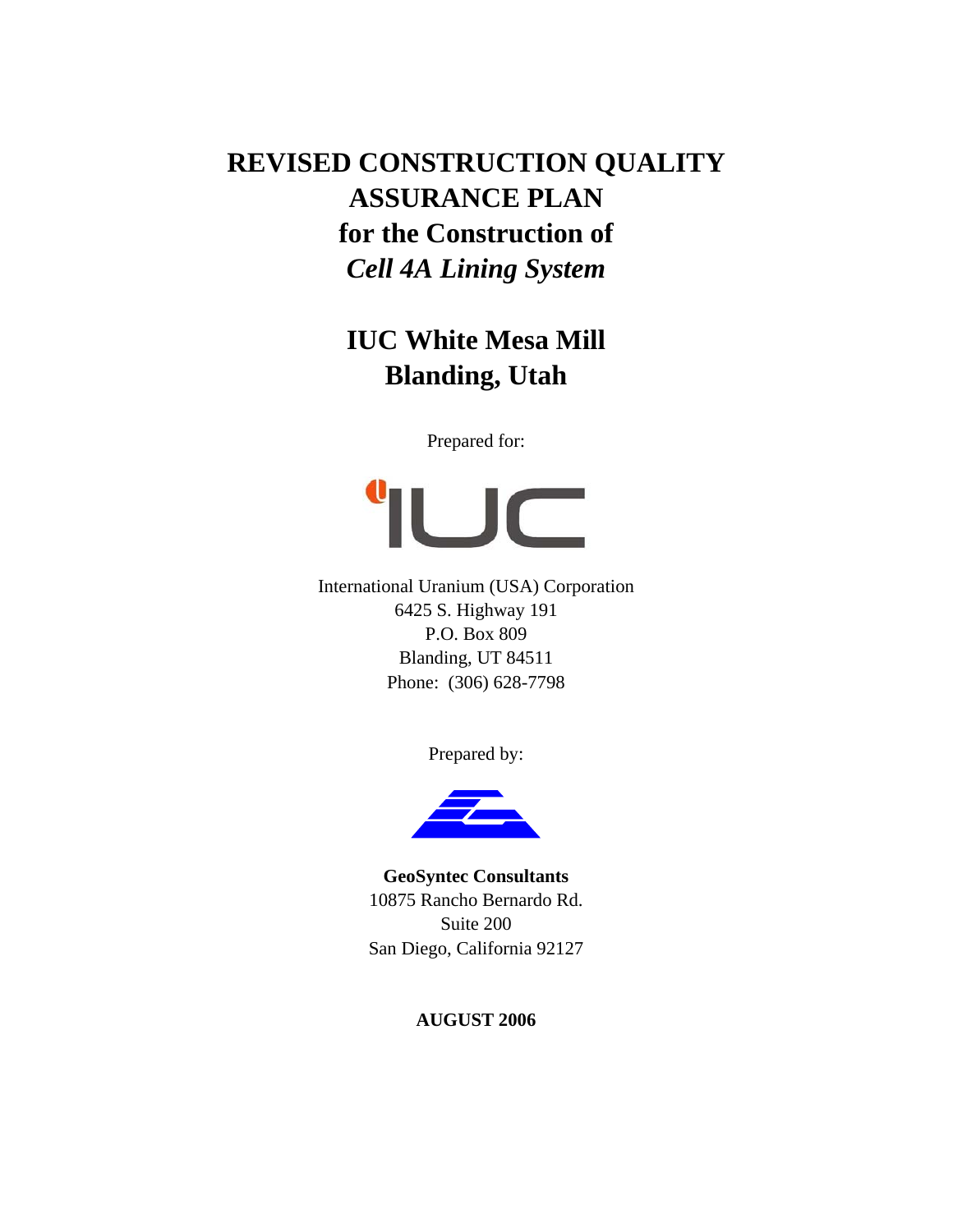# **CERTIFICATION PAGE**

## **CONSTRUCTION QUALITY ASSURANCE (CQA) PLAN FOR CELL 4A LINING SYSTEM CONSTRUCTION INTERNATIONAL URANIUM (USA) CORPORATION WHITE MESA MILL BLANDING, UTAH**

The Engineering material and data contained in this CQA Plan were prepared under the supervision and direction of the undersigned, whose seal as a registered Professional Engineer is affixed below.

> Gregory T. Corcoran, P.E. Engineer of Record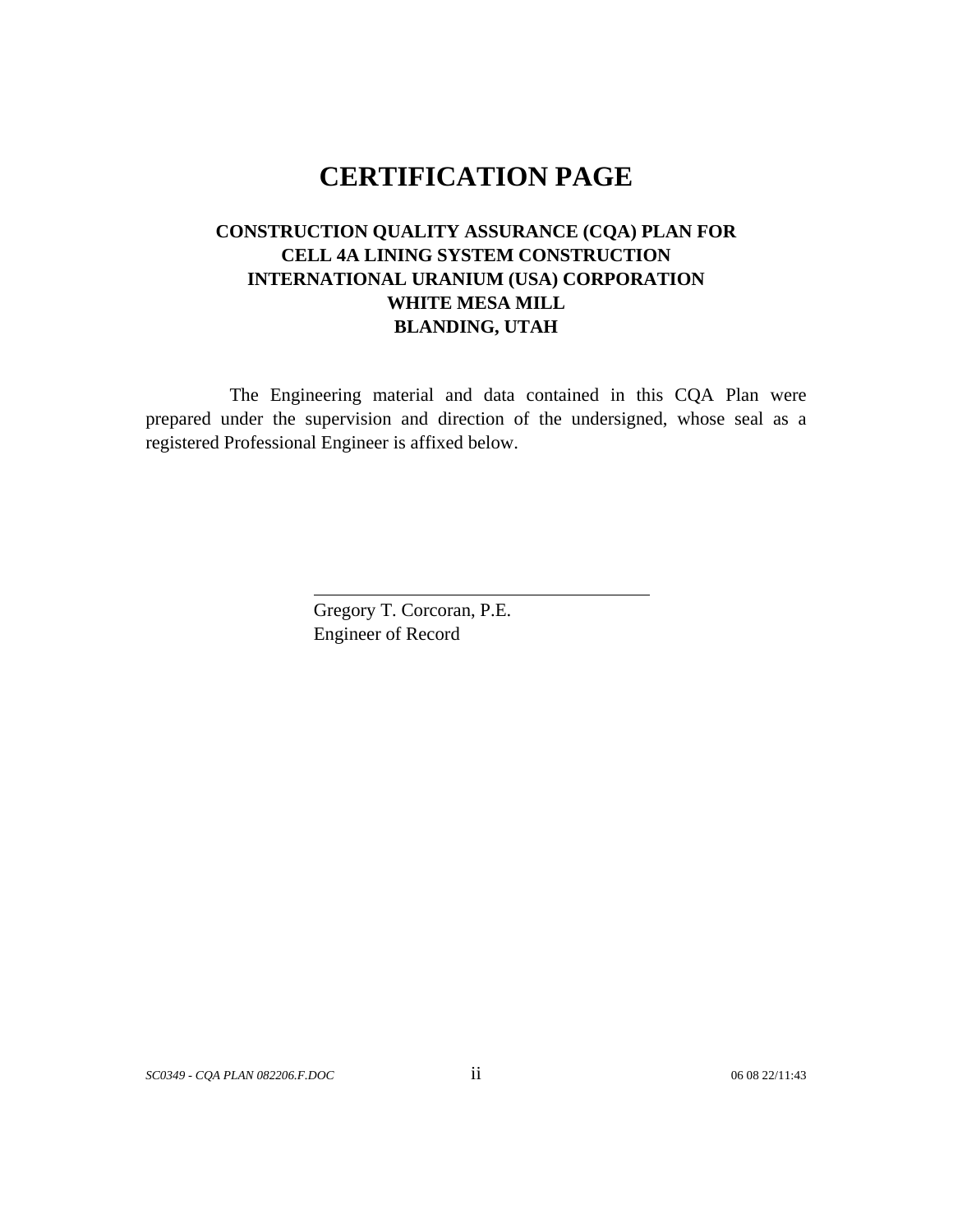## **TABLE OF CONTENTS**

| 1.               |      |                                                                |  |  |  |  |
|------------------|------|----------------------------------------------------------------|--|--|--|--|
|                  | 1.1  |                                                                |  |  |  |  |
|                  | 1.2  | Purpose and Scope of the Construction Quality Assurance Plan 1 |  |  |  |  |
|                  | 1.3  |                                                                |  |  |  |  |
|                  | 1.4  |                                                                |  |  |  |  |
| 2.               |      |                                                                |  |  |  |  |
|                  | 2.1  |                                                                |  |  |  |  |
|                  | 2.2  |                                                                |  |  |  |  |
|                  | 2.3  |                                                                |  |  |  |  |
|                  | 2.4  |                                                                |  |  |  |  |
|                  | 2.5  |                                                                |  |  |  |  |
|                  | 2.6  |                                                                |  |  |  |  |
|                  | 2.7  |                                                                |  |  |  |  |
|                  | 2.8  |                                                                |  |  |  |  |
|                  | 2.9  |                                                                |  |  |  |  |
|                  | 2.10 |                                                                |  |  |  |  |
|                  | 2.11 |                                                                |  |  |  |  |
|                  | 2.12 |                                                                |  |  |  |  |
| 3.               |      | CQA CONSULTANTS PERSONNEL ORGANIZATION AND DUTIES 11           |  |  |  |  |
|                  | 3.1  |                                                                |  |  |  |  |
|                  | 3.2  |                                                                |  |  |  |  |
|                  | 3.3  |                                                                |  |  |  |  |
|                  | 3.4  |                                                                |  |  |  |  |
| $\overline{4}$ . |      |                                                                |  |  |  |  |
|                  | 4.1  |                                                                |  |  |  |  |
|                  |      | 4.1.1                                                          |  |  |  |  |
|                  |      | 4.1.2                                                          |  |  |  |  |
|                  |      | 4.1.3                                                          |  |  |  |  |
| 5.               |      |                                                                |  |  |  |  |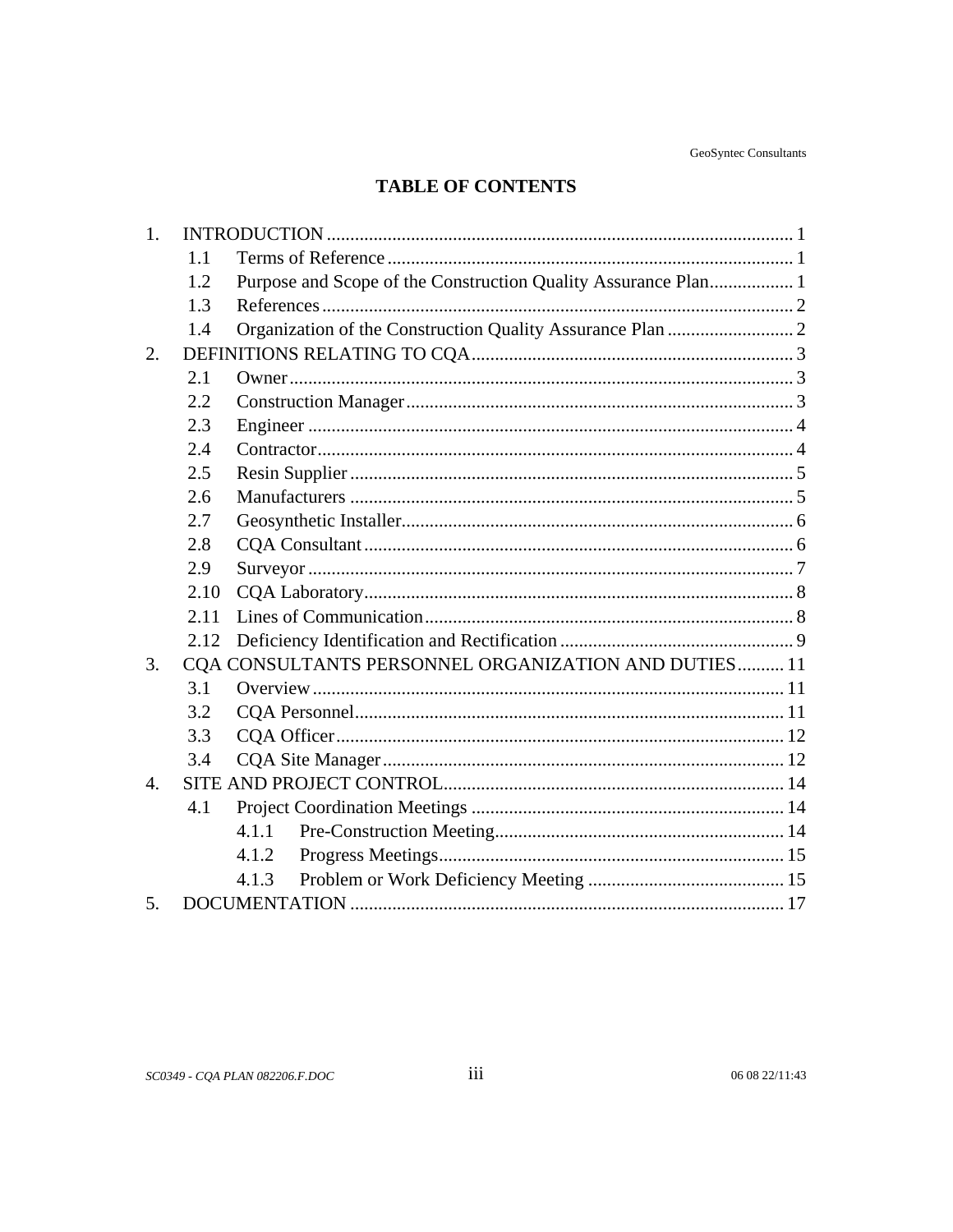| GeoSyntec Consultants |  |
|-----------------------|--|
|-----------------------|--|

|    | 5.1 |       |  |  |  |  |
|----|-----|-------|--|--|--|--|
|    | 5.2 |       |  |  |  |  |
|    | 5.3 |       |  |  |  |  |
|    | 5.4 |       |  |  |  |  |
|    | 5.5 |       |  |  |  |  |
|    | 5.6 |       |  |  |  |  |
| 6. |     |       |  |  |  |  |
|    | 6.1 |       |  |  |  |  |
|    | 6.2 |       |  |  |  |  |
|    |     | 6.2.1 |  |  |  |  |
|    |     | 6.2.2 |  |  |  |  |
|    |     | 6.2.3 |  |  |  |  |
|    | 6.3 |       |  |  |  |  |
|    |     | 6.3.1 |  |  |  |  |
|    |     | 6.3.2 |  |  |  |  |
| 7. |     |       |  |  |  |  |
|    | 7.1 |       |  |  |  |  |
|    | 7.2 |       |  |  |  |  |
|    |     | 7.2.1 |  |  |  |  |
|    |     | 7.2.2 |  |  |  |  |
|    | 7.3 |       |  |  |  |  |
|    |     | 7.3.1 |  |  |  |  |
|    | 7.4 |       |  |  |  |  |
|    |     | 7.4.1 |  |  |  |  |
|    |     | 7.4.2 |  |  |  |  |
| 8. |     |       |  |  |  |  |
|    | 8.1 |       |  |  |  |  |
|    | 8.2 |       |  |  |  |  |
|    |     | 8.2.1 |  |  |  |  |
|    | 8.3 |       |  |  |  |  |
|    | 8.4 |       |  |  |  |  |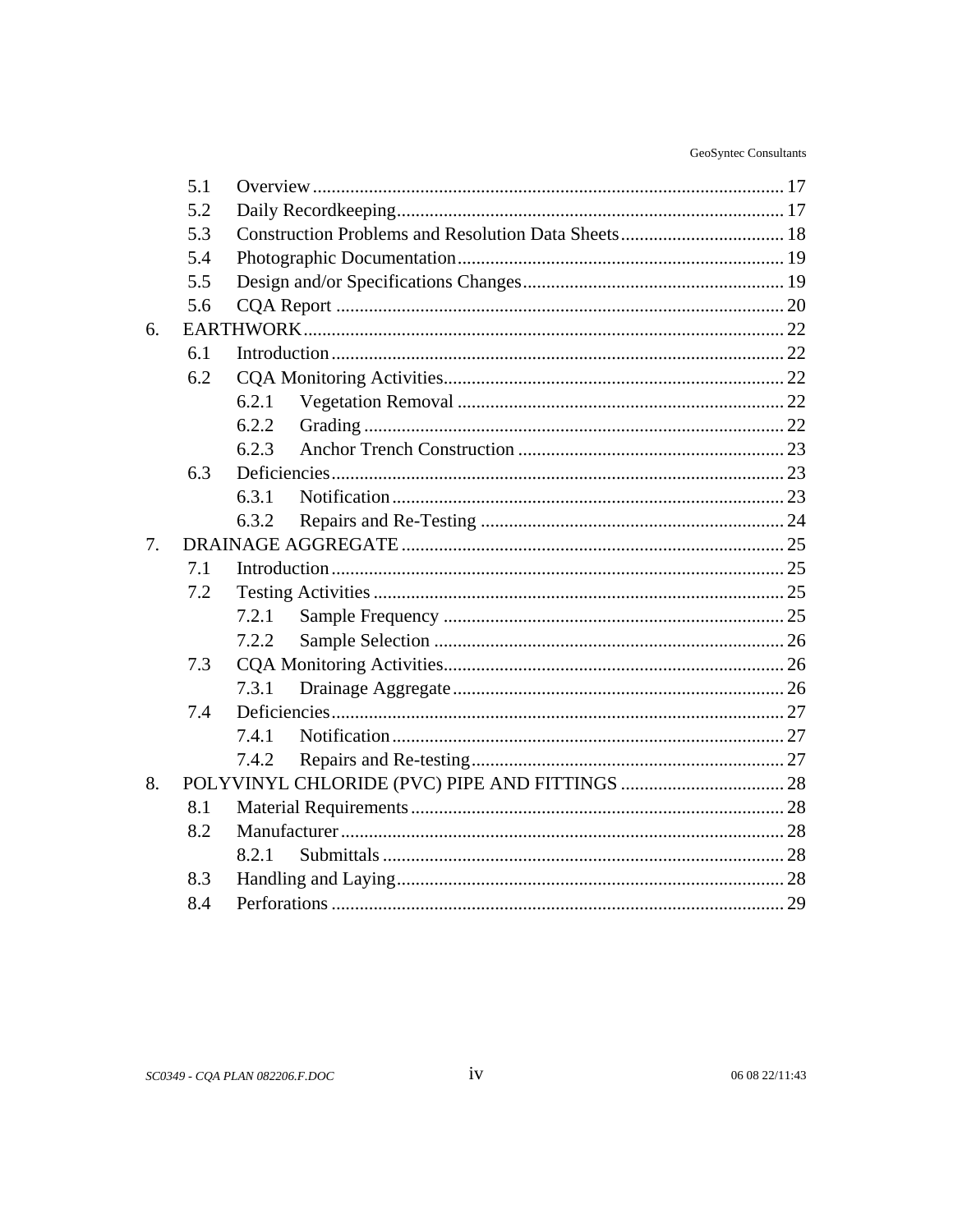| GeoSyntec Consultants |  |
|-----------------------|--|
|-----------------------|--|

|    | 8.5            |       |         |                                            |  |  |
|----|----------------|-------|---------|--------------------------------------------|--|--|
| 9. |                |       |         |                                            |  |  |
|    | 9.1            |       |         |                                            |  |  |
|    | 9.2            |       |         |                                            |  |  |
|    |                | 9.2.1 |         |                                            |  |  |
|    |                | 9.2.2 |         |                                            |  |  |
|    |                |       | 9.2.2.1 |                                            |  |  |
|    |                |       | 9.2.2.2 |                                            |  |  |
|    | 9.3<br>9.4     | 9.2.3 |         |                                            |  |  |
|    |                |       |         |                                            |  |  |
|    |                | 9.3.1 |         |                                            |  |  |
|    |                | 9.3.2 |         |                                            |  |  |
|    |                |       |         |                                            |  |  |
|    |                | 9.4.1 |         |                                            |  |  |
|    |                | 9.4.2 |         |                                            |  |  |
|    |                |       | 9.4.2.1 |                                            |  |  |
|    |                |       | 9.4.2.2 |                                            |  |  |
|    |                | 9.4.3 |         |                                            |  |  |
|    |                |       | 9.4.3.1 |                                            |  |  |
|    |                |       | 9.4.3.2 |                                            |  |  |
|    | 9.4.4<br>9.4.5 |       |         |                                            |  |  |
|    |                |       | 9.4.4.1 |                                            |  |  |
|    |                |       | 9.4.4.2 |                                            |  |  |
|    |                |       | 9.4.4.3 |                                            |  |  |
|    |                |       | 9.4.4.4 |                                            |  |  |
|    |                |       | 9.4.4.5 |                                            |  |  |
|    |                |       | 9.4.4.6 |                                            |  |  |
|    |                |       | 9.4.4.7 |                                            |  |  |
|    |                |       | 9.4.4.8 | Nondestructive Seam Continuity Testing  42 |  |  |
|    |                |       | 9.4.4.9 |                                            |  |  |
|    |                |       |         |                                            |  |  |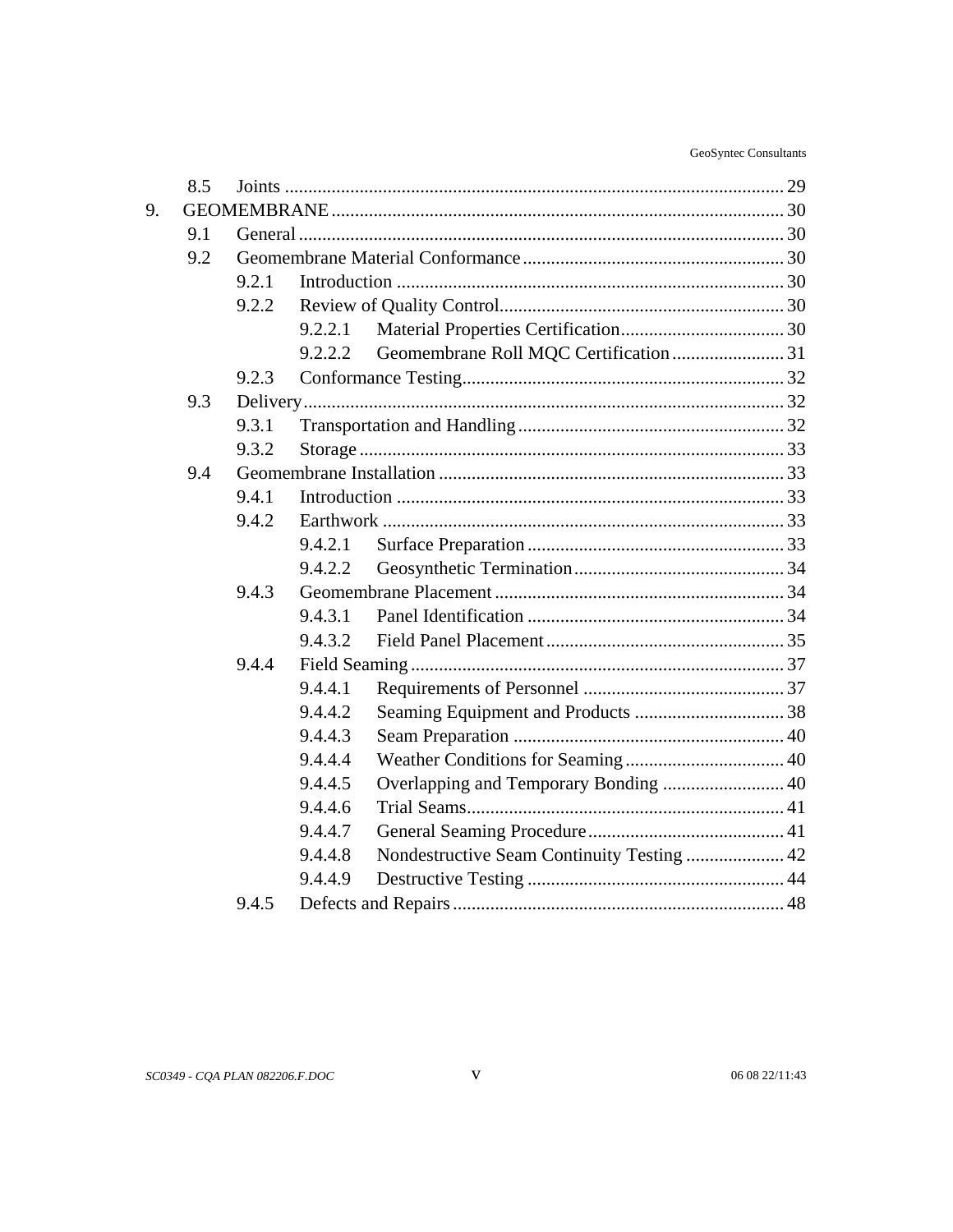|     |      | 9.4.5.1 |  |
|-----|------|---------|--|
|     |      | 9.4.5.2 |  |
|     |      | 9.4.5.3 |  |
|     |      | 9.4.5.4 |  |
|     |      | 9.4.5.5 |  |
|     |      | 9.4.6   |  |
| 10. |      |         |  |
|     | 10.1 |         |  |
|     | 10.2 |         |  |
|     | 10.3 |         |  |
|     | 10.4 |         |  |
|     | 10.5 |         |  |
|     |      | 10.5.1  |  |
|     |      | 10.5.2  |  |
|     |      | 10.5.3  |  |
|     |      | 10.5.4  |  |
|     | 10.6 |         |  |
|     | 10.7 |         |  |
|     | 10.8 |         |  |
|     | 10.9 |         |  |
| 11. |      |         |  |
|     | 11.1 |         |  |
|     | 11.2 |         |  |
|     | 11.3 |         |  |
|     | 11.4 |         |  |
|     | 11.5 |         |  |
|     |      | 11.5.1  |  |
|     |      | 11.5.2  |  |
|     | 11.6 |         |  |
|     | 11.7 |         |  |
| 12. |      |         |  |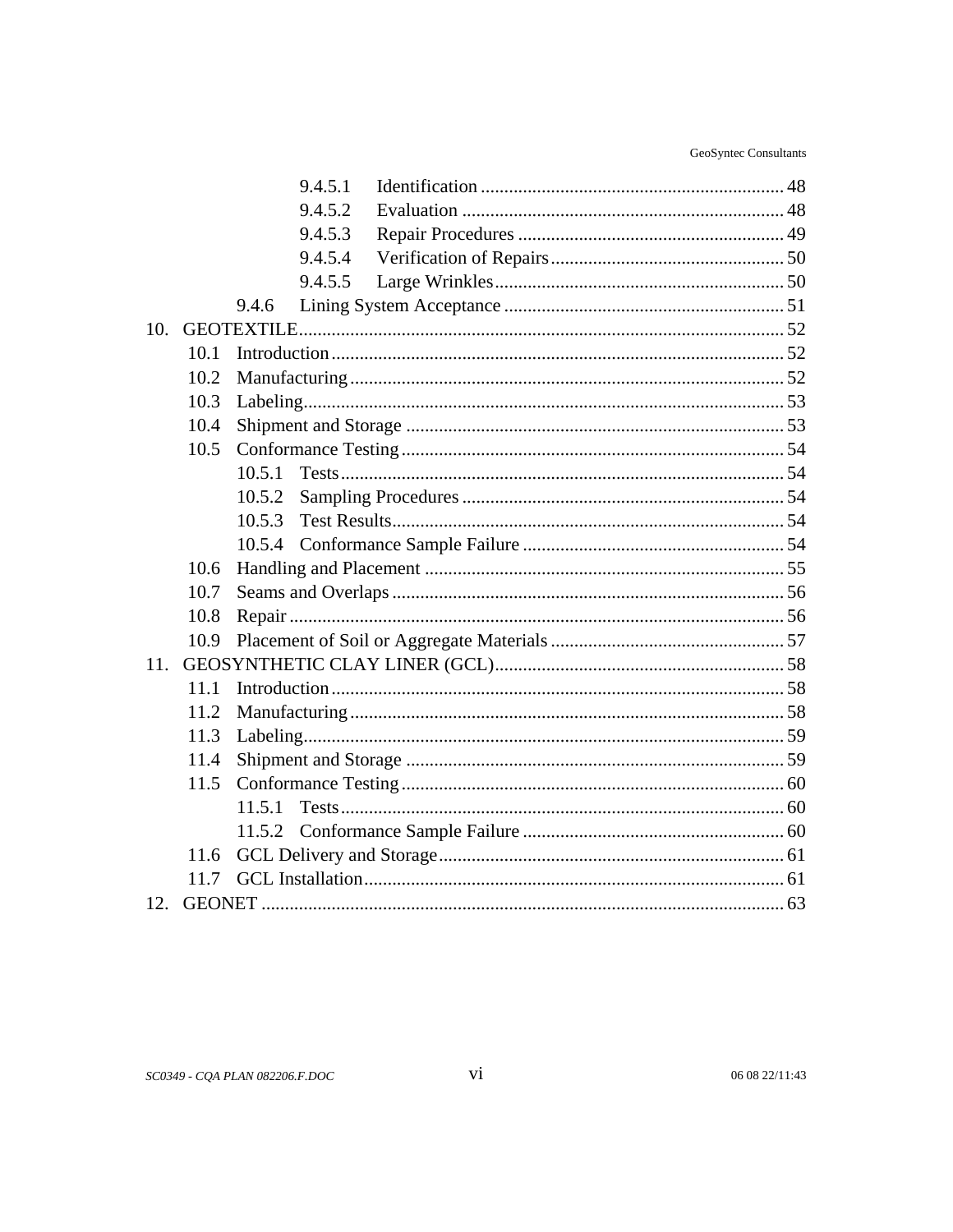| GeoSyntec Consultants |
|-----------------------|
|                       |

|      | 12.5.2                               |                                                                |  |  |
|------|--------------------------------------|----------------------------------------------------------------|--|--|
|      | 12.5.3                               |                                                                |  |  |
|      |                                      |                                                                |  |  |
| 12.6 |                                      |                                                                |  |  |
| 12.7 |                                      |                                                                |  |  |
| 12.8 |                                      |                                                                |  |  |
| 13.  |                                      |                                                                |  |  |
| 13.1 |                                      |                                                                |  |  |
| 13.2 |                                      |                                                                |  |  |
|      | 13.2.1                               |                                                                |  |  |
|      | 13.2.2                               |                                                                |  |  |
|      | 13.2.3                               |                                                                |  |  |
|      | 13.2.4                               |                                                                |  |  |
|      | 13.2.5                               |                                                                |  |  |
| 13.3 |                                      |                                                                |  |  |
|      | 13.3.1                               |                                                                |  |  |
|      | 13.3.2                               |                                                                |  |  |
|      |                                      |                                                                |  |  |
| 14.1 |                                      |                                                                |  |  |
| 14.2 |                                      |                                                                |  |  |
| 14.3 |                                      |                                                                |  |  |
| 14.4 |                                      |                                                                |  |  |
| 14.5 |                                      |                                                                |  |  |
|      | 12.1<br>12.2<br>12.3<br>12.4<br>12.5 | 12.5.1<br>Liner System and Cushion Geotextile Installation  68 |  |  |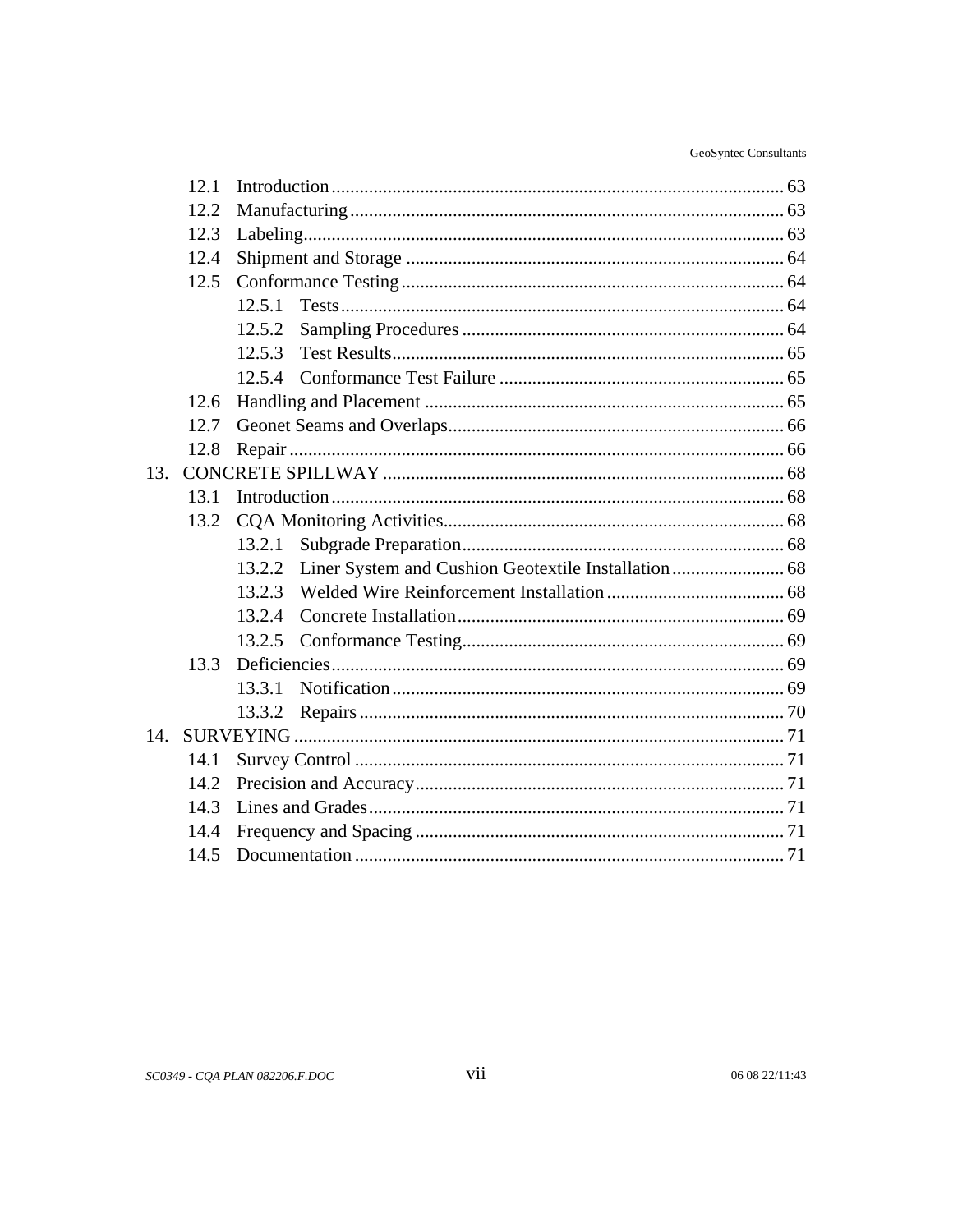GeoSyntec Consultants

#### **TABLES**

- 1A Test Procedures for the Evaluation of Aggregate
- 1B Minimum Aggregate Testing Frequencies for Conformance Testing
- 2 Geomembrane Conformance Testing Requirements
- 3 Geotextile Conformance Testing Requirements
- 4 GCL Conformance Testing Requirements
- 5 Geonet Conformance Testing Requirements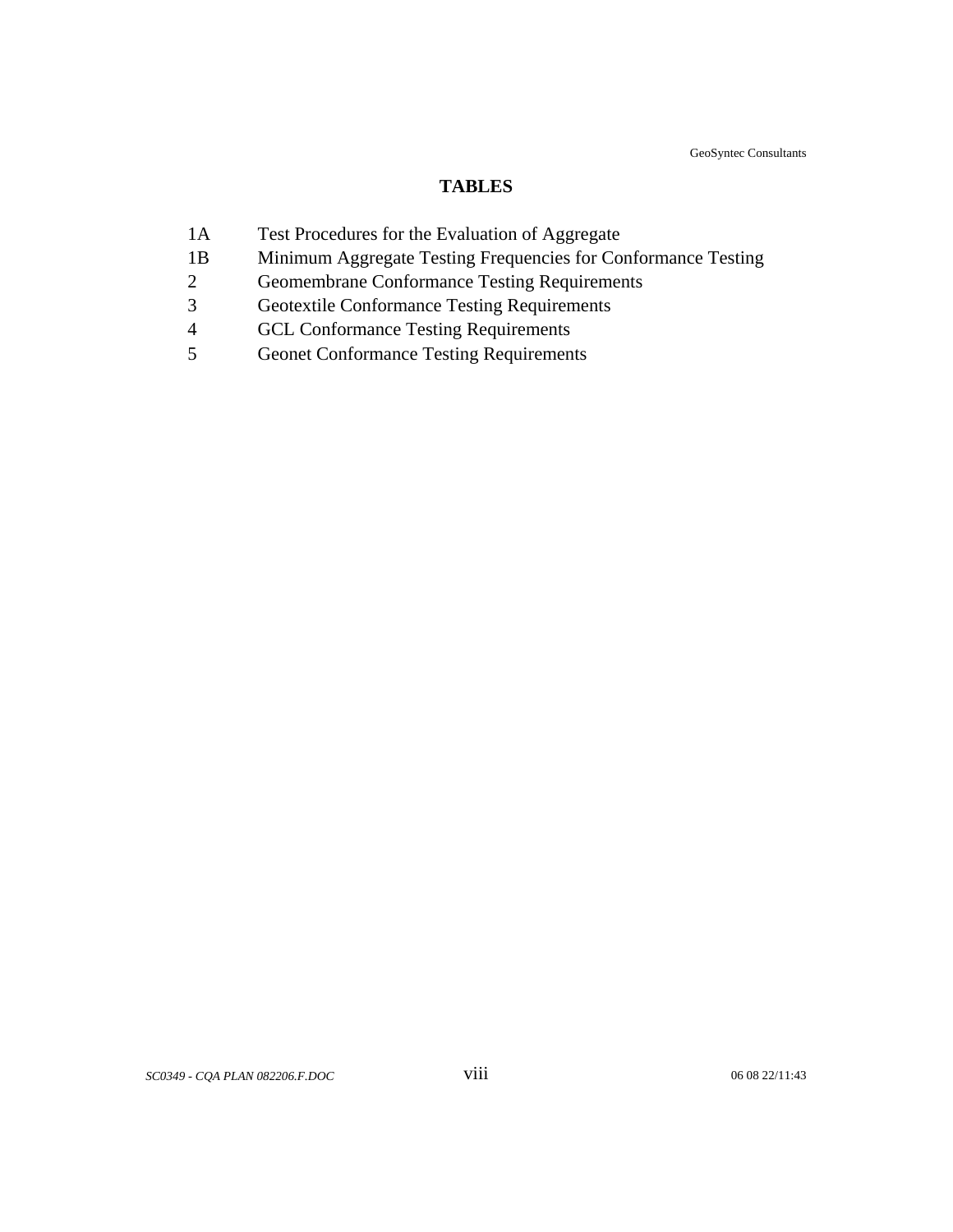## <span id="page-8-0"></span>**1. INTRODUCTION**

## **1.1 Terms of Reference**

GeoSyntec Consultants (GeoSyntec) has prepared this Construction Quality Assurance (CQA) Plan for the construction of liner systems associated with the Cell 4A Lining System Construction at the International Uranium (IUC) Corporation White Mesa Mill Facility (site), located at 6425 S. Highway 191, Blanding, UT 84511. This CQA Plan was prepared by Mr. Chad Bird, E.I.T., of GeoSyntec Consultants (GeoSyntec), and was reviewed by Mr. Greg Corcoran, P.E., also of GeoSyntec, in general accordance with the peer review policies of the firm.

#### **1.2 Purpose and Scope of the Construction Quality Assurance Plan**

The purpose of the CQA Plan is to address the CQA procedures and monitoring requirements for construction of the project. The CQA Plan is intended to: (i) define the responsibilities of parties involved with the construction; (ii) provide guidance in the proper construction of the major components of the project; (iii) establish testing protocols; (iv) establish guidelines for construction documentation; and (v) provide the means for assuring that the project is constructed in conformance to the *Technical Specifications*, permit conditions, applicable regulatory requirements, and *Construction Drawings*.

This CQA Plan addresses the soils and geosynthetic components of the liner system for the project. The soils, geosynthetic, and appurtenant components include prepared subgrade, geosynthetic clay liner (GCL), geomembrane, geotextile, geonet, drainage aggregate, and polyvinyl chloride (PVC) pipe. It should be emphasized that care and documentation are required in the placement aggregate, and in the production and installation of the geosynthetic materials installed during construction. This CQA Plan delineates procedures to be followed for monitoring construction utilizing these materials.

The CQA monitoring activities associated with the selection, evaluation, and placement drainage aggregate are included in the scope of this plan. The CQA protocols applicable to manufacturing, shipping, handling, and installing all geosynthetic materials are also included. However, this CQA Plan does not specifically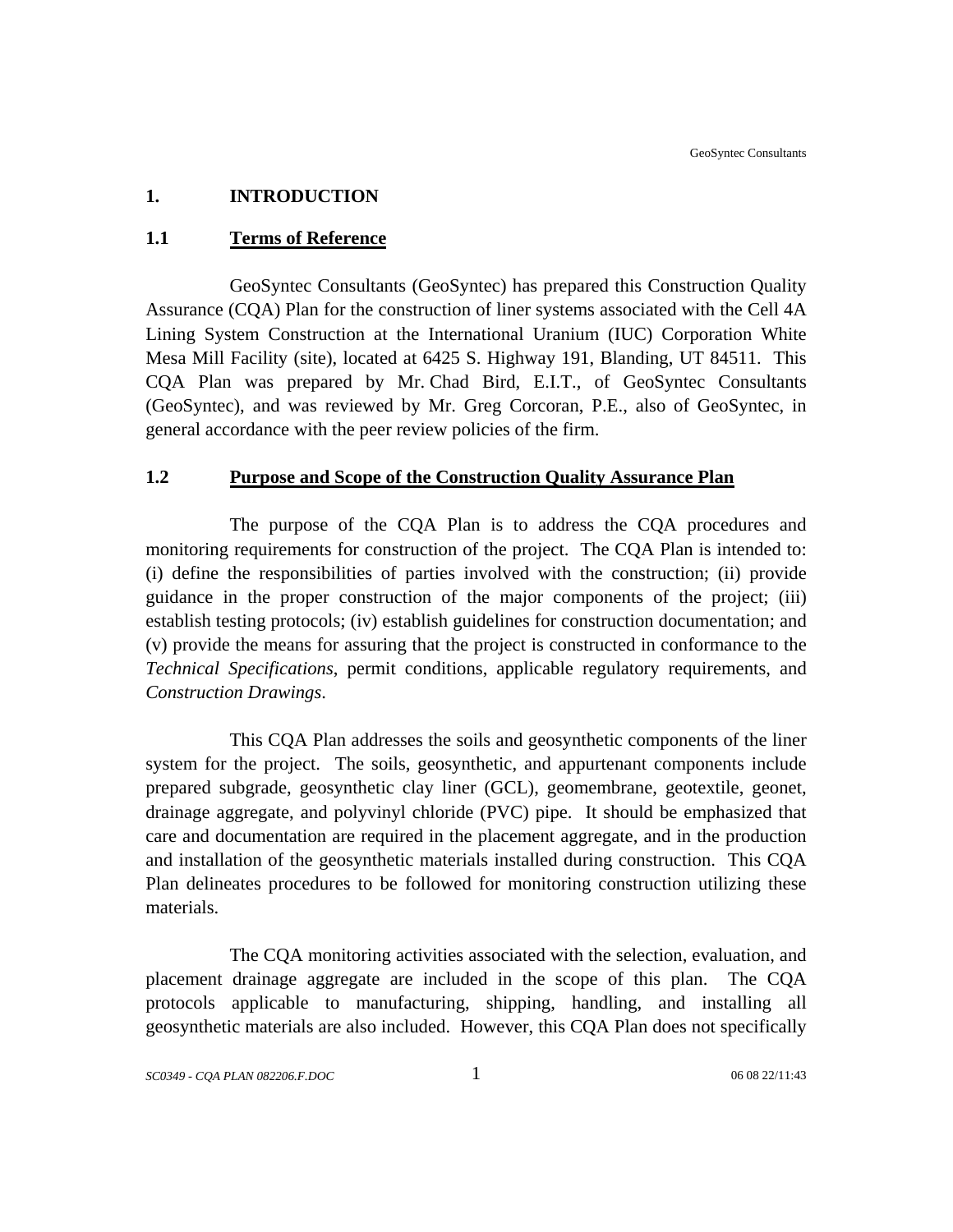<span id="page-9-0"></span>address either installation specifications or specification of soils and geosynthetic materials as these requirements are addressed in the *Technical Specifications*.

#### **1.3 References**

The CQA Plan includes references to test procedures in the latest editions of the American Society for Testing and Materials (ASTM).

## **1.4 Organization of the Construction Quality Assurance Plan**

The remainder of the CQA Plan is organized as follows:

- Section 2 presents definitions relating to CQA;
- Section 3 describes the CQA personnel organization and duties;
- Section 4 describes site and project control requirements;
- Section 5 presents CQA documentation;
- Section 6 presents CQA of earthworks;
- Section 7 presents CQA of the drainage aggregates;
- Section 8 presents CQA of the pipe and fittings;
- Section 9 presents CQA of the geomembrane;
- Section 10 presents CQA of the geotextile;
- Section 11 presents CQA of the geosynthetic clay liner;
- Section 12 presents CQA of the geonet;
- Section 13 presents CQA of the concrete spillway;
- Section 14 presents CQA surveying.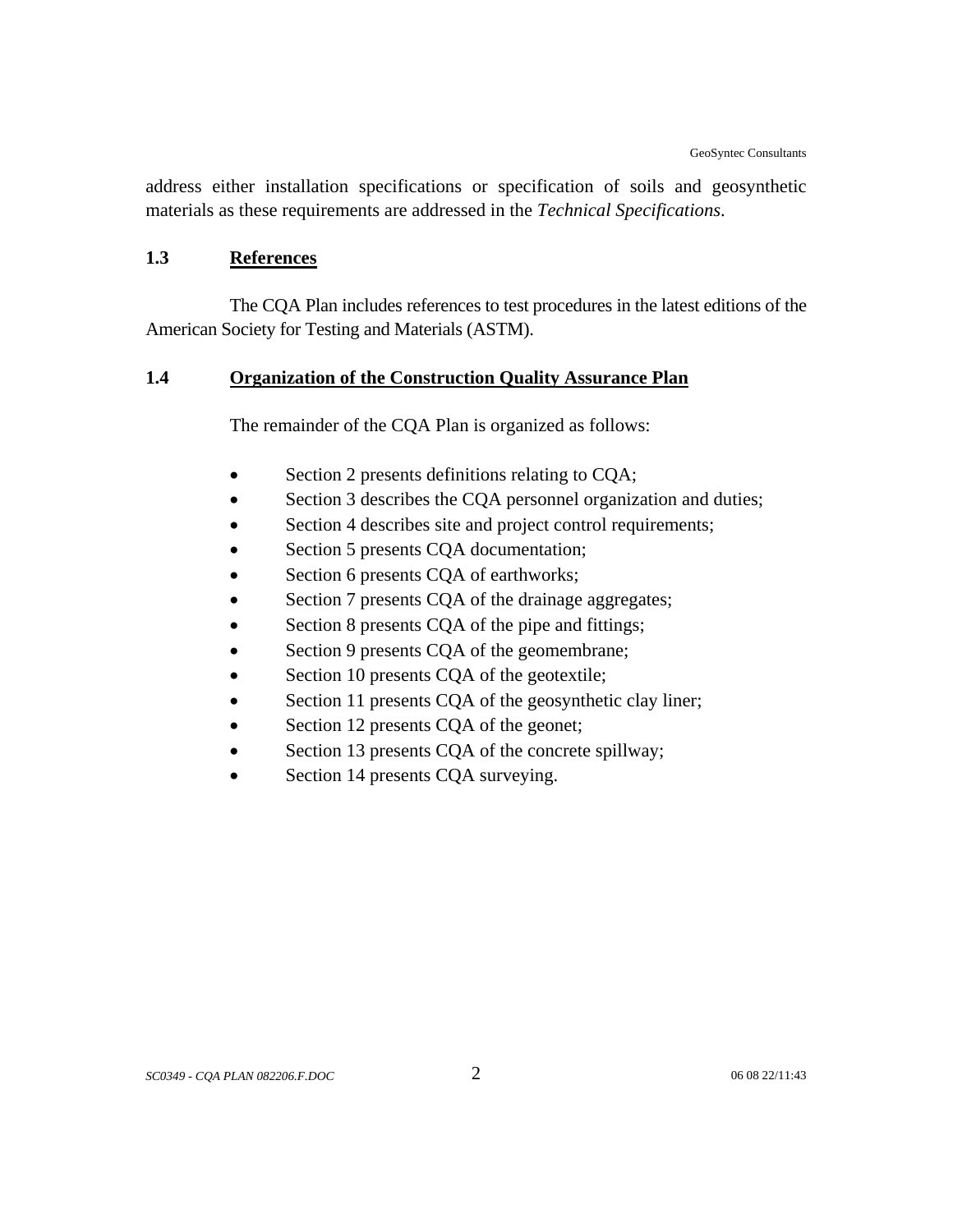#### <span id="page-10-0"></span>**2. DEFINITIONS RELATING TO CQA**

This CQA Plan is devoted to Construction Quality Assurance. In the context of this document, Construction Quality Assurance and Construction Quality Control are defined as follows:

Construction Quality Assurance (CQA) - A planned and systematic pattern of means and actions designed to assure adequate confidence that materials and/or services meet contractual and regulatory requirements and will perform satisfactorily in service. CQA refers to means and actions employed by the CQA Consultant to assure conformity of the project "Work" with this CQA Plan, the *Drawings*, and the *Technical Specifications*. CQA testing of aggregate, pipe, and geosynthetic components is provided by the CQA Consultant.

Construction Quality Control (CQC) - Actions which provide a means to measure and regulate the characteristics of an item or service in relation to contractual and regulatory requirements. Construction Quality Control refers to those actions taken by the Contractor, Manufacturer, or Geosynthetic Installer to verify that the materials and the workmanship meet the requirements of this CQA Plan, the *Drawings*, and the *Technical Specifications*. In the case of the geosynthetic components and piping of the Work, CQC is provided by the Manufacturer, Geosynthetic Installer, and Contractor.

#### **2.1 Owner**

The Owner of this project is International Uranium (USA) Corporation.

## **2.2 Construction Manager**

#### *Responsibilities*

The Construction Manager is responsible for managing the construction and implementation of the *Drawings*, and *Technical Specifications* for the project work. The Construction Manager is selected/appointed by the Owner.

#### **2.3**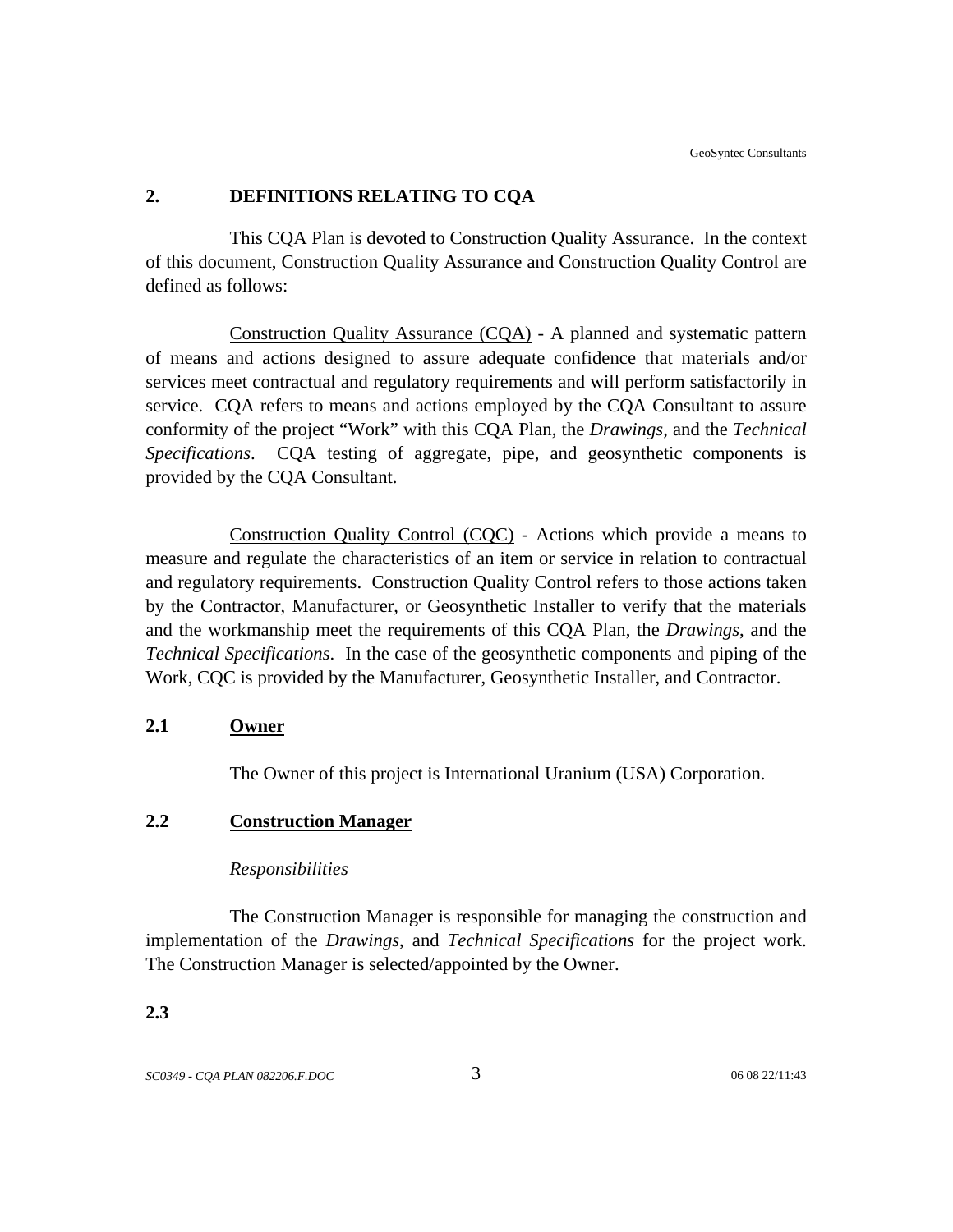#### <span id="page-11-0"></span>**Engineer**

#### *Responsibilities*

The Engineer is responsible for the design, *Drawings*, and *Technical Specifications* for the project work. In this CQA Plan, the term "Engineer" refers to GeoSyntec.

#### *Qualifications*

The Engineer of Record shall be a qualified engineer, registered as required by regulations in the State of Utah. The Engineer should have expertise, which demonstrates significant familiarity with piping, geosynthetics and soils, as appropriate, including design and construction experience related to liner systems.

#### **2.4 Contractor**

#### *Responsibilities*

In this CQA Plan, Contractor refers to an independent party or parties, contracted by the Owner, performing the work in general accordance with this CQA Plan, the *Drawings*, and the *Technical Specifications*. The Contractor will be responsible for the installation of the soils, pipe, drainage aggregate, and geosynthetic components of the liner systems. This work will include subgrade preparation, anchor trench excavation and backfill, placement of drainage aggregate for the slimes drain and the leak detection system, installation of PVC piping, placement of cast-in-place concrete, and coordination of work with the Geosynthetic Installer and other subcontractors.

The Contractor will be responsible for constructing the liner system and appurtenant components in general accordance with the *Drawings* and complying with the quality control requirements specified in the *Technical Specifications*.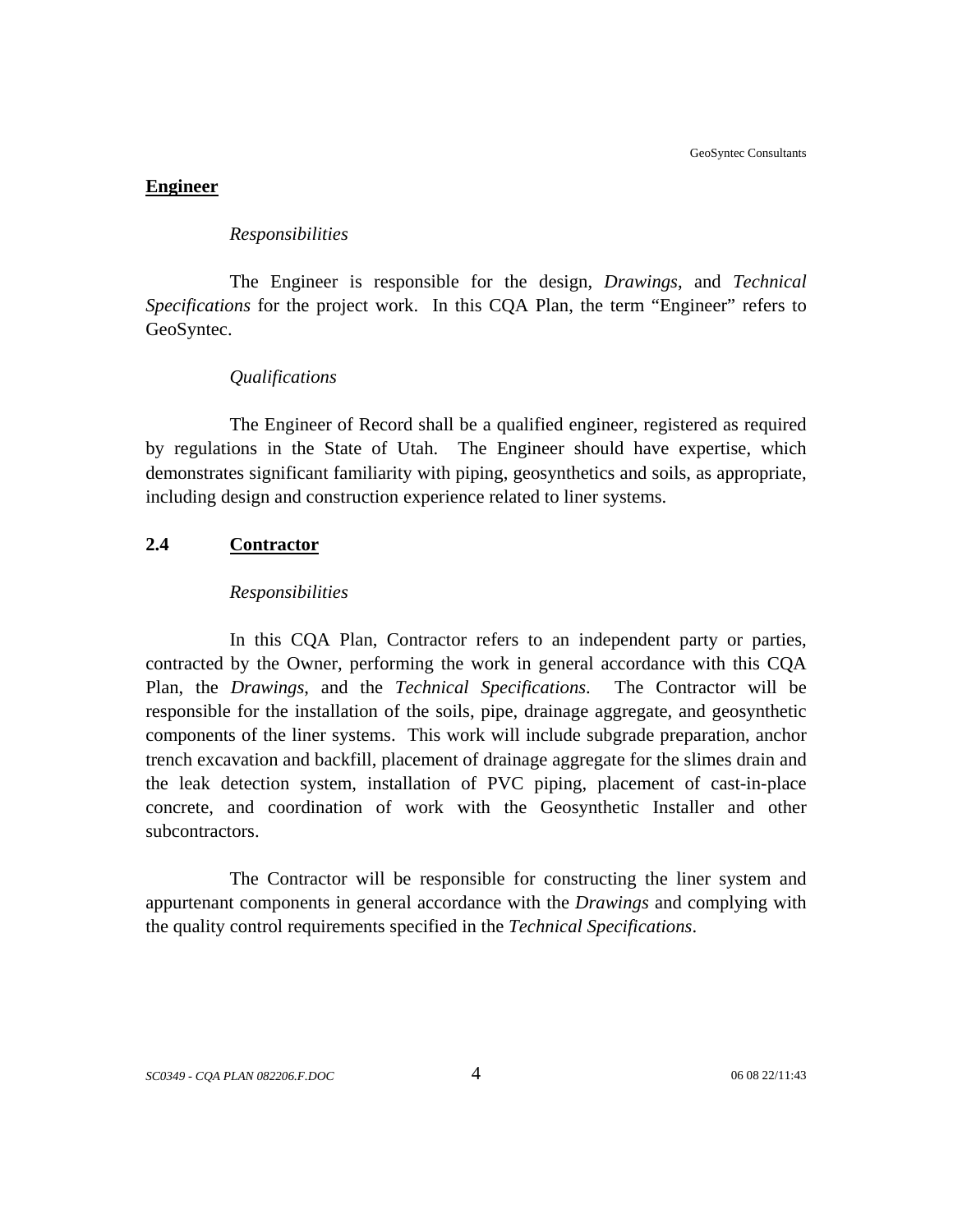#### *Qualifications*

<span id="page-12-0"></span>Qualifications of the Contractor are specific to the construction contract. The Contractor should have a demonstrated history of successful earthworks, piping, and liner system construction and shall maintain current state and federal licenses as appropriate.

## **2.5 Resin Supplier**

#### *Responsibilities*

The Resin Supplier produces and delivers the resin to the Geosynthetics Manufacturer.

#### *Qualifications*

Qualifications of the Resin Supplier are specific to the Manufacturer's requirements. The Resin Supplier will have a demonstrated history of providing resin with consistent properties.

#### **2.6 Manufacturers**

#### *Responsibilities*

The Manufacturers are responsible for the production of finished material (geomembrane, geotextile, geosynthetic clay liner, geonet, and pipe) from appropriate raw materials.

#### *Qualifications*

The Manufacturer(s) will be able to provide sufficient production capacity and qualified personnel to meet the demands of the project. The Manufacturer(s) must be a well established firm(s) that meets the requirements identified in the *Technical Specifications*.

#### **2.7**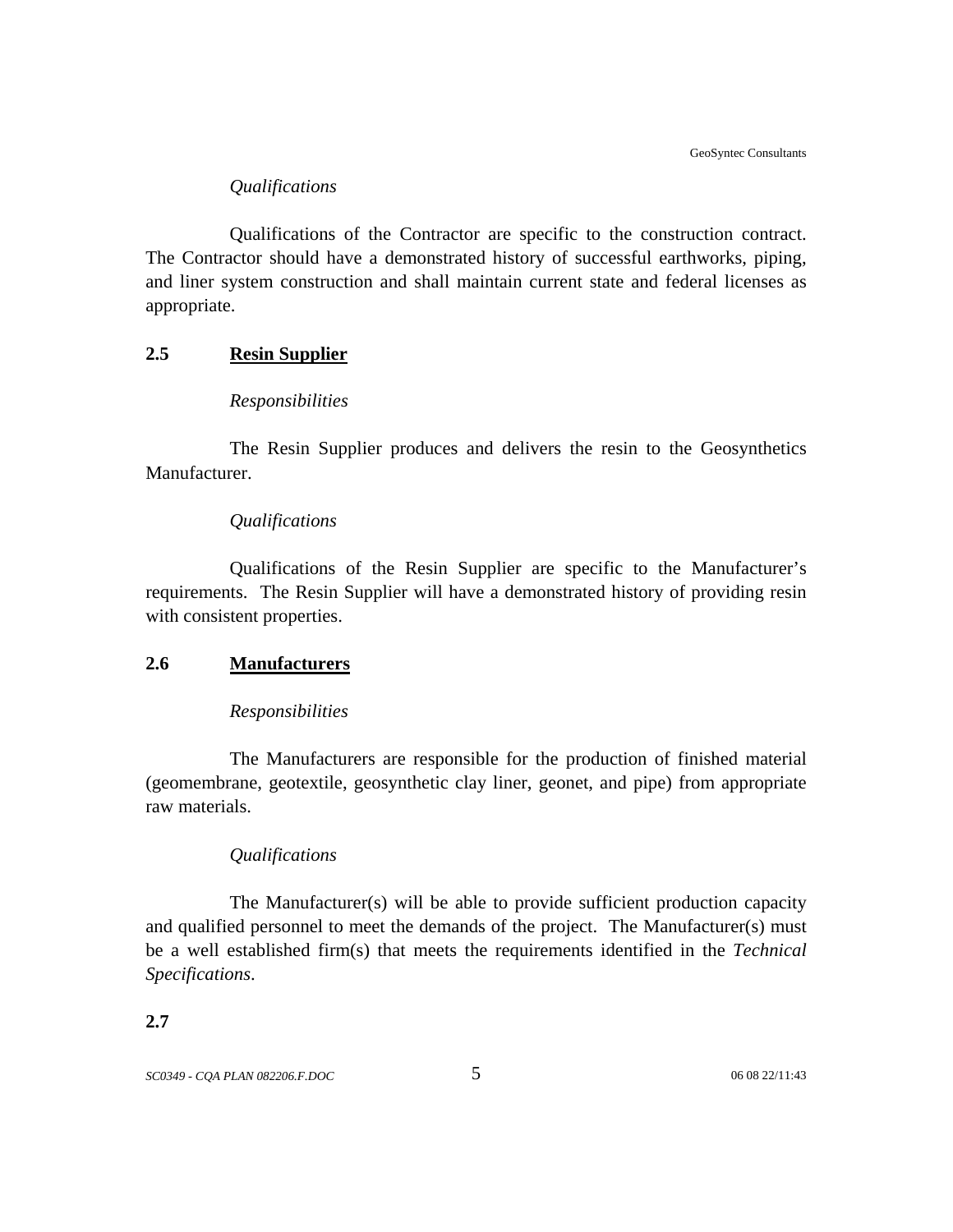#### <span id="page-13-0"></span>**Geosynthetic Installer**

#### *Responsibilities*

The Geosynthetic Installer is responsible for field handling, storage, placement, seaming, ballasting or anchoring against wind uplift, and other aspects of the geosynthetic material installation. The Geosynthetic Installer may also be responsible for specialized construction tasks (i.e., including construction of anchor trenches for the geosynthetic materials).

#### *Qualifications*

The Geosynthetic Installer will be trained and qualified to install the geosynthetic materials of the type specified for this project. The Geosynthetic Installer shall meet the qualification requirements identified in the *Technical Specifications*.

## **2.8 CQA Consultant**

#### *Responsibilities*

The CQA Consultant is a party, independent from the Owner, Contractor, Manufacturer, and Geosynthetic Installer, who is responsible for observing, testing, and documenting activities related to the CQC and CQA of the earthwork, piping, and geosynthetic components used in the construction of the Project as required by this CQA Plan and the *Technical Specifications*. The CQA Consultant will also be responsible for issuing a CQA report at the completion of the Project construction, which documents construction and associated CQA activities. The CQA report will be signed and sealed by the CQA Officer who will be a Professional Engineer registered in the State of Utah.

#### *Qualifications*

The CQA Consultant shall be a well established firm specializing in geotechnical and geosynthetic engineering who possess the equipment, personnel, and licenses necessary to conduct the geotechnical and geosynthetic tests required by the project plans and *Technical Specifications*. The CQA Consultant will provide qualified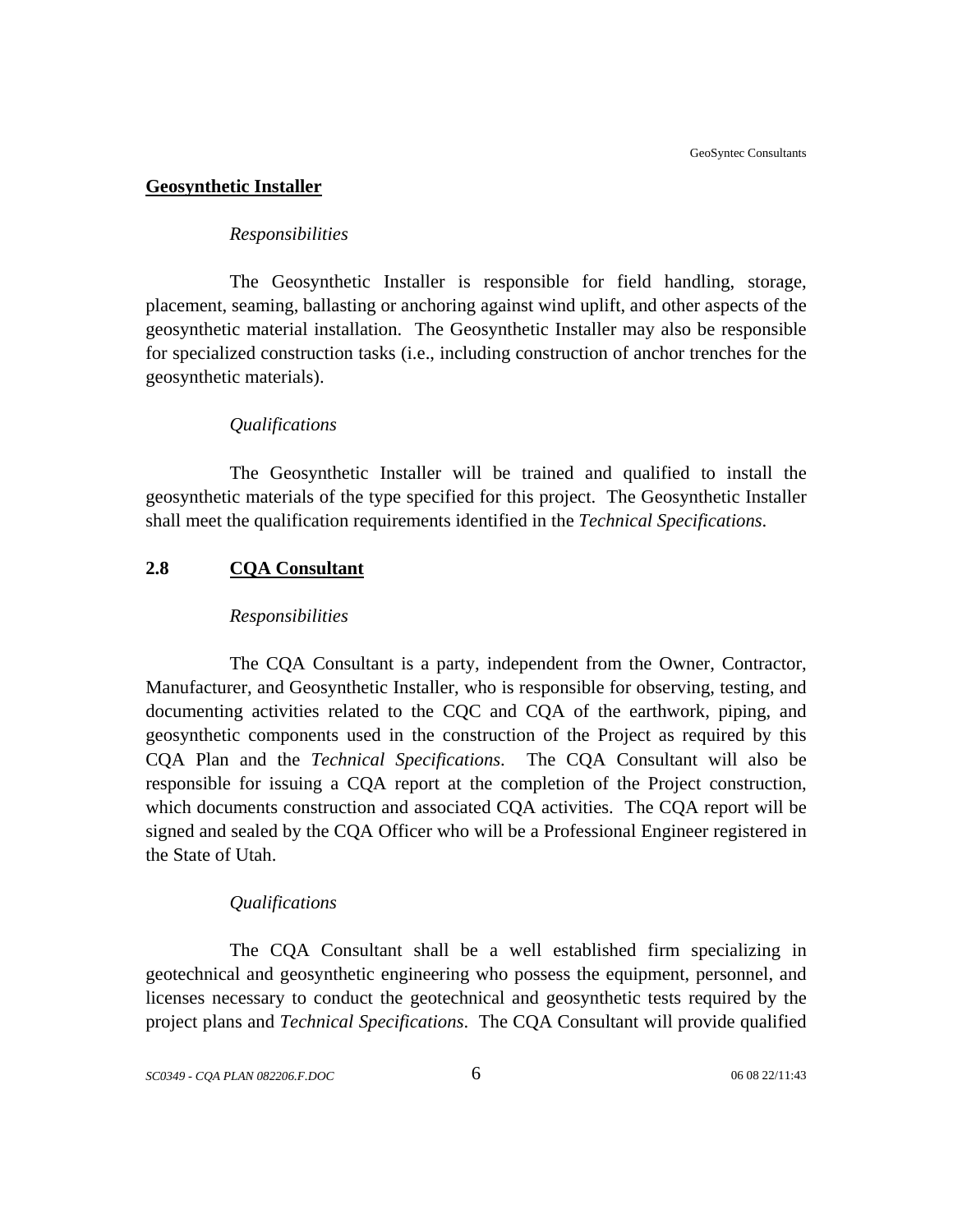<span id="page-14-0"></span>staff for the project, as necessary, which will include, at a minimum, a CQA Officer and a CQA Site Manager. The CQA Officer will be a professionally licensed engineer as required by State of Utah regulations.

The CQA Consultant will be experienced with earthwork and installation of geosynthetic materials similar to those materials used in construction of the Project. The CQA Consultant will be experienced in the preparation of CQA documentation including CQA Plans, field documentation, field testing procedures, laboratory testing procedures, construction specifications, construction *Drawings*, and CQA reports.

The CQA Site Manager will be specifically familiar with the construction of earthworks, piping, and geosynthetic lining systems. The CQA Manager will be trained by the CQA Consultant in the duties as CQA Site Manager.

#### **2.9 Surveyor**

#### *Responsibilities*

The Surveyor is a party, independent from the Contractor, Manufacturer, and Geosynthetic Installer, that is responsible for surveying, documenting, and verifying the location of all significant components of the Work. The Surveyor's work is coordinated and employed by the Contractor. The Surveyor is responsible for issuing *Record Drawings* of the construction.

#### *Qualifications*

The Surveyor will be a well established surveying company with at least 3 years of surveying experience in the State of Utah. The Surveyor will be a licensed professional as required by the State of Utah regulations. The Surveyor shall be fully equipped and experienced in the use of total stations and the recent version of AutoCAD. All surveying will be performed under the direct supervision of the Contractor.

## **2.10**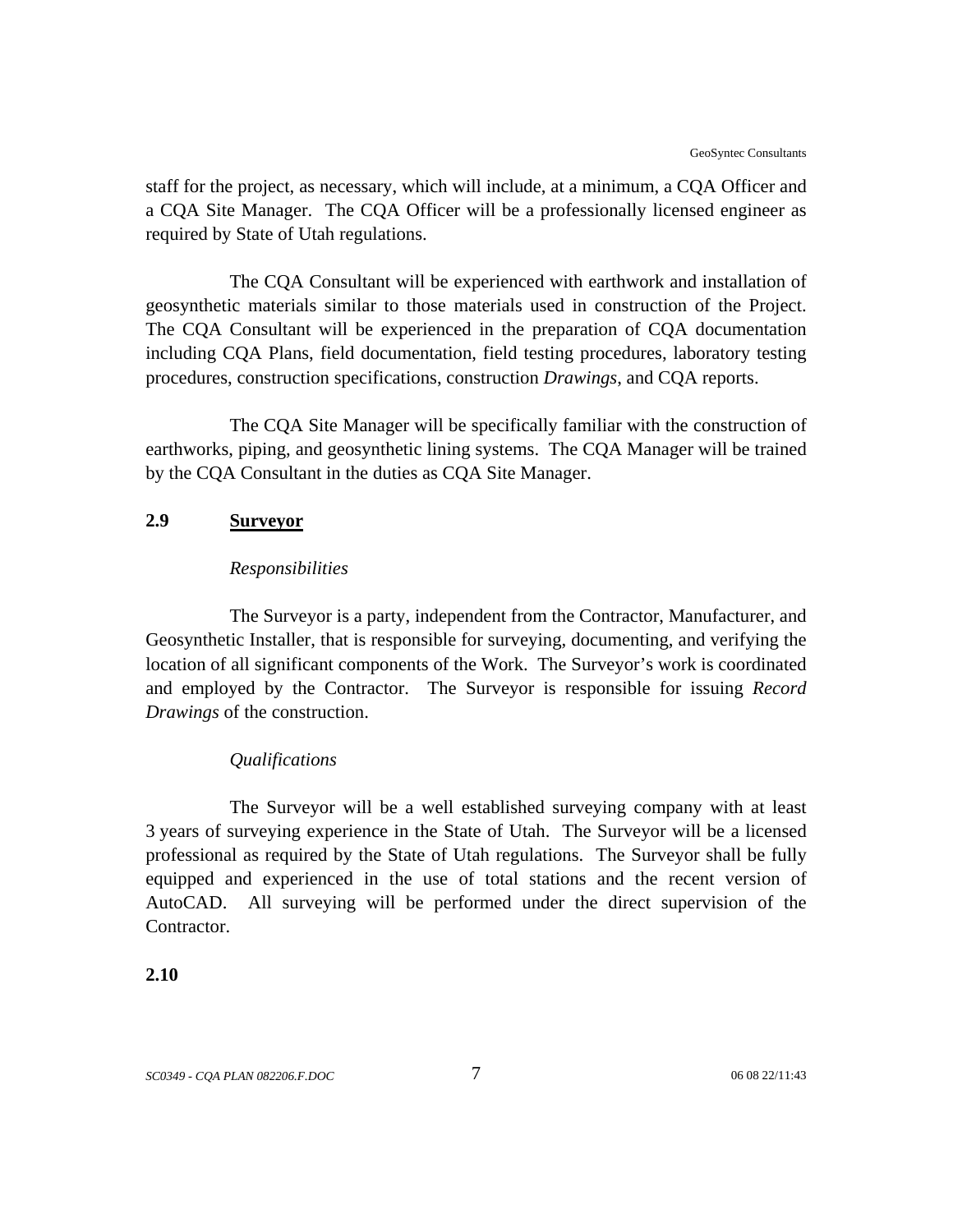#### <span id="page-15-0"></span>**CQA Laboratory**

#### *Responsibilities*

The CQA Laboratory is a party, independent from the Contractor, Manufacturer, Geosynthetic Installer, that is responsible for conducting tests in general accordance with ASTM and other applicable test standards on samples of geosynthetic materials, soil, and in the field and in either an on-site or off-site laboratory.

#### *Qualifications*

The CQA Laboratory will have experience in testing soils and geosynthetic materials and will be familiar with ASTM and other applicable test standards. The CQA Laboratory will be capable of providing test results within a maximum of seven days of receipt of samples and will maintain that capability throughout the duration of earthworks construction and geosynthetic materials installation. The CQA Laboratory will also be capable of transmitting geosynthetic destructive test results within 24 hours of receipt of samples and will maintain that capability throughout the duration of geosynthetic material installation.

#### **2.11 Lines of Communication**

The following organization chart indicates the lines of communication and authority related to this project.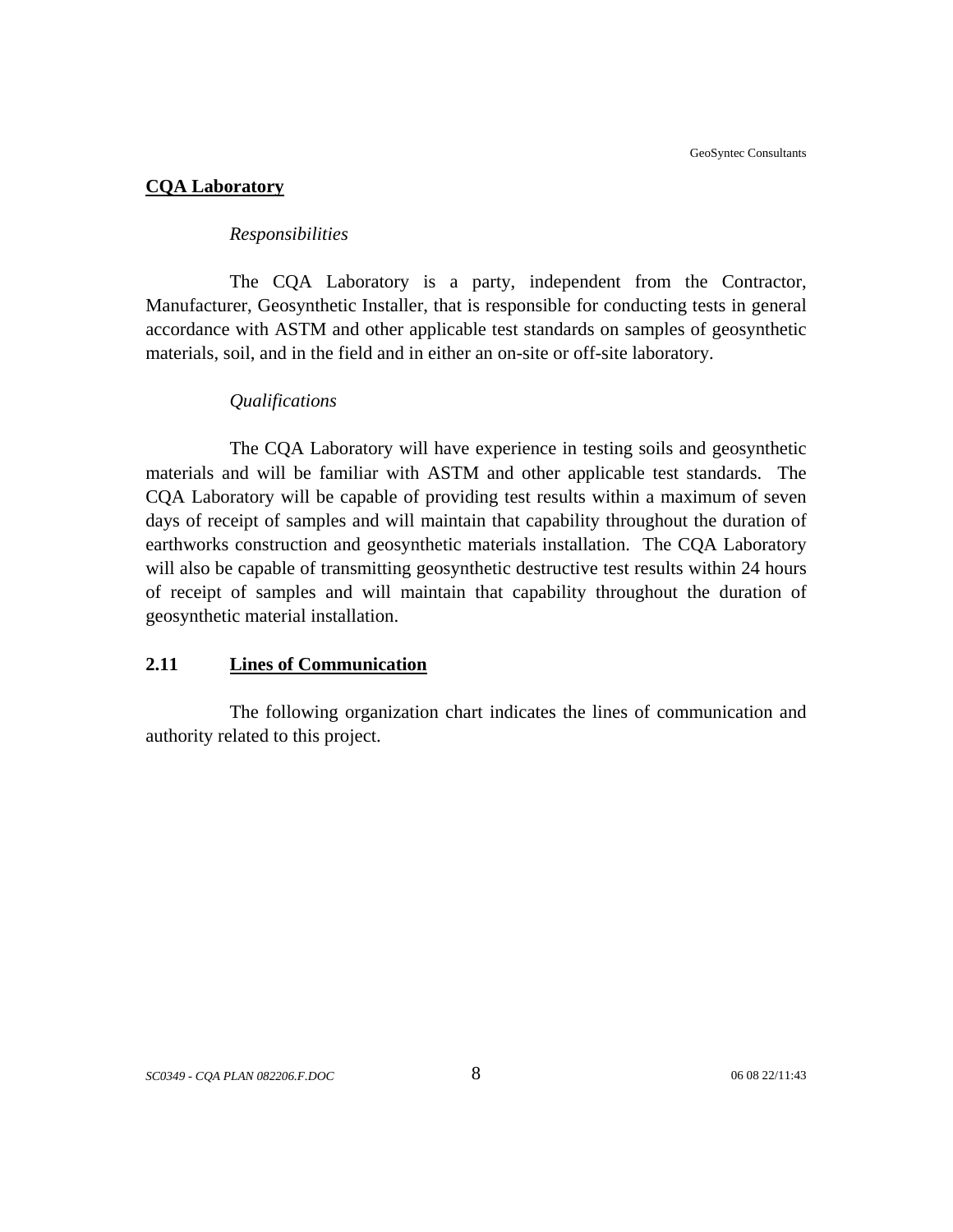

<span id="page-16-0"></span>

## **2.12 Deficiency Identification and Rectification**

If a defect is discovered in the work, the CQA Engineer will evaluate the extent and nature of the defect. If the defect is indicated by an unsatisfactory test result, the CQA Engineer will determine the extent of the deficient area by additional tests, observations, a review of records, or other means that the CQA Engineer deems appropriate.

After evaluating the extent and nature of a defect, the CQA Engineer will notify the Construction Manager and schedule appropriate re-tests when the work deficiency is corrected by the Contractor.

The Contractor will correct the deficiency to the satisfaction of the CQA Engineer. If a project specification criterion cannot be met, or unusual weather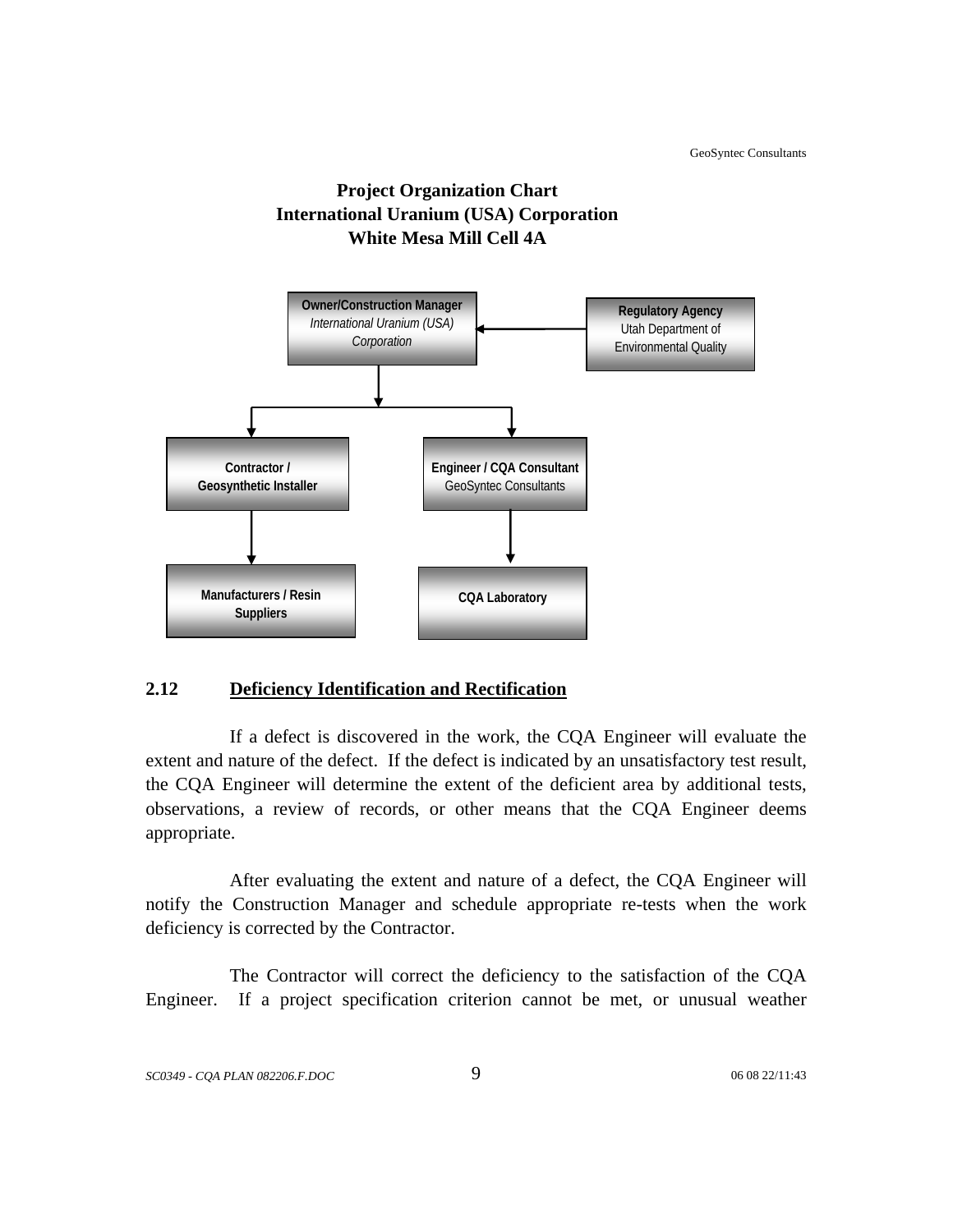conditions hinder work, then the CQA Engineer will develop and present to the Design Engineer suggested solutions for approval.

Defect corrections will be monitored and documented by CQA personnel prior to subsequent work by the Contractor in the area of the deficiency.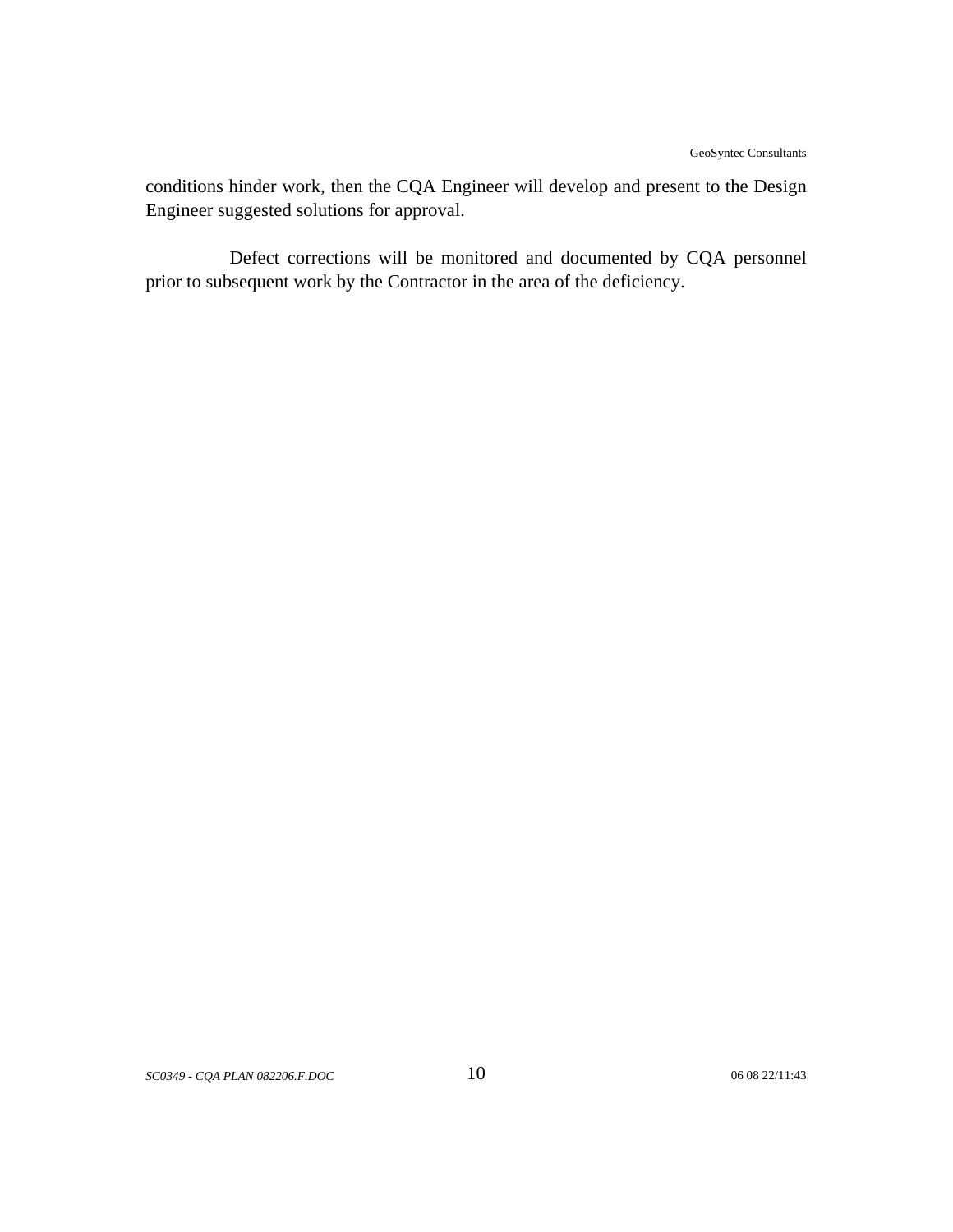## <span id="page-18-0"></span>**3. CQA CONSULTANTS PERSONNEL ORGANIZATION AND DUTIES**

## **3.1 Overview**

The CQA Officer will provide supervision within the scope of work of the CQA Consultant. The scope of work for the CQA Consultant includes monitoring of construction activities including the following:

- subgrade preparation;
- installation of geosynthetic clay liner;
- installation of geomembrane;
- installation of geonet;
- installation of drainage aggregate;
- installation of piping; and
- installation of geotextile.

Duties of CQA personnel are discussed in the remainder of this section.

## **3.2 CQA Personnel**

The CQA Consultant's personnel will include:

- the CQA Officer, who works from the office of the CQA Consultant and who conducts periodic visits to the site as required; and
- the CQA Site Manager, who is located at the site.

## **3.3**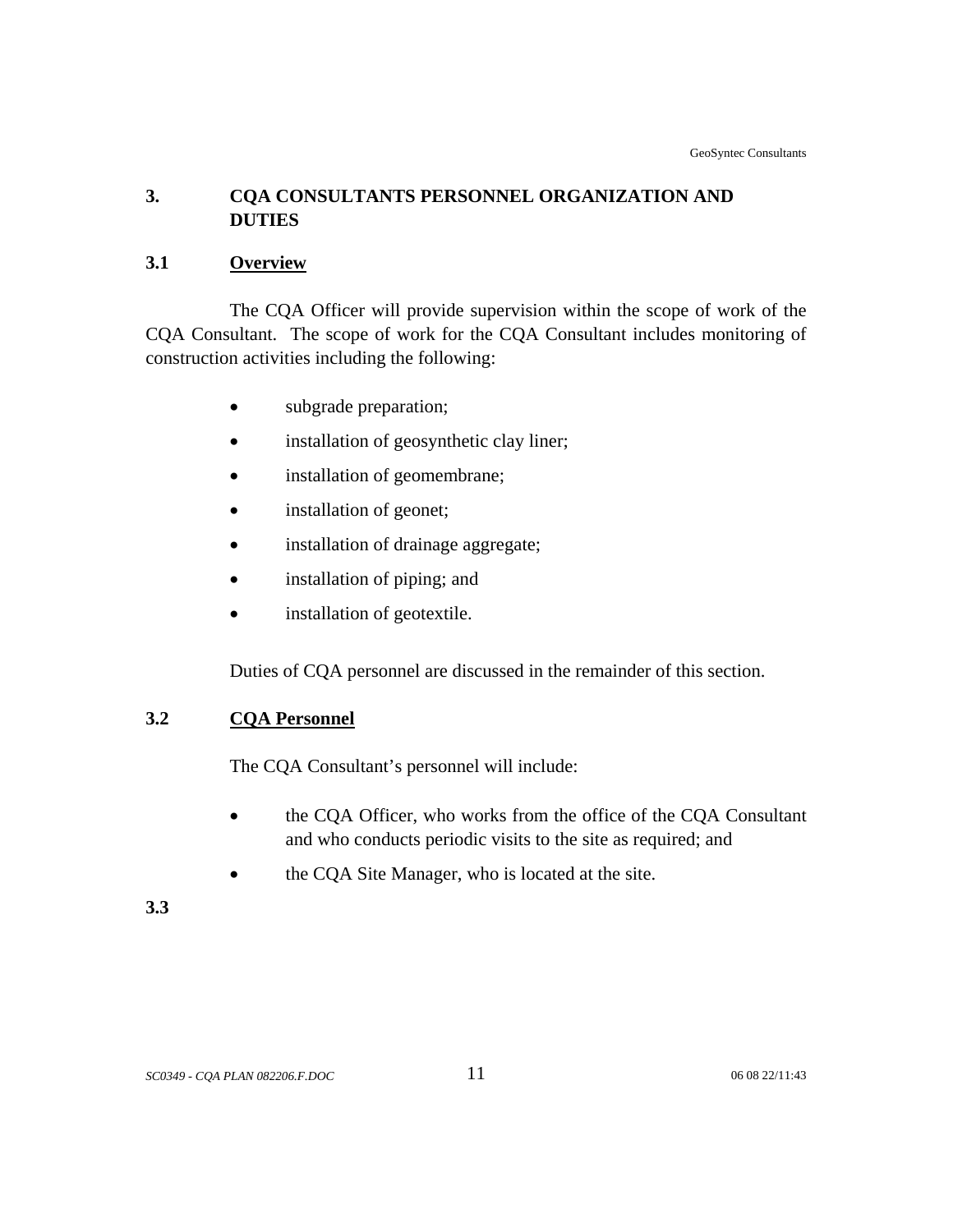#### <span id="page-19-0"></span>**CQA Officer**

The CQA Officer shall supervise and be responsible for monitoring and CQA activities relating to the construction of the earthworks, piping, and installation of the geosynthetic materials of the Project. Specifically, the CQA Officer:

- reviews the project design, this CQA Plan, *Drawings*, and *Technical Specifications*;
- reviews other site-specific documentation; unless otherwise agreed, such reviews are for familiarization and for evaluation of constructability only, and hence the CQA Officer and the CQA Consultant assume no responsibility for the liner system design;
- reviews and approves the Geosynthetic Installer's Quality Control (QC) Plan;
- attends Pre-Construction Meetings as needed;
- administers the CQA program (i.e., provides supervision of and manages on-site CQA personnel, reviews field reports, and provides engineering review of CQA related activities);
- provides quality control of CQA documentation and conducts site visits;
- reviews the *Record Drawings*; and
- with the COA Site Manager, prepares the COA report documenting that the project was constructed in general accordance with the Construction Documents.

## **3.4 CQA Site Manager**

The CQA Site Manager:

- acts as the on-site representative of the CQA Consultant;
- attends CQA-related meetings (e.g., pre-construction, daily, weekly (or designates a representative to attend the meetings));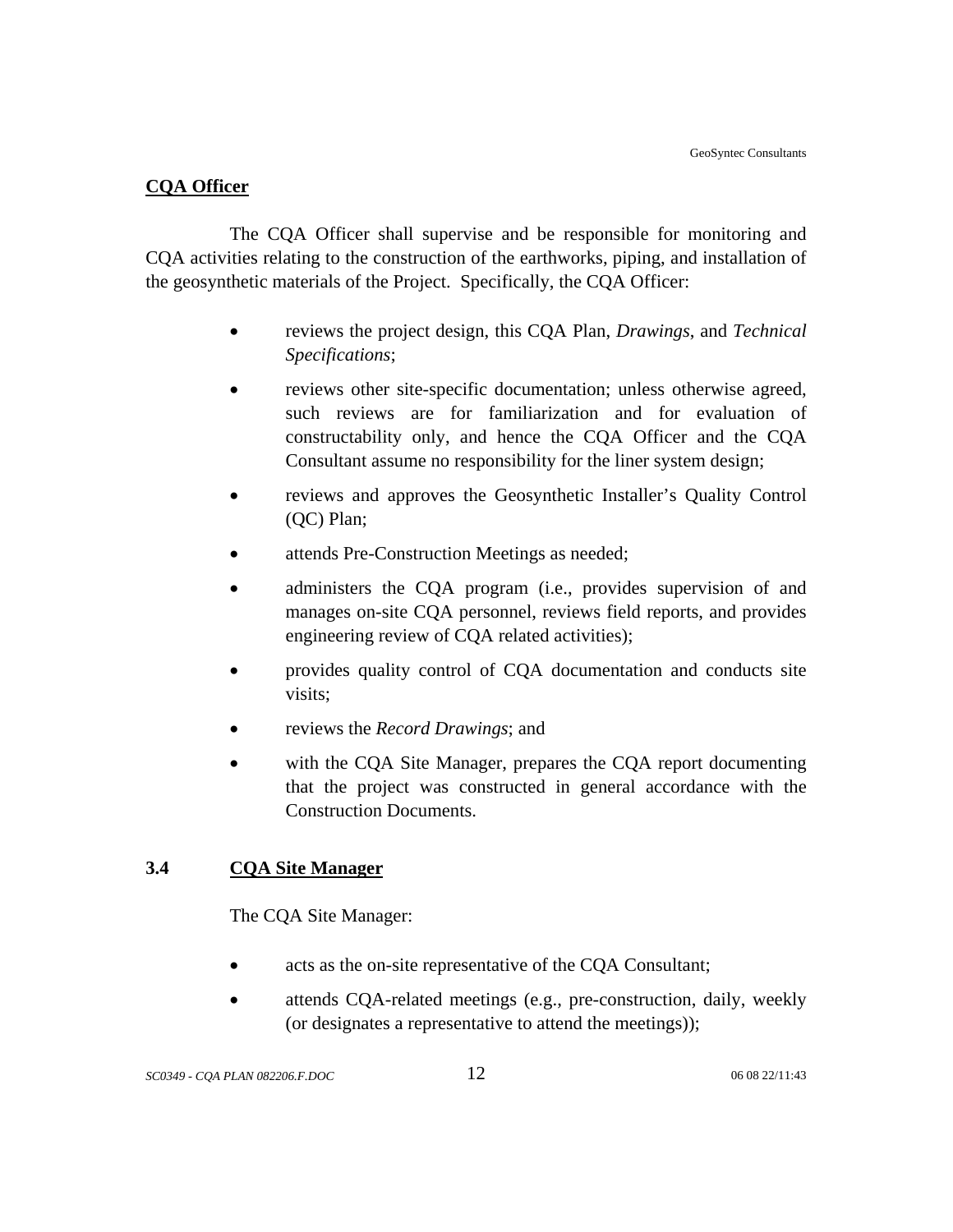- oversees the ongoing preparation of the *Record Drawings*;
- reviews test results provided by Contractor;
- assigns locations for testing and sampling;
- oversees the collection and shipping of laboratory test samples;
- reviews results of laboratory testing and makes appropriate recommendations;
- reviews the calibration and condition of on-site CQA equipment;
- prepares a daily summary report for the project;
- reviews the MQC documentation;
- reviews the Geosynthetic Installer's personnel Qualifications for conformance with those pre-approved for work on site;
- notes on-site activities in daily field reports and reports to the CQA Officer and Construction Manager;
- reports unresolved deviations from the CQA Plan, *Drawings*, and *Technical Specifications* to the Construction Manager; and
- assists with the preparation of the CQA report.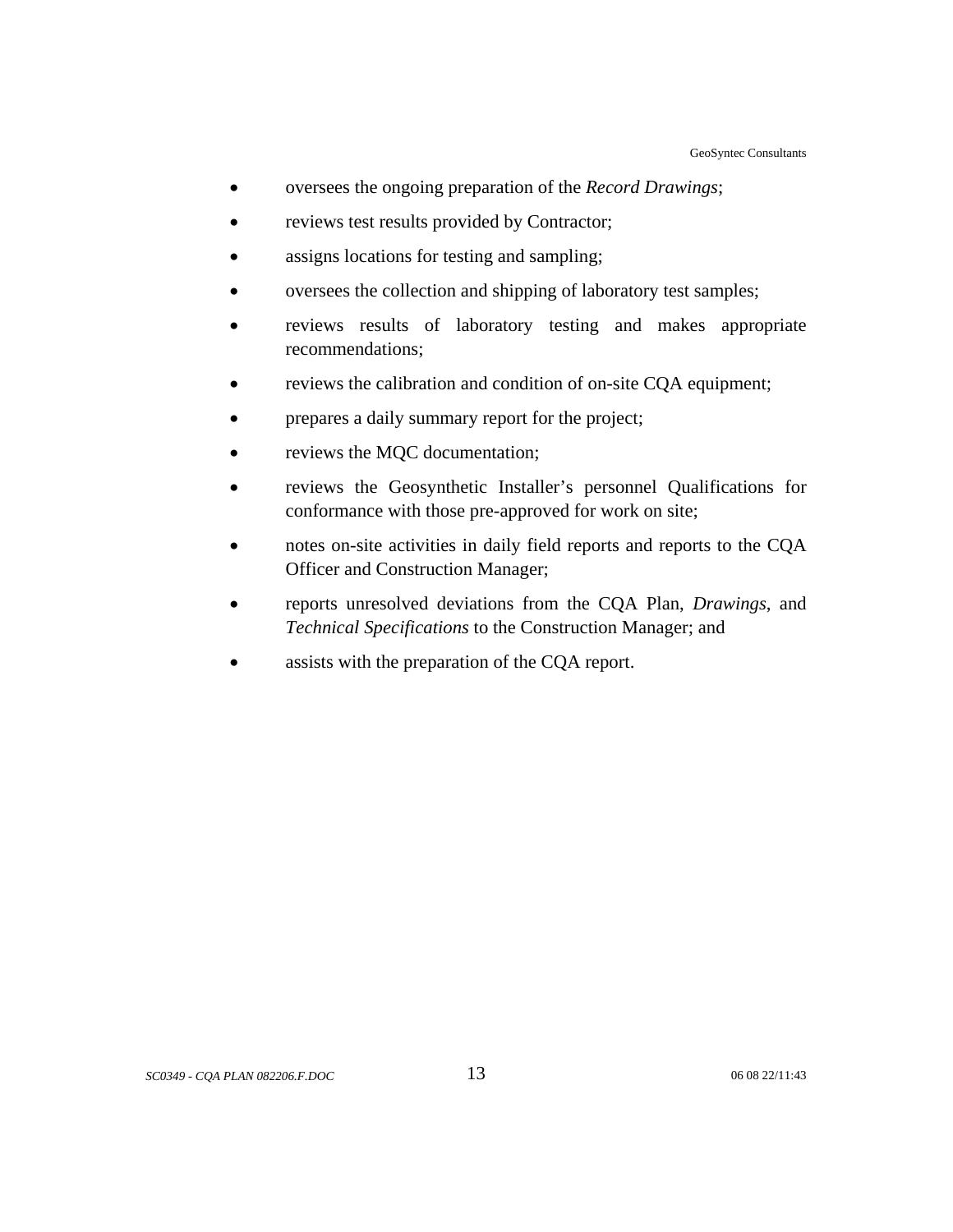## <span id="page-21-0"></span>**4. SITE AND PROJECT CONTROL**

#### **4.1 Project Coordination Meetings**

Meetings of key project personnel are necessary to assure a high degree of quality during installation and to promote clear, open channels of communication. Therefore, Project Coordination Meetings are an essential element in the success of the project. Several types of Project Coordination Meetings are described below, including: (i) pre-construction meetings; (ii) progress meetings; and (iii) problem or work deficiency meetings.

## **4.1.1 Pre-Construction Meeting**

A Pre-Construction Meeting will be held at the site prior to construction of the Project. At a minimum, the Pre-Construction Meeting will be attended by the Contractor, the Geosynthetic Installer's Superintendent, the CQA Consultant, and the Construction Manager.

Specific items for discussion at the Pre-Construction Meeting include the following:

- appropriate modifications or clarifications to the CQA Plan;
- the *Drawings* and *Technical Specifications*;
- the responsibilities of each party;
- lines of authority and communication;
- methods for documenting and reporting, and for distributing documents and reports;
- acceptance and rejection criteria;
- protocols for testing;
- protocols for handling deficiencies, repairs, and re-testing;
- the time schedule for all operations;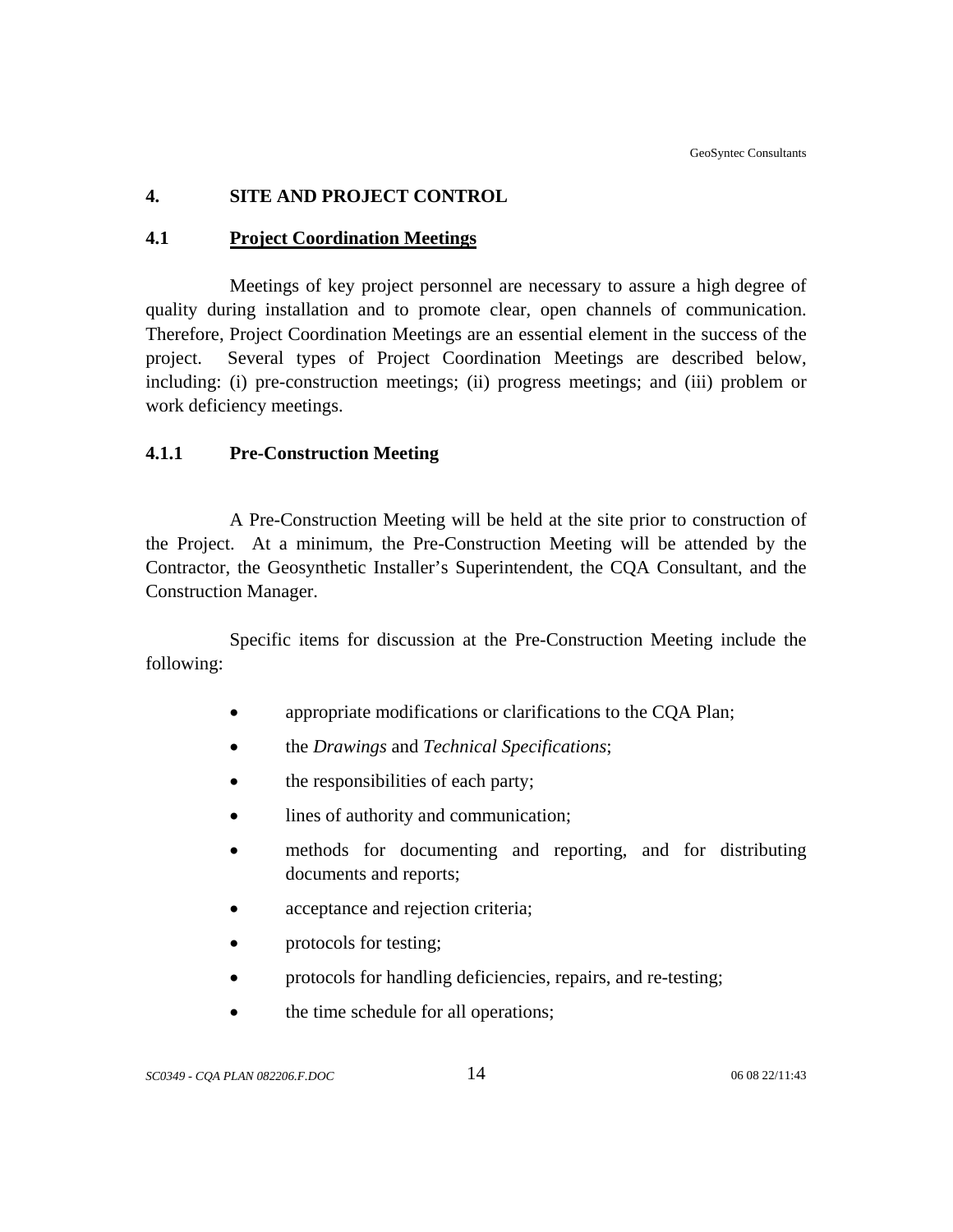- <span id="page-22-0"></span>procedures for packaging and storing archive samples;
- panel layout and numbering systems for panels and seams;
- seaming procedures;
- repair procedures; and
- soil stockpiling locations.

The Construction Manager will conduct a site tour to observe the current site conditions and to review construction material and equipment storage locations. A person in attendance at the meeting will be appointed by the Construction Manager to record the discussions and decisions of the meeting in the form of meeting minutes. Copies of the meeting minutes will be distributed to all attendees.

#### **4.1.2 Progress Meetings**

Progress meetings will be held between the CQA Site Manager, the Contractor, Construction Manager, and other concerned parties participating in the construction of the project. This meeting will include discussions on the current progress of the project, planned activities for the next week, and revisions to the work plan and/or schedule. The meeting will be documented in meeting minutes prepared by a person designated by the CQA Site Manager at the beginning of the meeting. Within 2 working days of the meeting, draft minutes will be transmitted to representatives of parties in attendance for review and comment. Corrections and/or comments to the draft minutes shall be made within 2 working days of receipt of the draft minutes to be incorporated in the final meeting minutes.

#### **4.1.3 Problem or Work Deficiency Meeting**

A special meeting will be held when and if a problem or deficiency is present or likely to occur. The meeting will be attended by the Contractor, the Construction Manager, the CQA Site Manager, and other parties as appropriate. If the problem requires a design modification, the Engineer should either be present at, consulted prior to, or notified immediately upon conclusion of this meeting. The purpose of the work deficiency meeting is to define and resolve the problem or work deficiency as follows: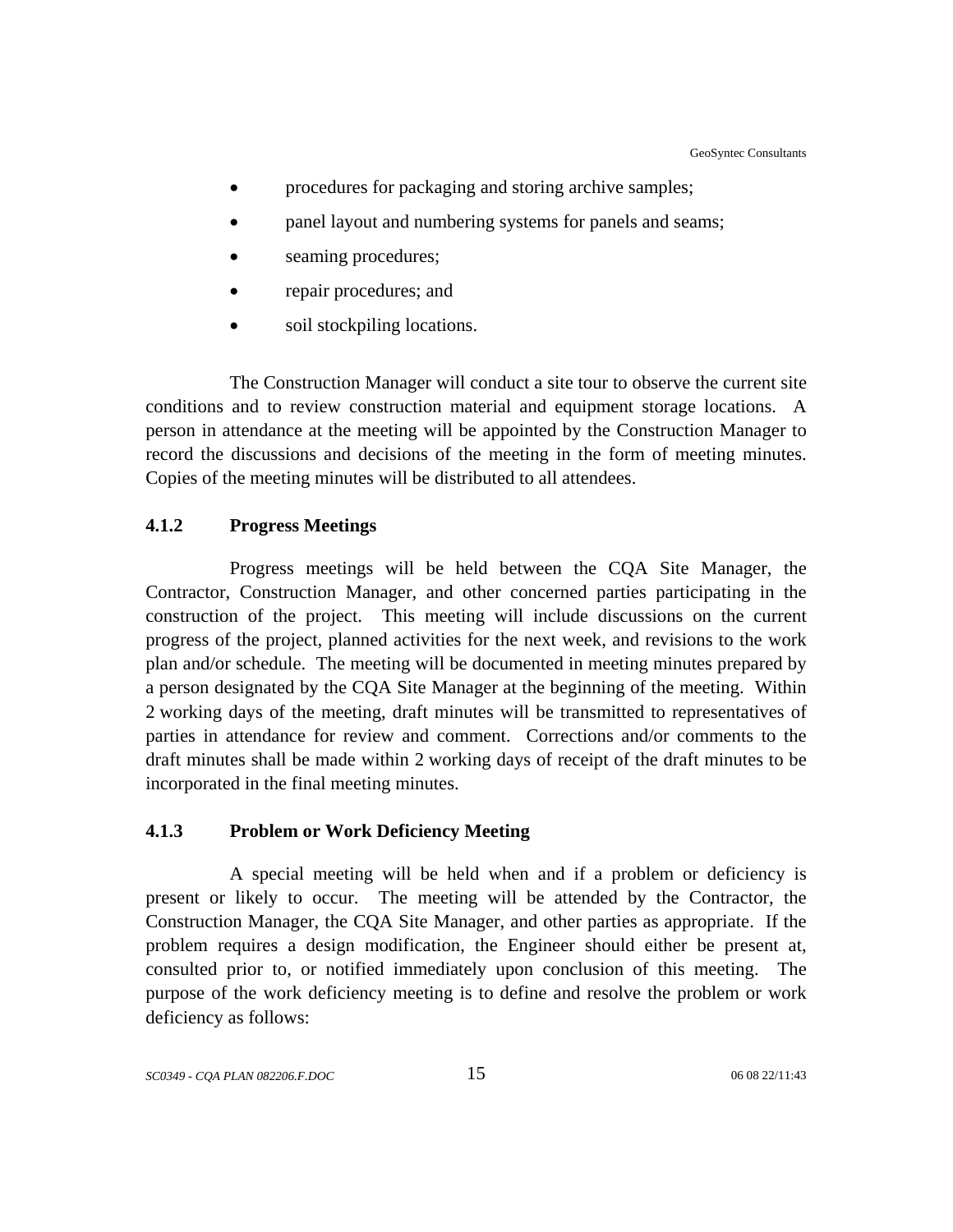- define and discuss the problem or deficiency;
- review alternative solutions;
- select a suitable solution agreeable to all parties; and
- implement an action plan to resolve the problem or deficiency.

The Construction Manager will appoint one attendee to record the discussions and decisions of the meeting. The meeting record will be documented in the form of meeting minutes and copies will be distributed to all affected parties. A copy of the minutes will be retained in facility records.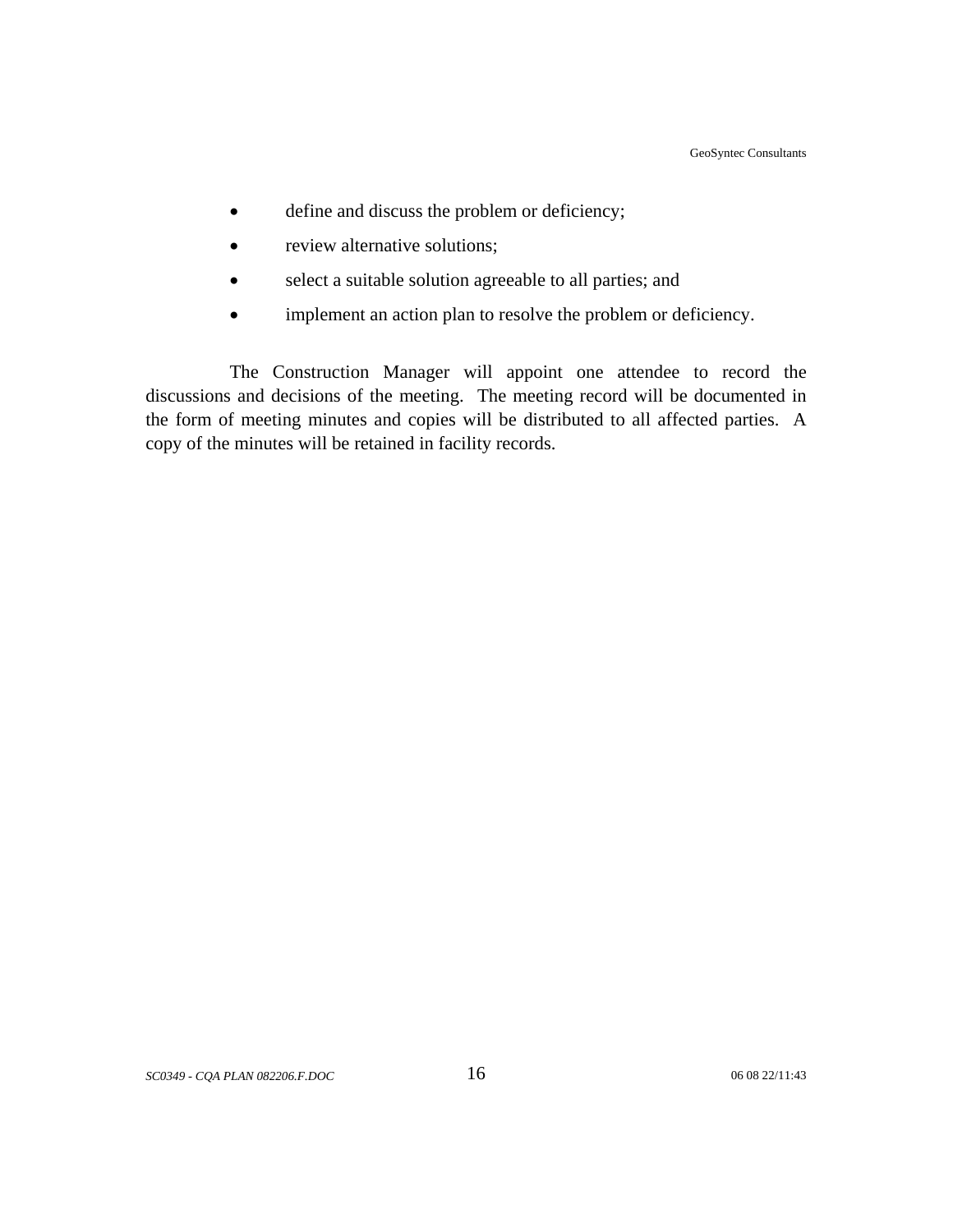## <span id="page-24-0"></span>**5. DOCUMENTATION**

#### **5.1 Overview**

An effective CQA Plan depends largely on recognition of all construction activities that should be monitored and on assigning responsibilities for the monitoring of each activity. This is most effectively accomplished and verified by the documentation of quality assurance activities. The CQA Consultant will document that quality assurance requirements have been addressed and satisfied.

The CQA Site Manager will provide the Construction Manager with signed descriptive remarks, data sheets, and logs to verify that monitoring activities have been carried out. The CQA Site Manager will also maintain, at the job site, a complete file of *Drawings* and *Technical Specifications*, a CQA Plan, checklists, test procedures, daily logs, and other pertinent documents.

## **5.2 Daily Recordkeeping**

Preparation of daily CQA documentation will consist of daily field reports prepared by the CQA Site Manager which may include CQA monitoring logs and testing data sheets. This information may be regularly submitted to and reviewed by the Construction Manager. Daily field reports will include documentation of the observed activities during each day of activity. The daily field reports may include monitoring logs and testing data sheets. At a minimum, these logs and data sheets will include the following information:

- the date, project name, location, and other identification;
- a summary of the weather conditions;
- a summary of locations where construction is occurring:
- equipment and personnel on the project;
- a summary of meetings held and attendees;
- a description of materials used and references of results of testing and documentation;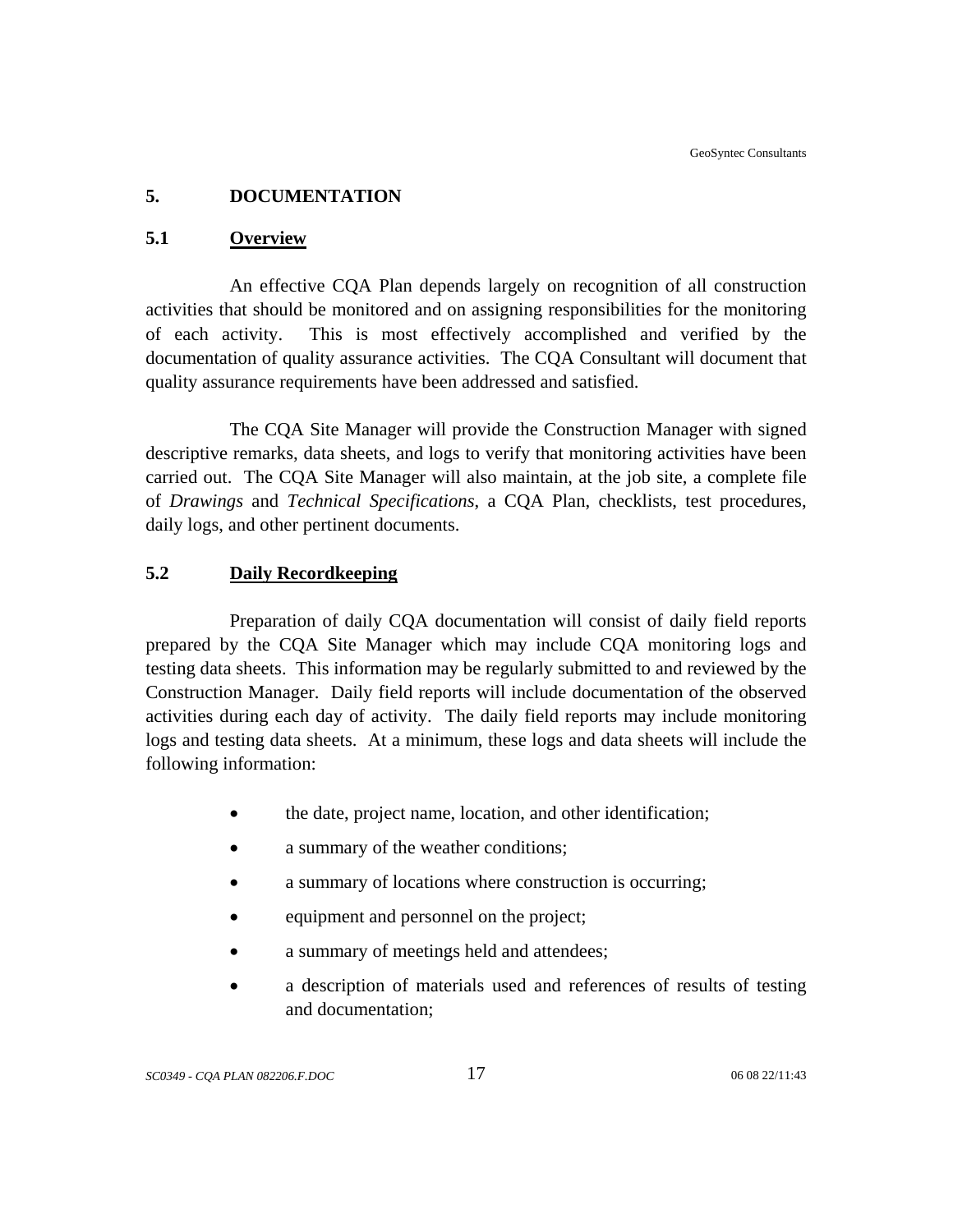- <span id="page-25-0"></span>• identification of deficient work and materials;
- results of re-testing corrected "deficient work;"
- an identifying sheet number for cross referencing and document control;
- descriptions and locations of construction monitored;
- type of construction and monitoring performed;
- description of construction procedures and procedures used to evaluate construction;
- a summary of test data and results;
- calibrations or re-calibrations of test equipment and actions taken as a result of re-calibration;
- decisions made regarding acceptance of units of work and/or corrective actions to be taken in instances of substandard testing results;
- a discussion of agreements made between the interested parties which may affect the work; and
- signature of the respective CQA Site Manager.

## **5.3 Construction Problems and Resolution Data Sheets**

Construction Problems and Resolution Data Sheets, to be submitted with the daily field reports prepared by the CQA Site Manager, describing special construction situations, will be cross-referenced with daily field reports, specific observation logs, and testing data sheets and will include the following information, where available:

- an identifying sheet number for cross-referencing and document control;
- a detailed description of the situation or deficiency;
- the location and probable cause of the situation or deficiency;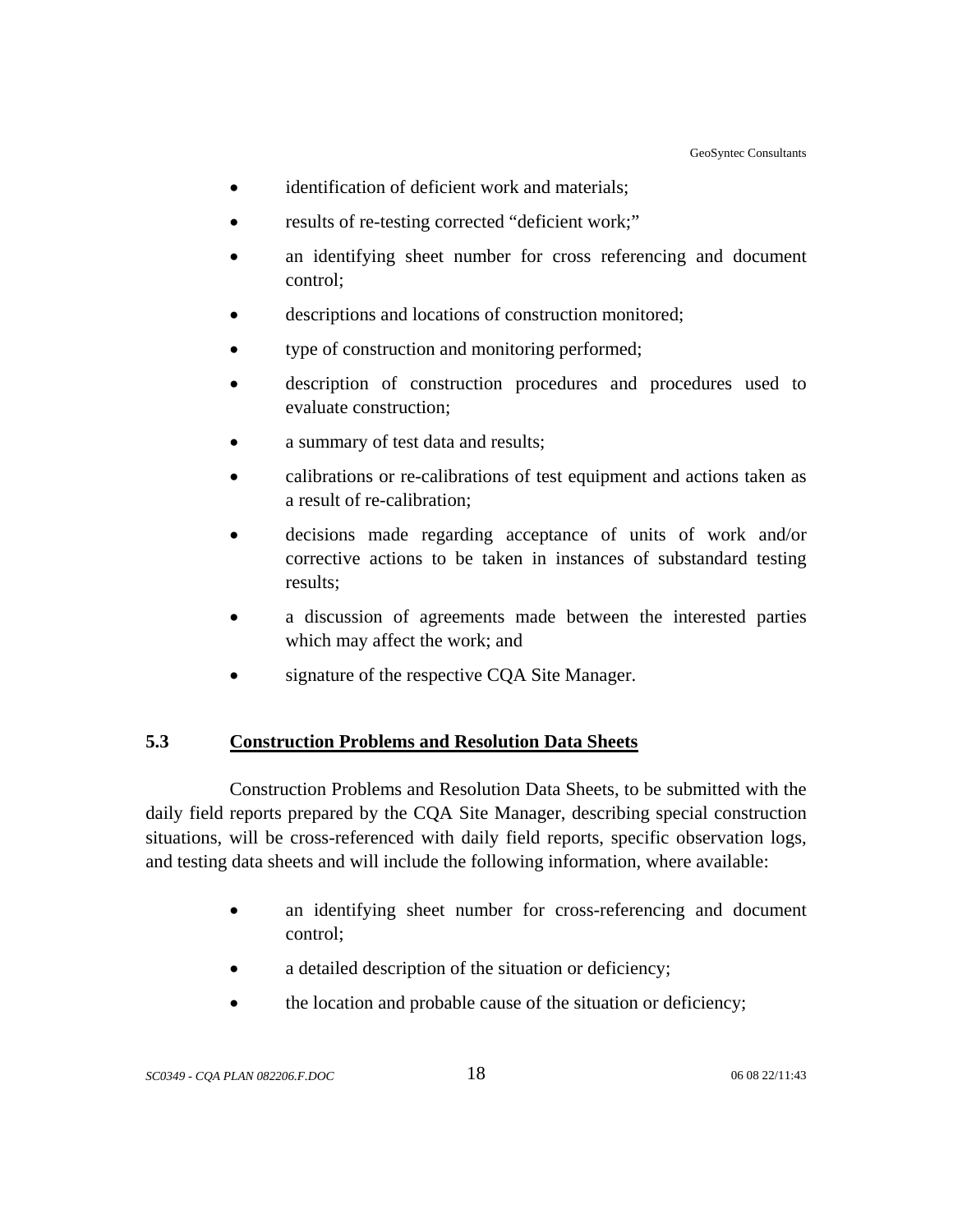- <span id="page-26-0"></span>• how and when the situation or deficiency was found or located;
- documentation of the response to the situation or deficiency;
- final results of responses;
- measures taken to prevent a similar situation from occurring in the future; and
- signature of the CQA Site Manager and a signature indicating concurrence by the Construction Manager.

The Construction Manager will be made aware of significant recurring nonconformance with the *Drawings*, *Technical Specifications*, or CQA Plan. The cause of the nonconformance will be determined and appropriate changes in procedures or specifications will be recommended. These changes will be submitted to the Construction Manager for approval. When this type of evaluation is made, the results will be documented and any revision to procedures or specifications will be approved by the Contractor and Engineer.

A summary of supporting data sheets, along with final testing results and the CQA Site Manager's approval of the work, will be required upon completion of construction.

#### **5.4 Photographic Documentation**

Photographs will be taken and documented in order to serve as a pictorial record of work progress, problems, and mitigation activities. These records will be presented to the Construction Manager upon completion of the project. Photographic reporting data sheets, where used, will be cross-referenced with observation and testing data sheet(s), and/or construction problem and solution data sheet(s).

## **5.5 Design and/or Specifications Changes**

Design and/or specifications changes may be required during construction. In such cases, the CQA Site Manager will notify the Engineer. Design and/or specification changes will be made with the written agreement of the Engineer and will take the form of an addendum to the *Drawings* and *Technical Specifications*.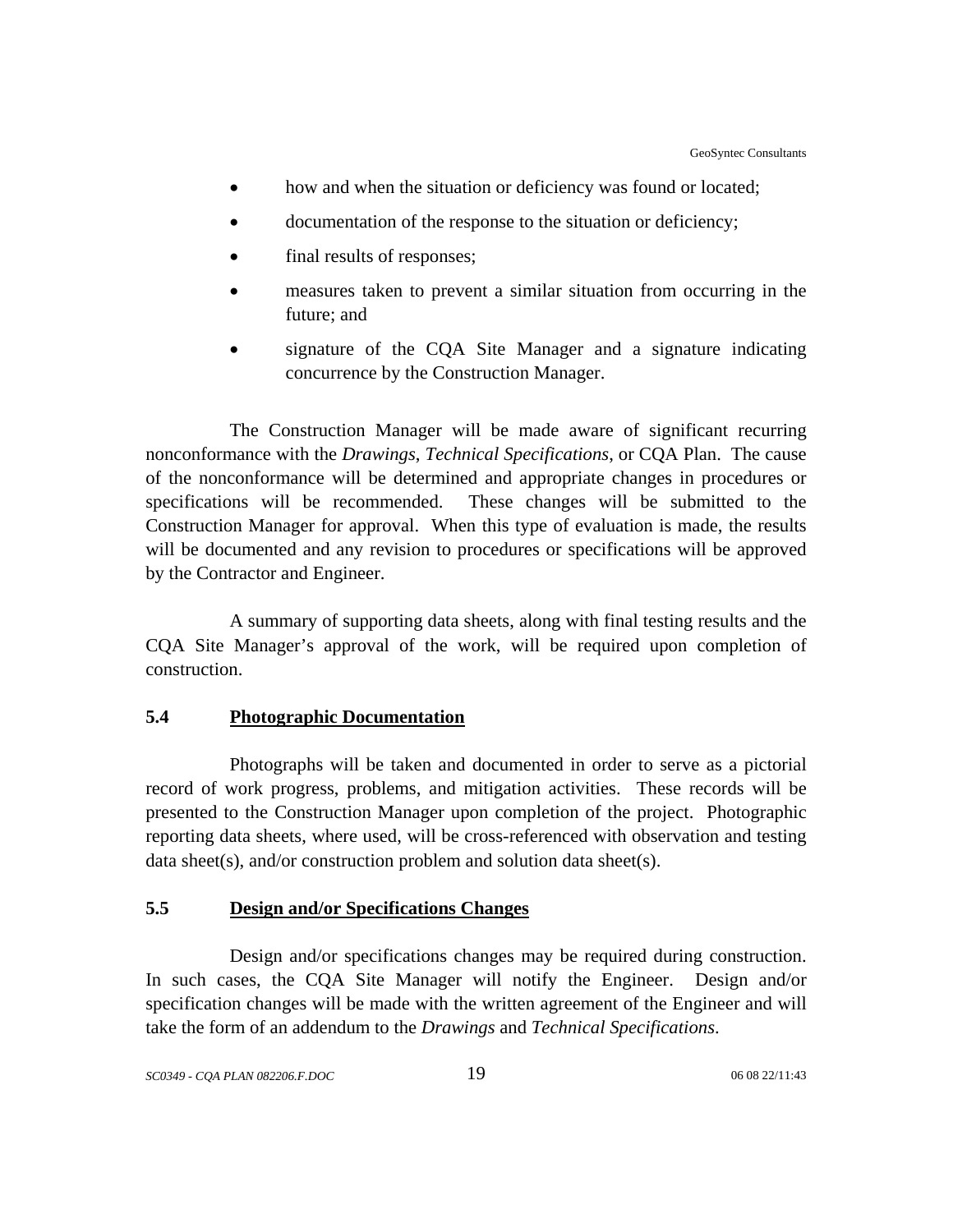## <span id="page-27-0"></span>**5.6 CQA Report**

At the completion of the Project, the CQA Consultant will submit to the Owner a CQA report signed and sealed by the Professional Engineer licensed in the State of Utah. The CQA report will acknowledge: (i) that the work has been performed in compliance with the *Drawings* and *Technical Specifications*; (ii) physical sampling and testing has been conducted at the appropriate frequencies; and (iii) that the summary document provides the necessary supporting information. At a minimum, this report will include:

- MQC documentation;
- a summary report describing the CQA activities and indicating compliance with the *Drawings* and *Technical Specifications* which is signed and sealed by the CQA Officer;
- a summary of CQA/CQC testing, including failures, corrective measures, and retest results;
- Contractor and Installer personnel resumes and qualifications as necessary;
- documentation that the geomembrane trial seams were performed in general accordance with the CQA Plan and *Technical Specifications*;
- documentation that field seams were non-destructively tested using a method in general accordance with the applicable test standards;
- documentation that nondestructive testing was monitored by the CQA Consultant, that the CQA Consultant informed the Geosynthetic Installer of any required repairs, and that the CQA Consultant monitored the seaming and patching operations for uniformity and completeness;
- records of sample locations, the name of the individual conducting the tests, and the results of tests;
- *Record Drawings* as provided by the Surveyor;
- daily field reports.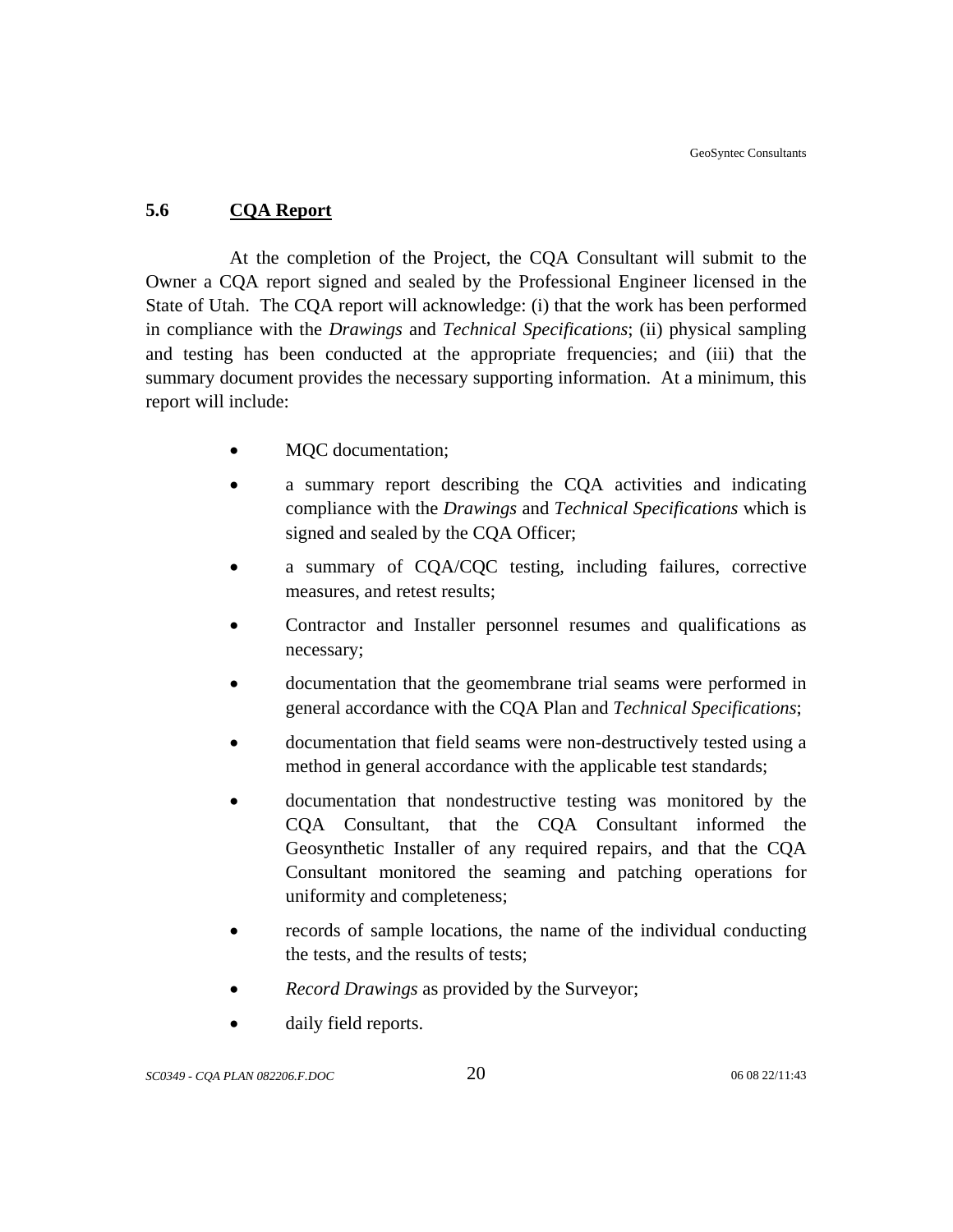The *Record Drawings* will include scale drawings depicting the location of the construction and details pertaining to the extent of construction (e.g., plan dimensions and appropriate elevations). *Record Drawings* and required base maps will be prepared by a qualified Professional Land Surveyor registered in the State of Utah. These documents will be reviewed by the CQA Consultant and included as part of the CQA Report.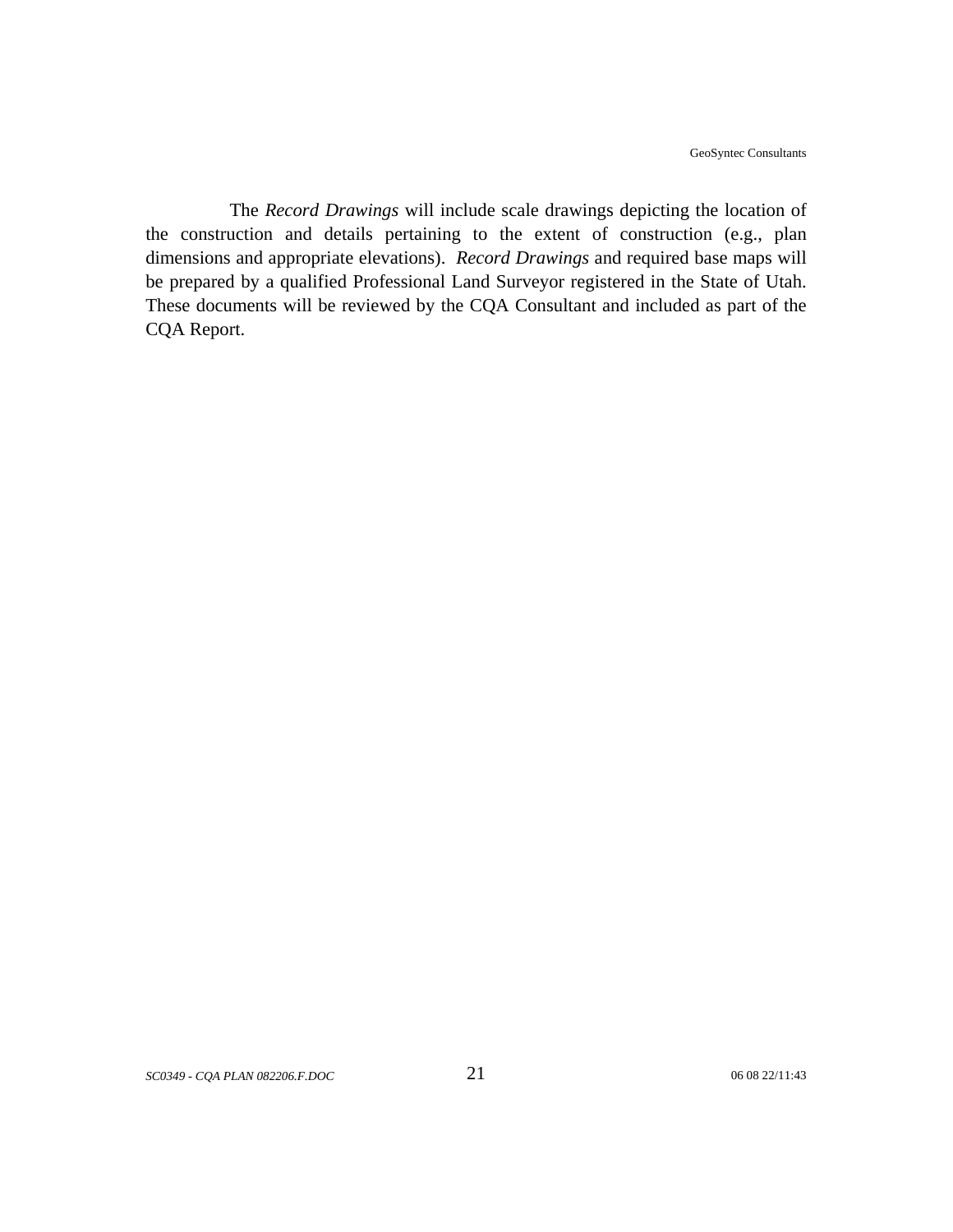## <span id="page-29-0"></span>**6. EARTHWORK**

## **6.1 Introduction**

This section prescribes the CQA activities to be performed to monitor that prepared subgrade is constructed in general accordance with *Drawings* and *Technical Specifications*. The prepared subgrade construction procedures to be monitored by the CQA Consultant, if required, shall include:

- vegetation removal;
- subgrade preparation;
- fine-grading; and
- anchor trench excavation and backfill.

## **6.2 CQA Monitoring Activities**

## **6.2.1 Vegetation Removal**

The CQA Site Manager will monitor and document that vegetation is sufficiently cleared and grubbed in areas where geosynthetics are to be placed. Vegetation removal shall be performed as described in the *Technical* Specification and the *Drawings*.

## **6.2.2 Grading**

 Construction of the Cell 4A liner system will require minor re-grading in certain areas. The CQA Site Manager shall monitor and document that site re-grading performed meets the requirements of the *Technical Specifications* and the *Drawings*. At a minimum, the CQA Site Manager shall monitor that:

- the subgrade surface is free of sharp rocks, debris, and other undesirable materials;
- the subgrade surface is smooth and uniform by visually monitoring proof rolling activities; and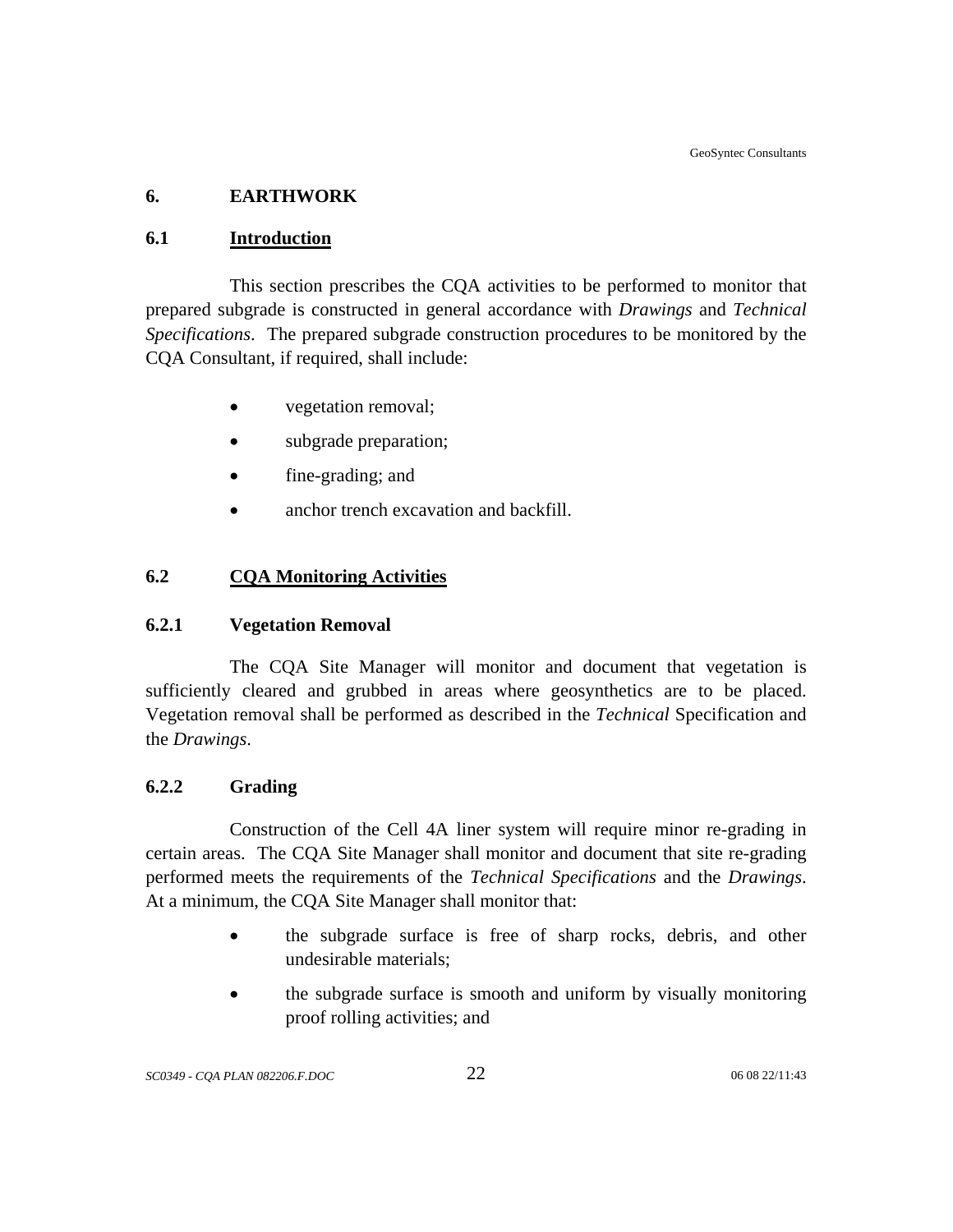<span id="page-30-0"></span>• the subgrade surface meets the lines and grades shown on the *Drawings*.

#### **6.2.3 Anchor Trench Construction**

During construction, the CQA Site Manager will monitor the anchor trench excavation and backfill methods are consistent with the requirements specified in the *Technical Specifications* and the *Drawings*. The CQA Site Manager will monitor, at a minimum, that:

- the anchor trench is free of sharp rocks, debris and other undesirable materials and that particles are no larger than 6-inches in longest dimension;
- the anchor trench is constructed to the lines and grades shown on the *Drawings*; and
- compaction requirements are met, through visual observations, as specified in the *Technical Specifications.*

## **6.3 Deficiencies**

If a defect is discovered in the earthwork product, the CQA Site Manager will immediately determine the extent and nature of the defect. If the defect is indicated by an unsatisfactory test result, the CQA Site Manager will determine the extent of the defective area by additional tests, observations, a review of records, or other means that the CQA Site Manager deems appropriate. If the defect is related to adverse site conditions, such as overly wet soils or non-conforming particle sizes, the CQA Site Manager will define the limits and nature of the defect.

## **6.3.1 Notification**

After evaluating the extent and nature of a defect, the CQA Site Manager will notify the Construction Manager and Contractor and schedule appropriate reevaluation when the work deficiency is to be corrected.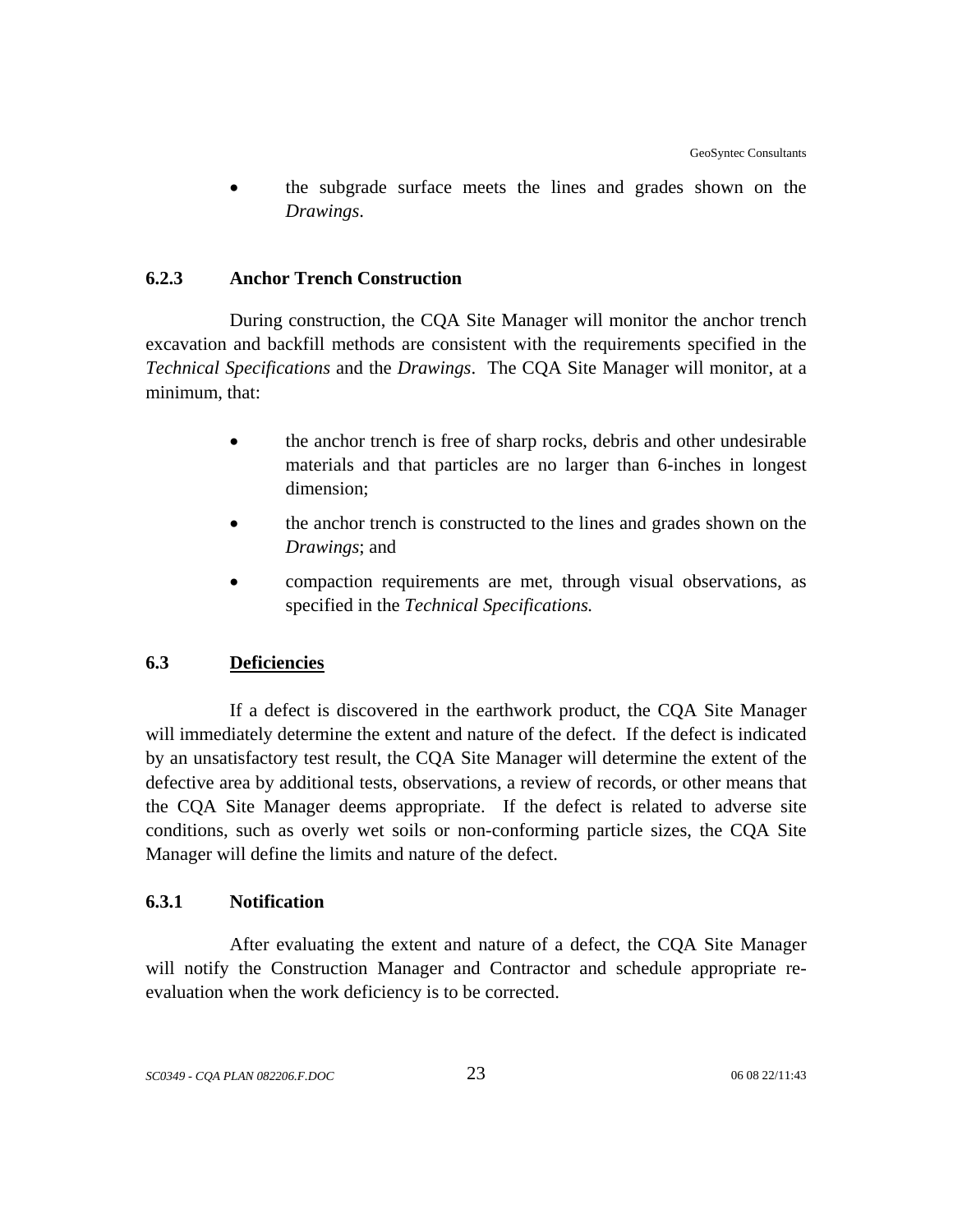#### <span id="page-31-0"></span>**6.3.2 Repairs and Re-Testing**

The Contractor will correct deficiencies to the satisfaction of the CQA Site Manager. If a project specification criterion cannot be met, or unusual weather conditions hinder work, then the CQA Site Manager will develop and present to the Construction Manager suggested solutions for his approval.

Re-evaluations by the CQA Site Manager shall continue until it is verified that defects have been corrected before any additional work is performed by the Contractor in the area of the deficiency.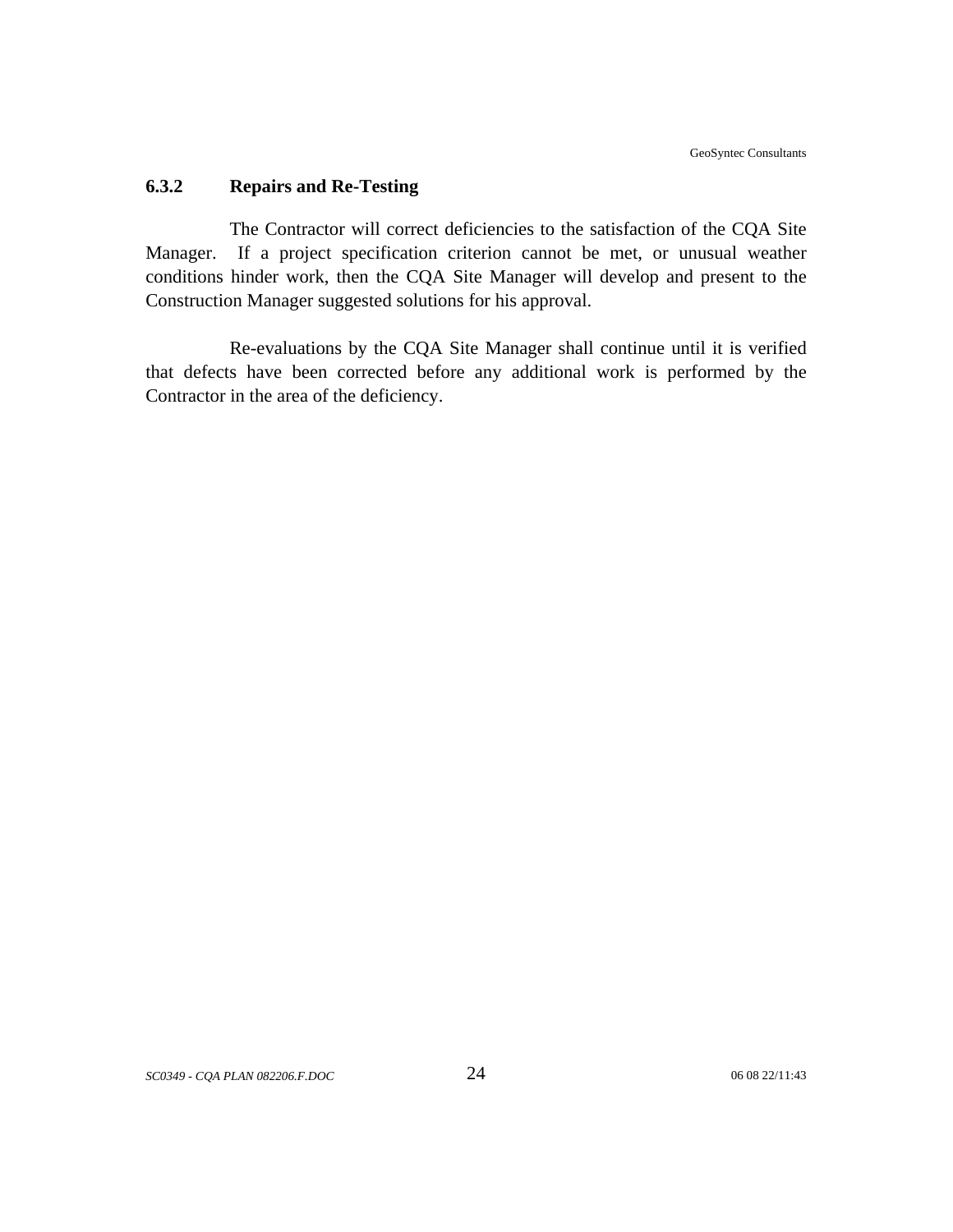## <span id="page-32-0"></span>**7. DRAINAGE AGGREGATE**

#### **7.1 Introduction**

This section prescribes the CQA activities to be performed to monitor that drainage aggregates are constructed in general accordance with *Drawings* and *Technical Specifications*. The drainage aggregates construction procedures to be monitored by the CQA Consultant include drainage aggregate placement.

## **7.2 Testing Activities**

Aggregate testing will be performed for material qualification and material conformance. These two stages of testing are defined as follows:

- Material qualification tests are used to evaluate the conformance of a proposed aggregate source with the *Technical Specifications* for qualification of the source prior to construction.
- Aggregate conformance testing is used to evaluate the conformance of a particular batch of aggregate from a qualified source to the *Technical Specifications* prior to installation of the aggregate.

The Contractor will be responsible for submitting material qualification test results to the Construction Manager and to the CQA Site Manager for review. The CQA Laboratory will perform the conformance testing and CQC testing. Aggregate testing will be conducted in general accordance with the current versions of the corresponding American Society for Testing and Materials (ASTM) test procedures. The test methods indicated in Table 1 are those that will be used for this testing unless the test methods are updated or revised prior to construction. Revisions to the test methods will be reviewed and approved by the Engineer and the CQA Site Manager prior to their usage.

## **7.2.1 Sample Frequency**

The frequency of aggregate testing for material qualification and material conformance will conform to the minimum frequencies presented in Table 1A. The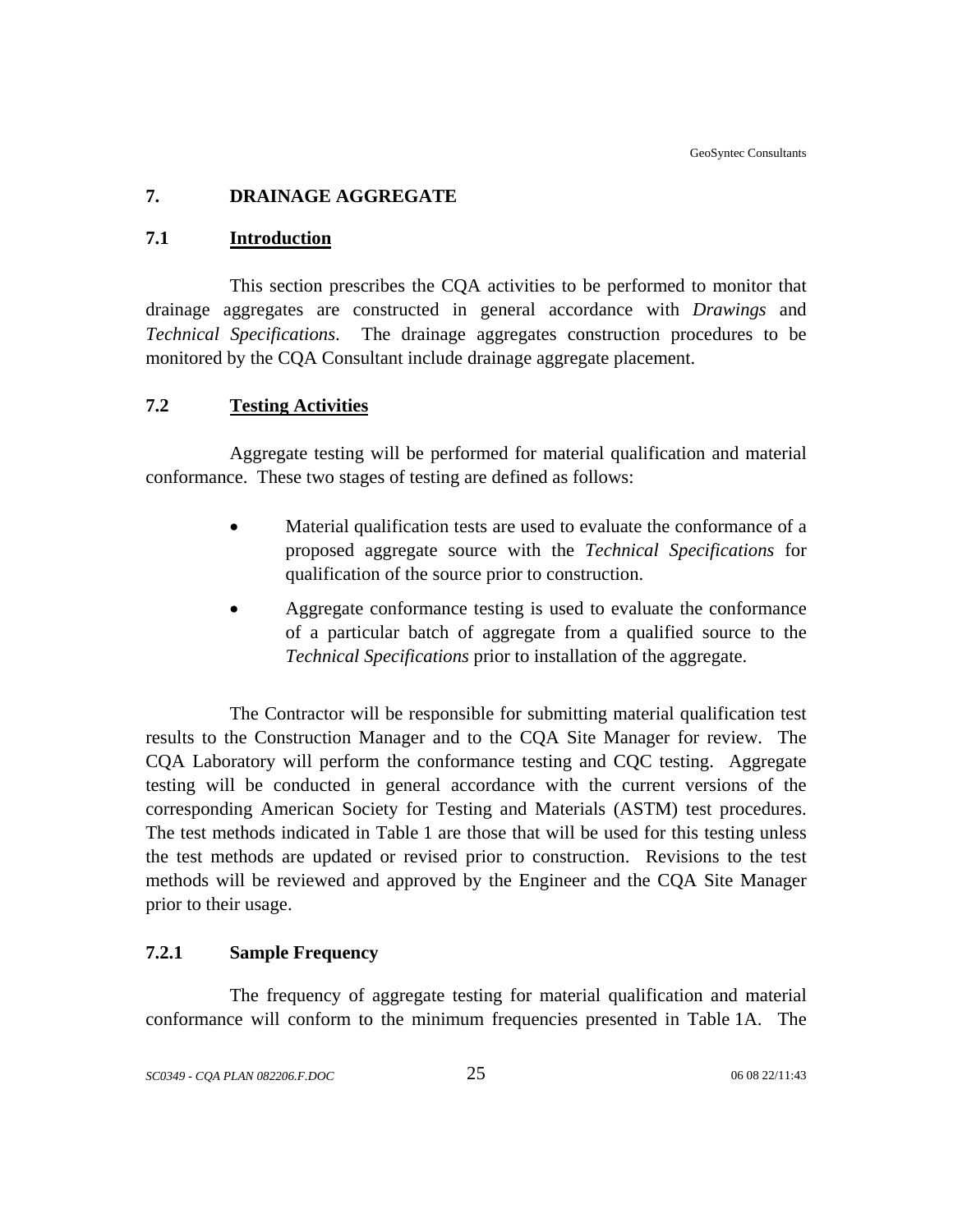<span id="page-33-0"></span>frequency of aggregate testing shall conform to the minimum frequencies presented in Table 1. The actual frequency of testing required will be increased by the CQA Site Manager, as necessary, if variability of materials is noted at the site, during adverse conditions, or to isolate failing areas of the construction.

#### **7.2.2 Sample Selection**

With the exception of qualification samples, sampling locations will be selected by the CQA Site Manager. Conformance samples will be obtained from borrow pits and/or stockpiles of material. The Contractor must plan the work and make aggregate available for sampling in a timely and organized manner so that the test results can be obtained before the material is installed. The CQA Site Manager must document sample locations so that failing areas can be immediately isolated. The CQA Site Manager will follow standard sampling procedures to obtain representative samples of the proposed aggregate materials.

## **7.3 CQA Monitoring Activities**

#### **7.3.1 Drainage Aggregate**

The CQA Site Manager will monitor and document the installation of the drainage aggregates. In general, monitoring of the installation of drainage aggregate includes the following activities:

- reviewing documentation of the material qualification test results provided by the Contractor;
- sampling and testing for conformance of the materials to the *Technical Specifications*;
- documenting that the drainage aggregates are installed using the specified equipment and procedures;
- documenting that the drainage aggregates are constructed to the lines and grades shown on the *Drawings*; and
- monitoring that the construction activities do not cause damage to underlying geosynthetic materials.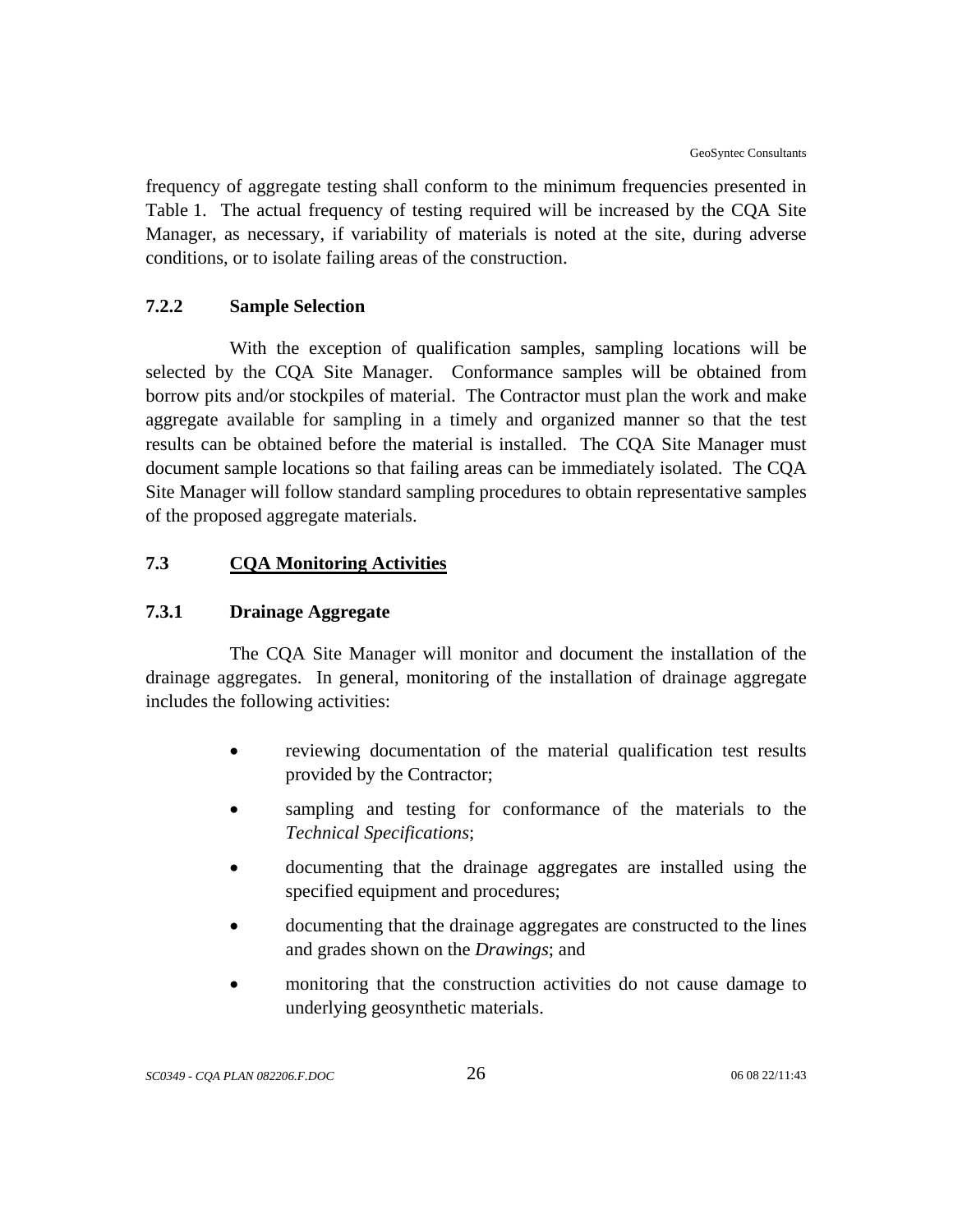#### <span id="page-34-0"></span>**7.4 Deficiencies**

If a defect is discovered in the drainage aggregates, the CQA Site Manager will evaluate the extent and nature of the defect. If the defect is indicated by an unsatisfactory test result, the CQA Site Manager will determine the extent of the deficient area by additional tests, observations, a review of records, or other means that the CQA Site Manager deems appropriate.

## **7.4.1 Notification**

After evaluating the extent and nature of a defect, the CQA Site Manager will notify the Construction Manager and Contractor and schedule appropriate re-tests when the work deficiency is to be corrected.

#### **7.4.2 Repairs and Re-testing**

The Contractor will correct the deficiency to the satisfaction of the CQA Site Manager. If a project specification criterion cannot be met, or unusual weather conditions hinder work, then the CQA Site Manager will develop and present to the Construction Manager suggested solutions for approval.

Re-tests recommended by the CQA Site Manager shall continue until it is verified that the defect has been corrected before any additional work is performed by the Contractor in the area of the deficiency. The CQA Site Manager will also verify that installation requirements are met and that submittals are provided.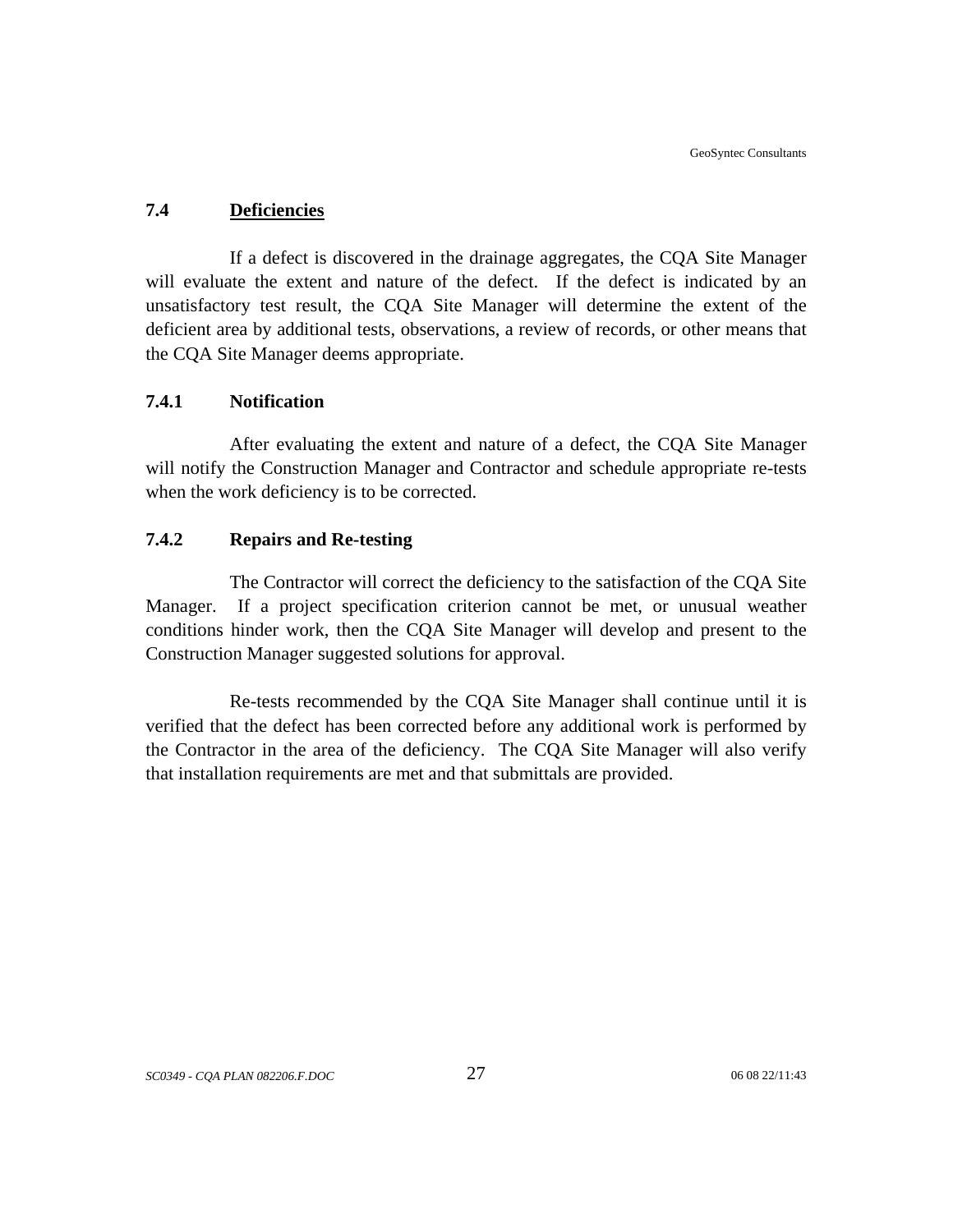## <span id="page-35-0"></span>**8. POLYVINYL CHLORIDE (PVC) PIPE AND FITTINGS**

#### **8.1 Material Requirements**

PVC pipe and fittings must conform to the requirements of the *Technical Specifications*. The CQA Consultant will document that the PVC pipe and fittings meet those requirements.

#### **8.2 Manufacturer**

#### **8.2.1 Submittals**

Prior to the installation of PVC pipe, the Manufacturer will provide to the CQA Consultant:

> • a properties' sheet including, at a minimum, all specified properties, measured using test methods indicated in the *Technical Specifications*, or equivalent; and

The CQA Consultant will document that:

- the property values certified by the Manufacturer meet the *Technical Specifications*; and
- the measurements of properties by the Manufacturer are properly documented and that the test methods used are acceptable.

## **8.3 Handling and Laying**

Care will be taken during transportation of the pipe such that it will not be cut, kinked, or otherwise damaged. Ropes, fabric, or rubber-protected slings and straps will be used when handling pipes. Chains, cables, or hooks inserted into the pipe ends will not be used. Two slings spread apart will be used for lifting each length of pipe. Pipe or fittings will not be dropped onto rocky or unprepared ground.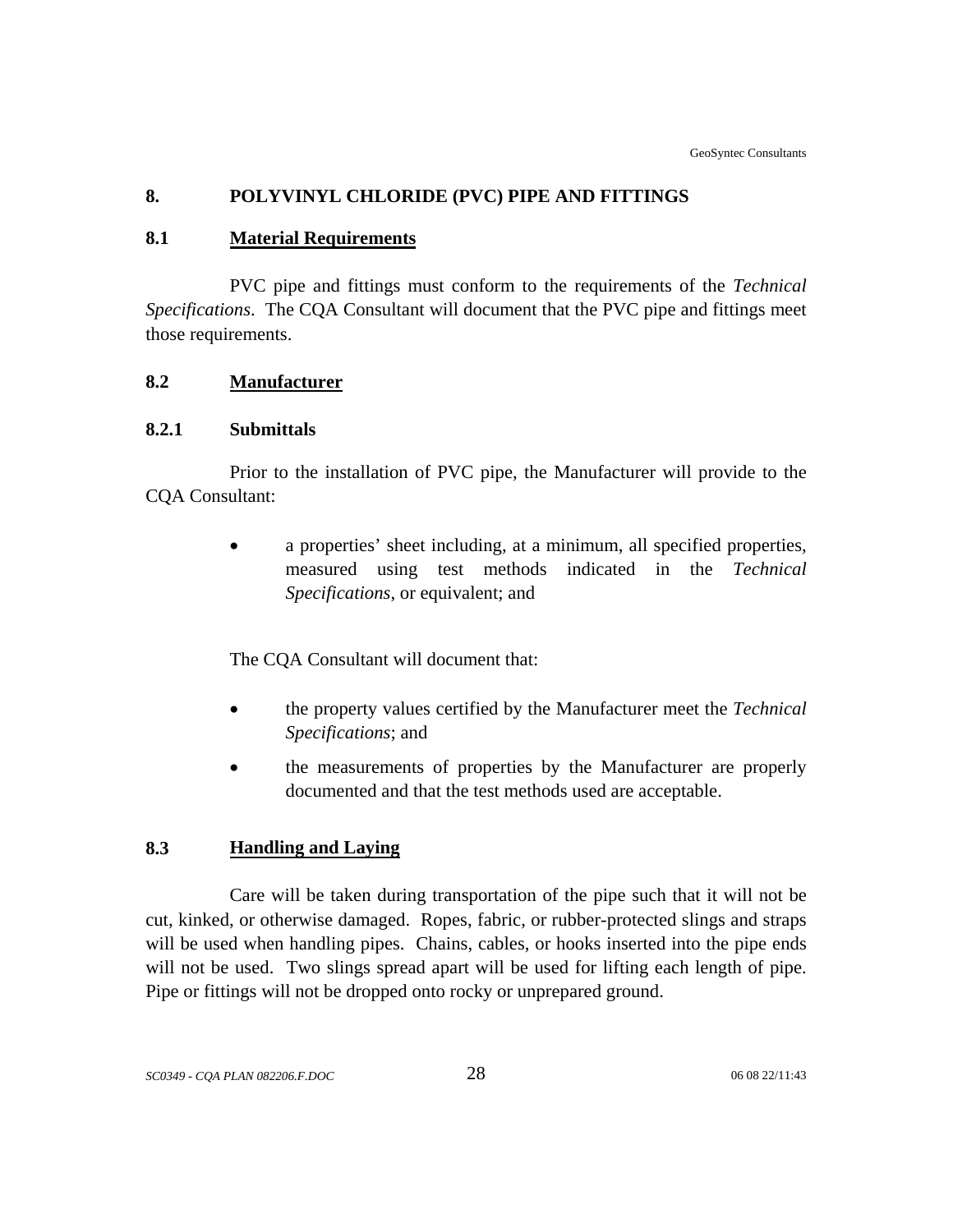Pipes will be handled and stored in general accordance with the Manufacturer's recommendation. The handling of joined pipe will be in such a manner that the pipe is not damaged by dragging it over sharp and cutting objects. Slings for handling the pipe will not be positioned at joints. Sections of the pipes with deep cuts and gouges will be removed and the ends of the pipe rejoined.

# **8.4 Perforations**

The CQA Site Manager shall monitor and document that the perforations of the PVC pipe conform to the requirements of the *Drawings* and the *Technical Specifications*.

### **8.5 Joints**

The CQA Monitor shall monitor and document that pipe and fittings are joined by the methods indicated in the *Technical Specifications*.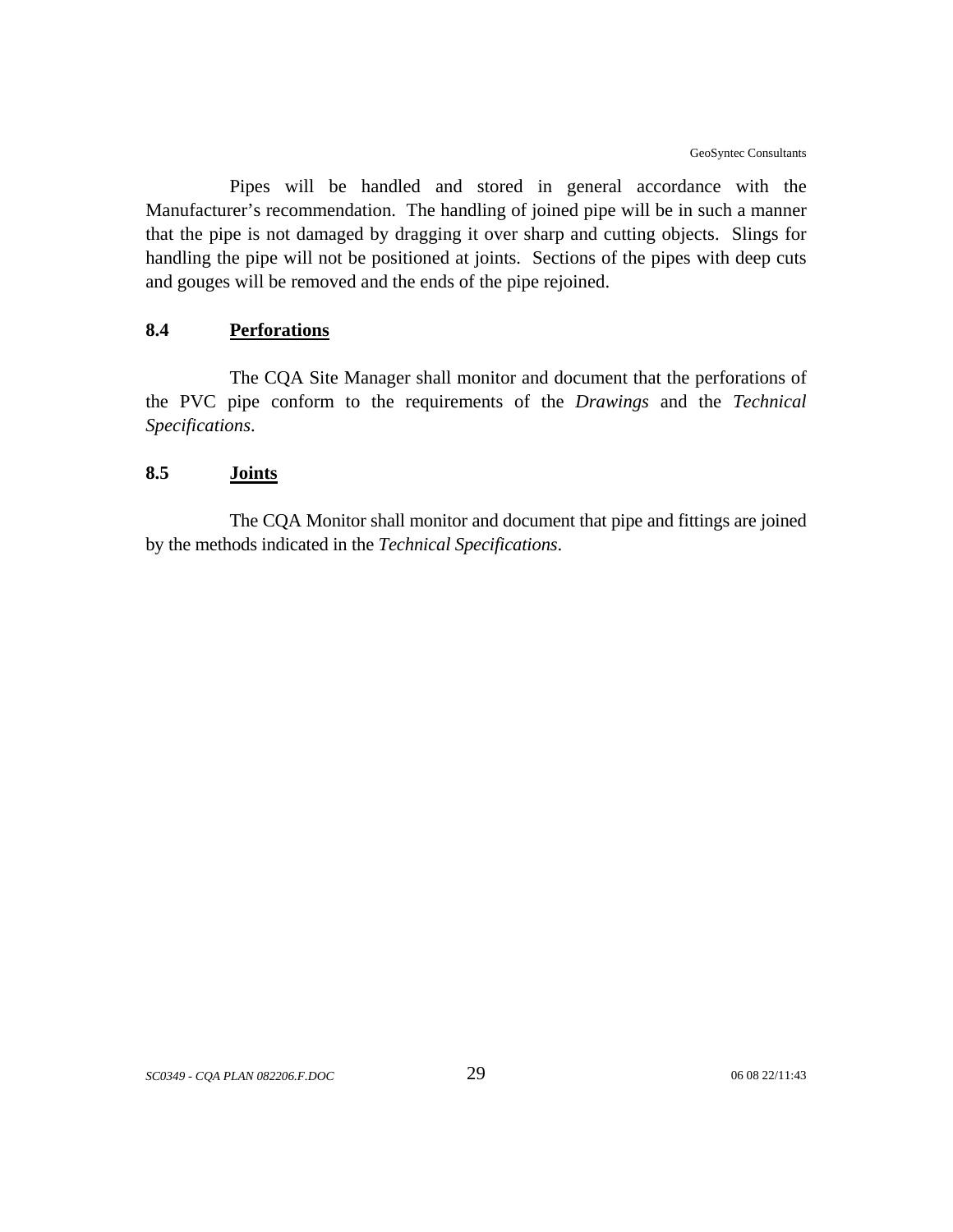# **9. GEOMEMBRANE**

### **9.1 General**

This section discusses and outlines the CQA activities to be performed for high density polyethylene (HDPE) geomembrane installation. The CQA Site Manager will review the *Drawings*, *Technical Specifications,* and any approved Addenda regarding this material.

# **9.2 Geomembrane Material Conformance**

### **9.2.1 Introduction**

The CQA Site Manager will document that the geomembrane delivered to the site meets the requirements of the *Technical Specifications* prior to installation. The CQA Site Manager will:

- review the manufacturer's submittals for compliance with the *Technical Specifications*;
- document the delivery and proper storage of geomembrane rolls; and
- conduct conformance testing of the rolls before the geomembrane is installed.

The following sections describe the CQA activities required to verify the conformance of geomembrane.

# **9.2.2 Review of Quality Control**

9.2.2.1 Material Properties Certification

The Manufacturer will provide the Construction Manager and the CQA Site Manager with the following: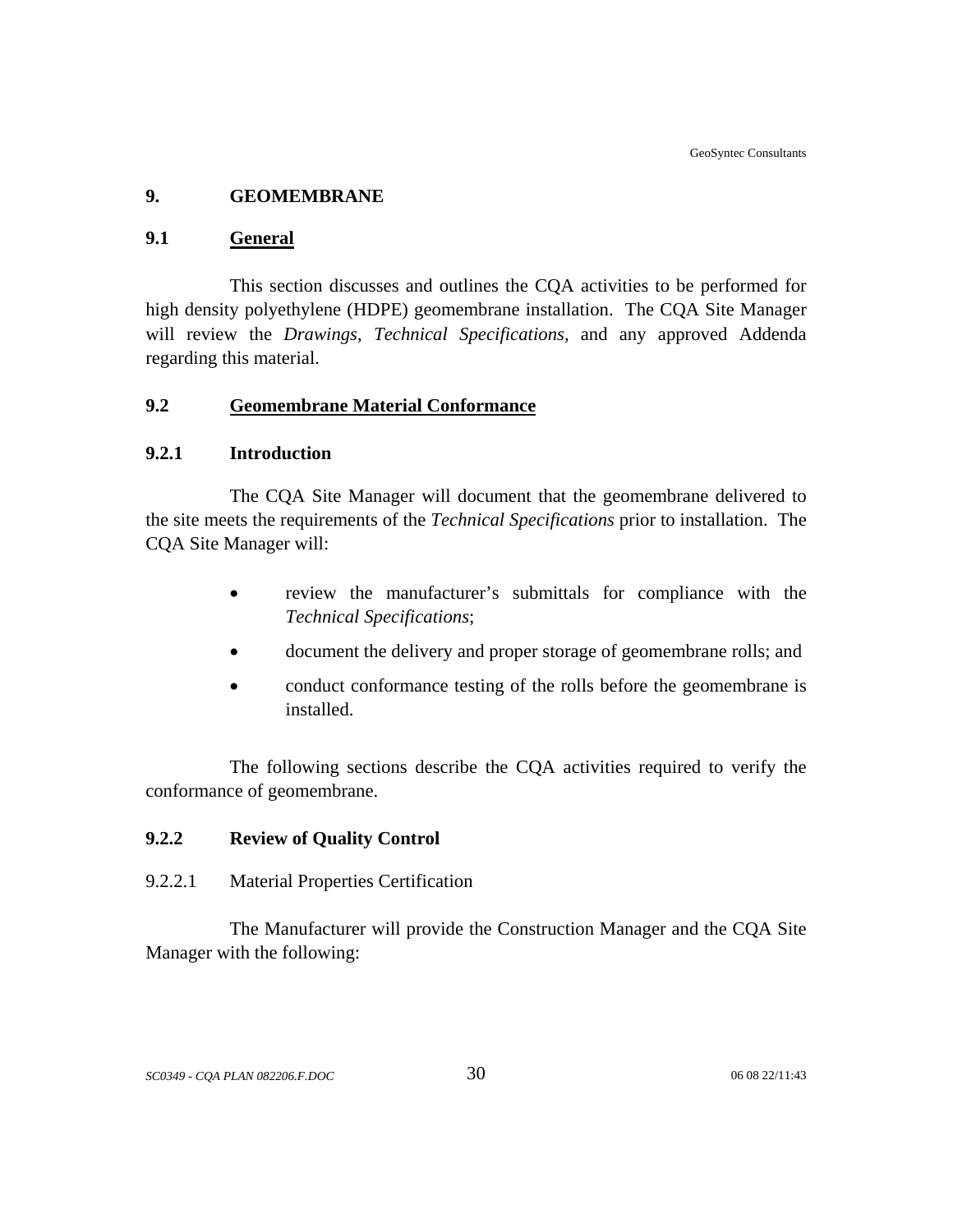- Property data sheets, including, at a minimum, all specified properties, measured using test methods indicated in the *Technical Specifications*, or equivalent;
- sampling procedures and results of testing.

The CQA Site Manager will document that:

- the property values certified by the Manufacturer meet all of the requirements of the *Technical Specifications*; and
- the measurements of properties by the Manufacturer are properly documented and that the test methods used are acceptable.

# 9.2.2.2 Geomembrane Roll MQC Certification

Prior to shipment, the Manufacturer will provide the Construction Manager and the CQA Site Manager with MQC certificates for every roll of geomembrane provided. The MQC certificates will be signed by a responsible party employed by the Geomembrane Manufacturer, such as the production manager. The MQC certificates shall include:

- roll numbers and identification; and
- results of MQC tests as a minimum, results will be given for thickness, specific gravity, carbon black content, carbon black dispersion, tensile properties, and puncture resistance evaluated in general accordance with the methods indicated in the *Technical Specifications* or equivalent methods approved by the Construction Manager.

The CQA Site Manager will document that: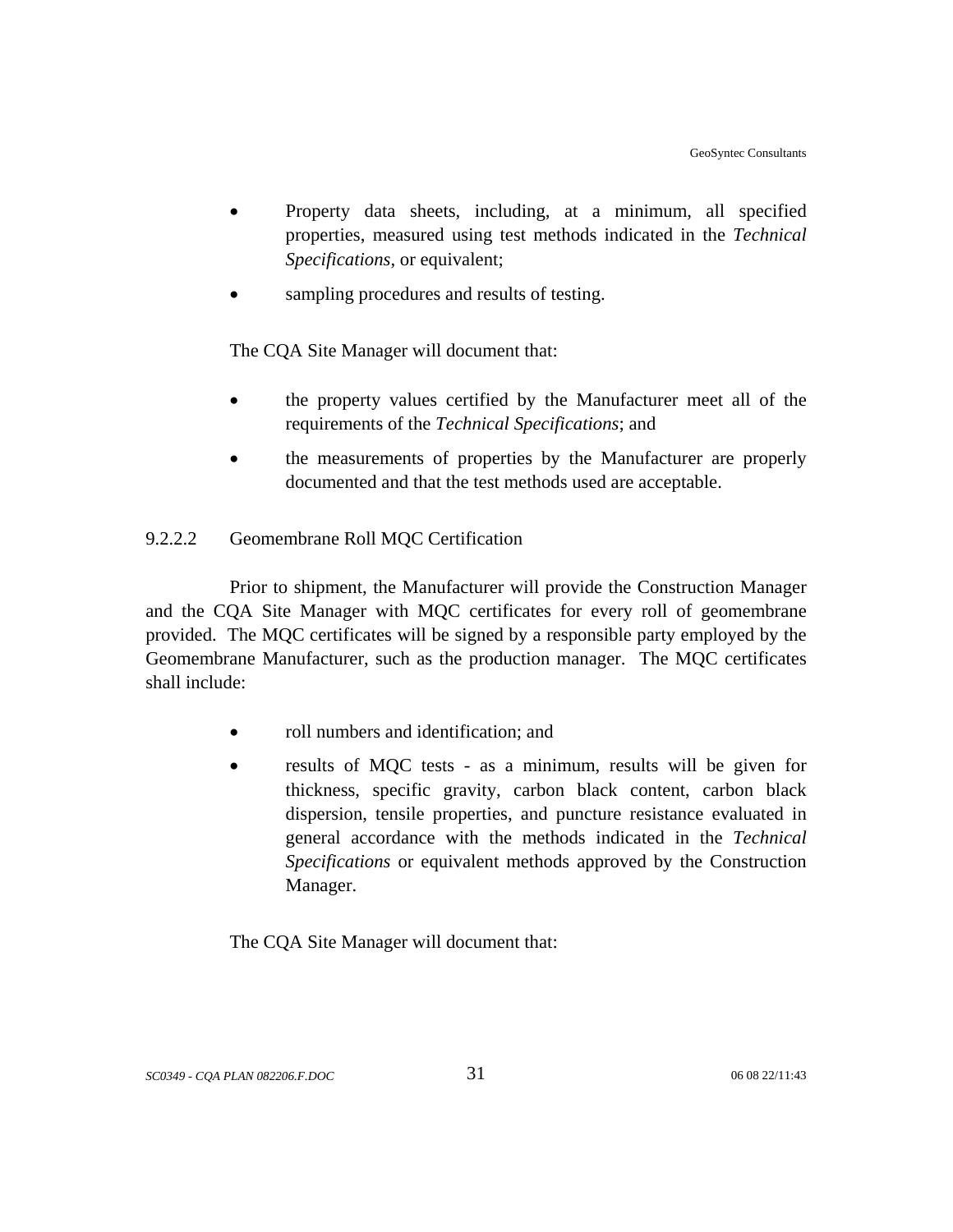- that MQC certificates have been provided at the specified frequency, and that the certificates identify the rolls related to the roll represented by the test results; and
- review the MOC certificates and monitor that the certified roll properties meet the specifications.

# **9.2.3 Conformance Testing**

The CQA Site Manager shall obtain conformance samples (at the manufacturing facility or site) at the specified frequency and forward them to the Geosynthetics CQA Laboratory for testing to monitor conformance to both the *Technical Specifications* and the list of properties certified by the Manufacturer. The test procedures will be as indicated in Table 2. Where optional procedures are noted in the test method, the requirements of the *Technical Specifications* will prevail.

Samples will be taken across the width of the roll and will not include the first linear 3 ft of material. Unless otherwise specified, samples will be 3 ft long by the roll width. The CQA Site Manager will mark the machine direction on the samples with an arrow along with the date and roll number. The required minimum sampling frequencies are provided in Table 2.

The CQA Site Manager will examine results from laboratory conformance testing and will report any non-conformance to the Construction Manager and the Geosynthetic Installer. The procedures prescribed in the *Technical Specifications* will be followed in the event of a failing conformance test.

# **9.3 Delivery**

### **9.3.1 Transportation and Handling**

The CQA Site Manager will document that the transportation and handling does not pose a risk of damage to the geomembrane.

Upon delivery of the rolls of geomembrane, the CQA Site Manager will document that the rolls are unloaded and stored on site as required by the *Technical*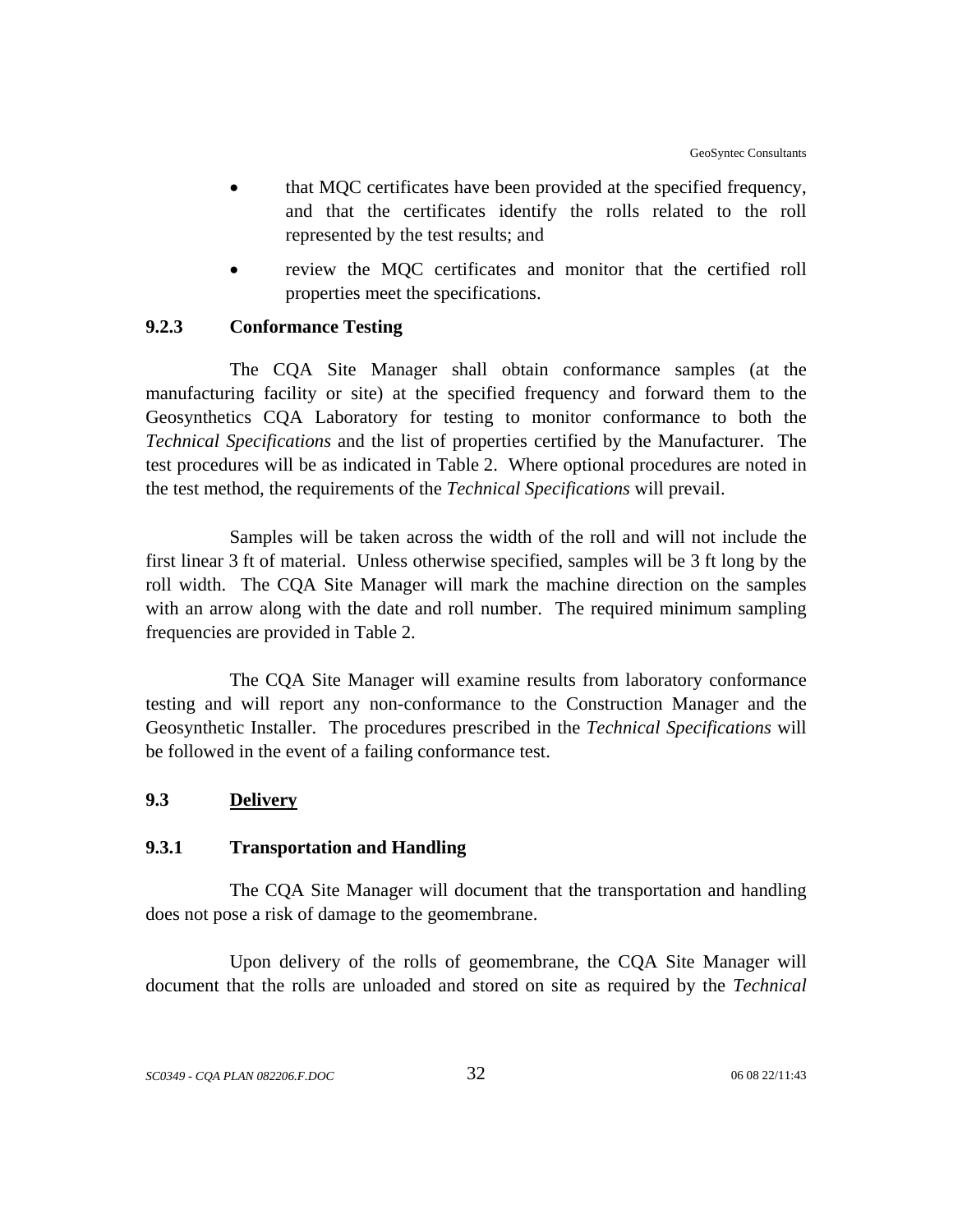*Specifications*. Damage caused by unloading will be documented by the CQA Site Manager and the damaged material shall not be installed.

# **9.3.2 Storage**

The Geosynthetic Installer will be responsible for the storage of the geomembrane on site. The Contractor will provide storage space in a location (or several locations) such that on-site transportation and handling are optimized, if possible, to limit potential damage.

The CQA Site Manager will document that storage of the geomembrane provides adequate protection against sources of damage.

# **9.4 Geomembrane Installation**

# **9.4.1 Introduction**

The CQA Consultant will document that the geomembrane installation is carried out in general accordance with the *Drawings, Technical Specifications,* and Manufacturer's recommendations.

# **9.4.2 Earthwork**

### 9.4.2.1 Surface Preparation

The CQA Site Manager will document that:

- the prepared subgrade meets the requirements of the *Technical Specifications* and has been approved; and
- placement of the overlying materials does not damage, create large wrinkles, or induce excessive tensile stress in any underlying geosynthetic materials.

The Geosynthetic Installer will certify in writing that the surface on which the geomembrane will be installed is acceptable. The Certificate of Acceptance, as presented in the *Technical Specifications*, will be signed by the Geosynthetic Installer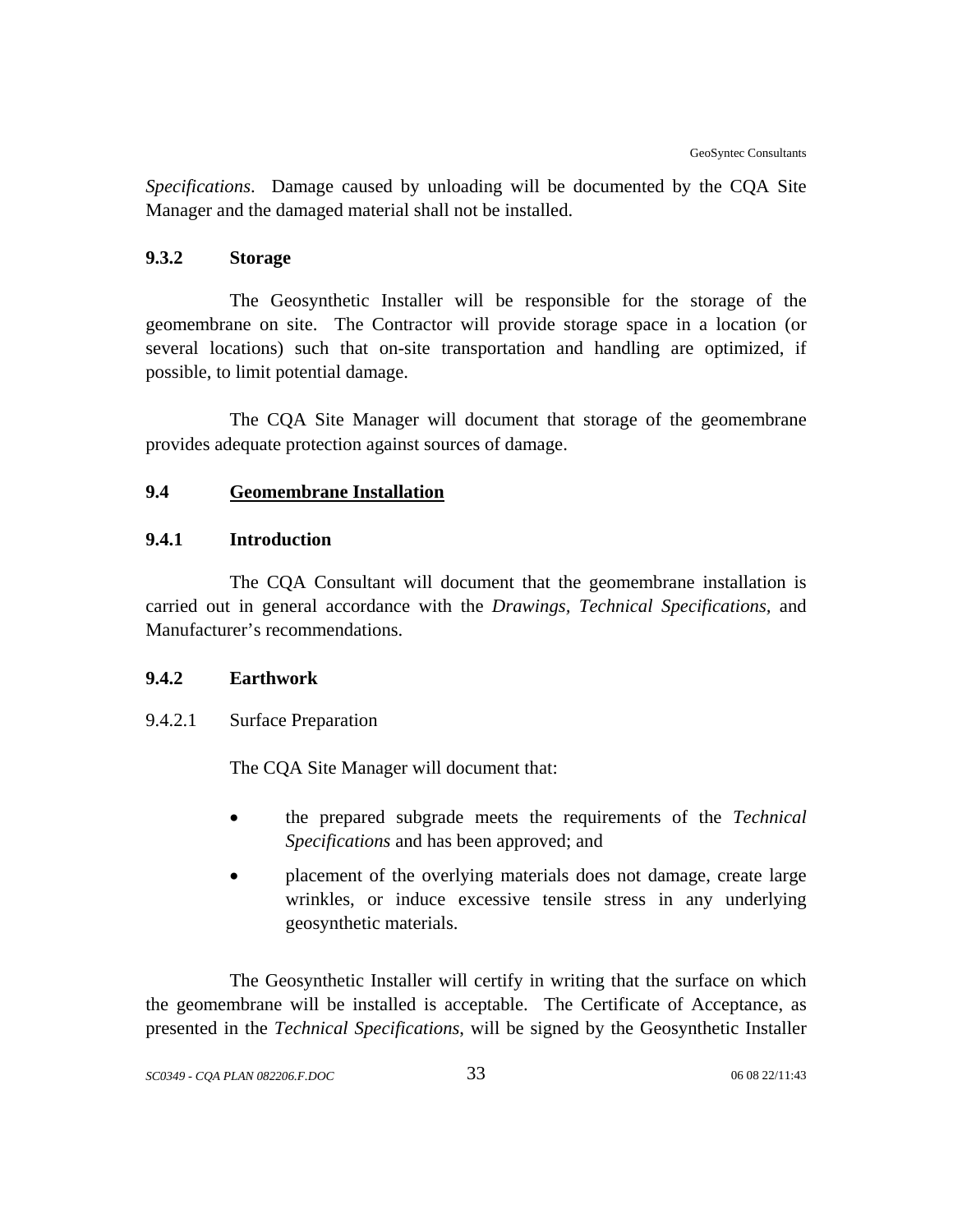and given to the CQA Site Manager prior to commencement of geomembrane installation in the area under consideration.

After the subgrade has been accepted by the Geosynthetic Installer, it will be the Geosynthetic Installer's responsibility to indicate to the Construction Manager any change in the subgrade soil condition that may require repair work. If the CQA Site Manager concurs with the Geosynthetic Installer, then the CQA Site Manager shall monitor and document that the subgrade soil is repaired before geosynthetic installation begins.

At any time before and during the geomembrane installation, the CQA Site Manager will indicate to the Construction Manager locations that may not provide adequate support to the geomembrane.

# 9.4.2.2 Geosynthetic Termination

The CQA Site Manager will document that the geosynthetic terminations (Anchor Trench) have been constructed in general accordance with the *Drawings*. Backfilling above the terminations will be conducted in general accordance with the *Technical Specifications*.

# **9.4.3 Geomembrane Placement**

### 9.4.3.1 Panel Identification

A field panel is the unit area of geomembrane which is to be seamed in the field, i.e., a field panel is a roll or a portion of roll cut in the field. It will be the responsibility of the CQA Site Manager to document that each field panel is given an "identification code" (number or letter-number) consistent with the Panel Layout Drawing. This identification code will be agreed upon by the Construction Manager, Geosynthetic Installer and CQA Site Manager. This field panel identification code will be as simple and logical as possible. Roll numbers established in the manufacturing plant must be traceable to the field panel identification code.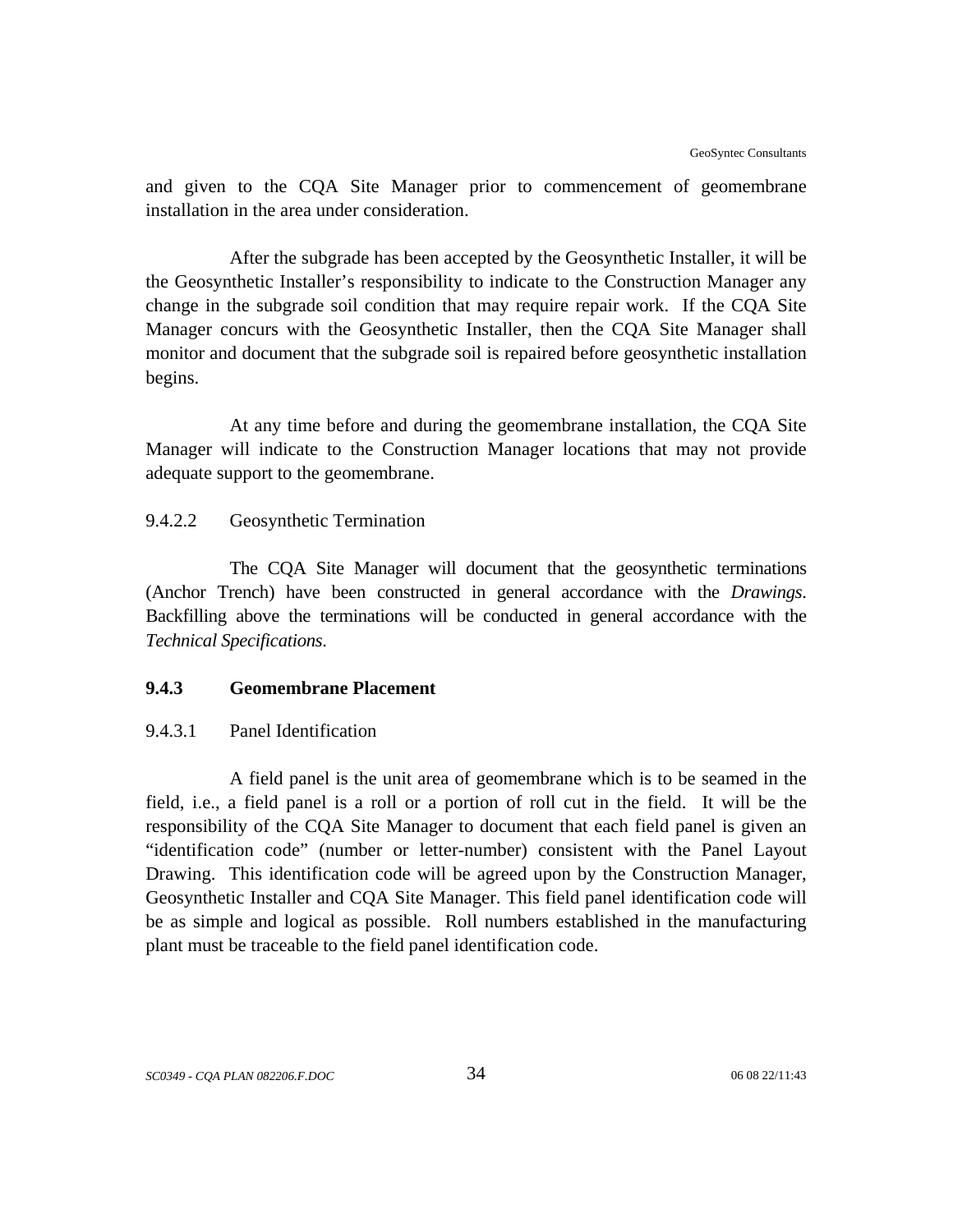The CQA Site Manager will establish documentation showing correspondence between roll numbers, and field panel identification codes. The field panel identification code will be used for all CQA records.

### 9.4.3.2 Field Panel Placement

#### *Location*

The CQA Site Manager will document that field panels are installed at the location indicated in the Geosynthetic Installer's Panel Layout Drawing, as approved or modified by the Construction Manager.

#### *Installation Schedule*

Field panels may be installed using one of the following schedules:

- all field panels are placed prior to field seaming in order to protect the subgrade from erosion by rain;
- field panels are placed one at a time and each field panel is seamed after its placement (in order to minimize the number of unseamed field panels exposed to wind); and
- any combination of the above.

If a decision is reached to place all field panels prior to field seaming, it is usually beneficial to begin at the high point area and proceed toward the low point with "shingle" overlaps to facilitate drainage in the event of precipitation. It is also usually beneficial to proceed in the direction of prevailing winds. Accordingly, an early decision regarding installation scheduling should be made if and only if weather conditions can be predicted with reasonable certainty. Otherwise, scheduling decisions must be made during installation, in general accordance with varying conditions. In any event, the Geosynthetic Installer is fully responsible for the decision made regarding placement procedures.

The CQA Site Manager will evaluate every change in the schedule proposed by the Geosynthetic Installer and advise the Construction Manager on the acceptability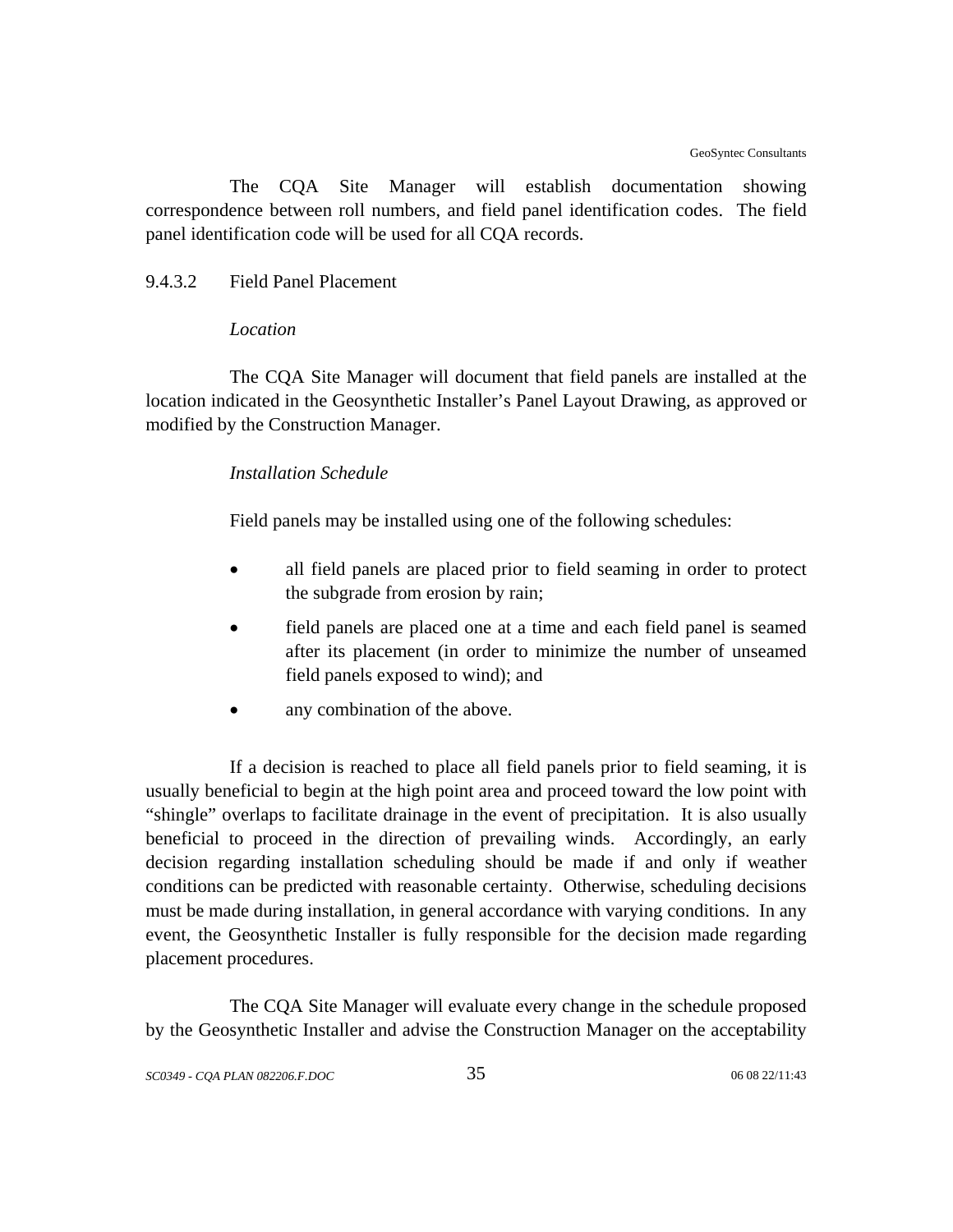of that change. The CQA Site Manager will document that the condition of the subgrade soil has not changed detrimentally during installation.

The CQA Site Manager will record the identification code, location, and date of installation of each field panel.

# *Weather Conditions*

Geomembrane placement will not proceed unless otherwise authorized when the ambient temperature is below 40°F or above 122°F. In addition, wind speeds and direction will be monitored for potential impact to geosynthetic installation. Geomembrane placement will not be performed during any precipitation, in the presence of excessive moisture (e.g., fog, dew), and/or in an area of ponded water.

The CQA Site Manager will document that the above conditions are fulfilled. Additionally, the CQA Site Manager will document that the subgrade soil has not been damaged by weather conditions. The Geosynthetics Installer will inform the Construction Manager if the above conditions are not fulfilled.

### *Method of Placement*

The CQA Site Manager will document the following:

- equipment used does not damage the geomembrane by handling, trafficking, excessive heat, leakage of hydrocarbons or other means;
- the surface underlying the geomembrane has not deteriorated since previous acceptance, and is still acceptable immediately prior to geomembrane placement;
- geosynthetic elements immediately underlying the geomembrane are clean and free of debris;
- personnel working on the geomembrane do not smoke, wear damaging shoes, or engage in other activities which could damage the geomembrane;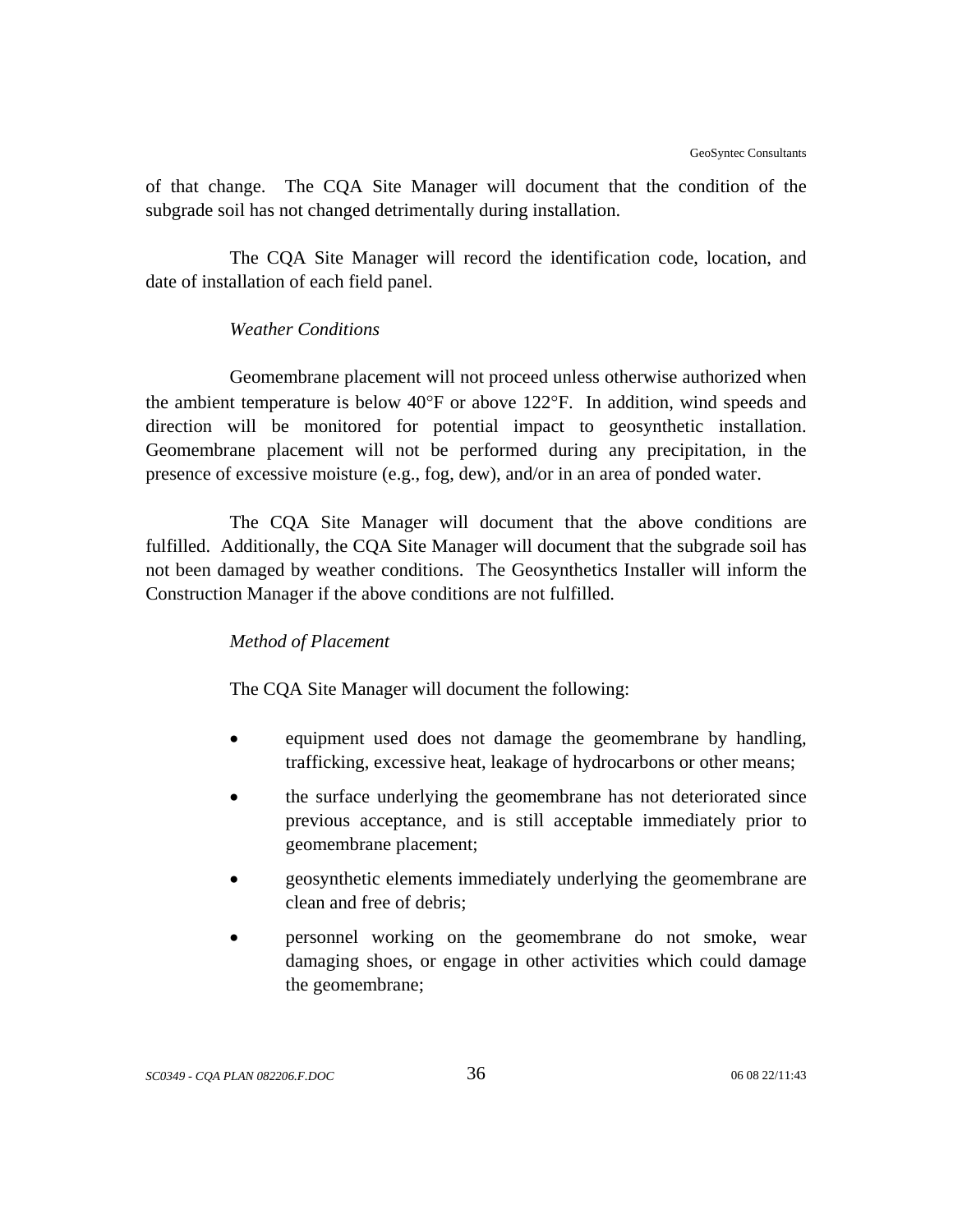- the method used to unroll the panels does not cause scratches or crimps in the geomembrane and does not damage the supporting soil;
- the method used to place the panels minimizes wrinkles (especially differential wrinkles between adjacent panels); and
- adequate temporary loading and/or anchoring (e.g., sand bags, tires), not likely to damage the geomembrane, has been placed to prevent uplift by wind (in case of high winds, continuous loading, e.g., by adjacent sand bags, is recommended along edges of panels to minimize risk of wind flow under the panels).

The CQA Site Manager will inform the Construction Manager if the above conditions are not fulfilled.

Damaged panels or portions of damaged panels that have been rejected will be marked and their removal from the work area recorded by the CQA Site Manager. Repairs will be made in general accordance with procedures described in Section 9.4.5.

# **9.4.4 Field Seaming**

This section details CQA procedures to document that seams are properly constructed and tested in general accordance with the Manufacturer's specifications and industry standards.

# 9.4.4.1 Requirements of Personnel

All personnel performing seaming operations will be qualified by experience or by successfully passing seaming tests, as outlined in the *Technical Specifications*. The most experienced seamer, the "master seamer", will provide direct supervision over less experienced seamers.

The Geosynthetic Installer will provide the Construction Manager and the CQA Site Manager with a list of proposed seaming personnel and their experience records. These documents will be reviewed by the Construction Manager and the Geosynthetics CQA Manager.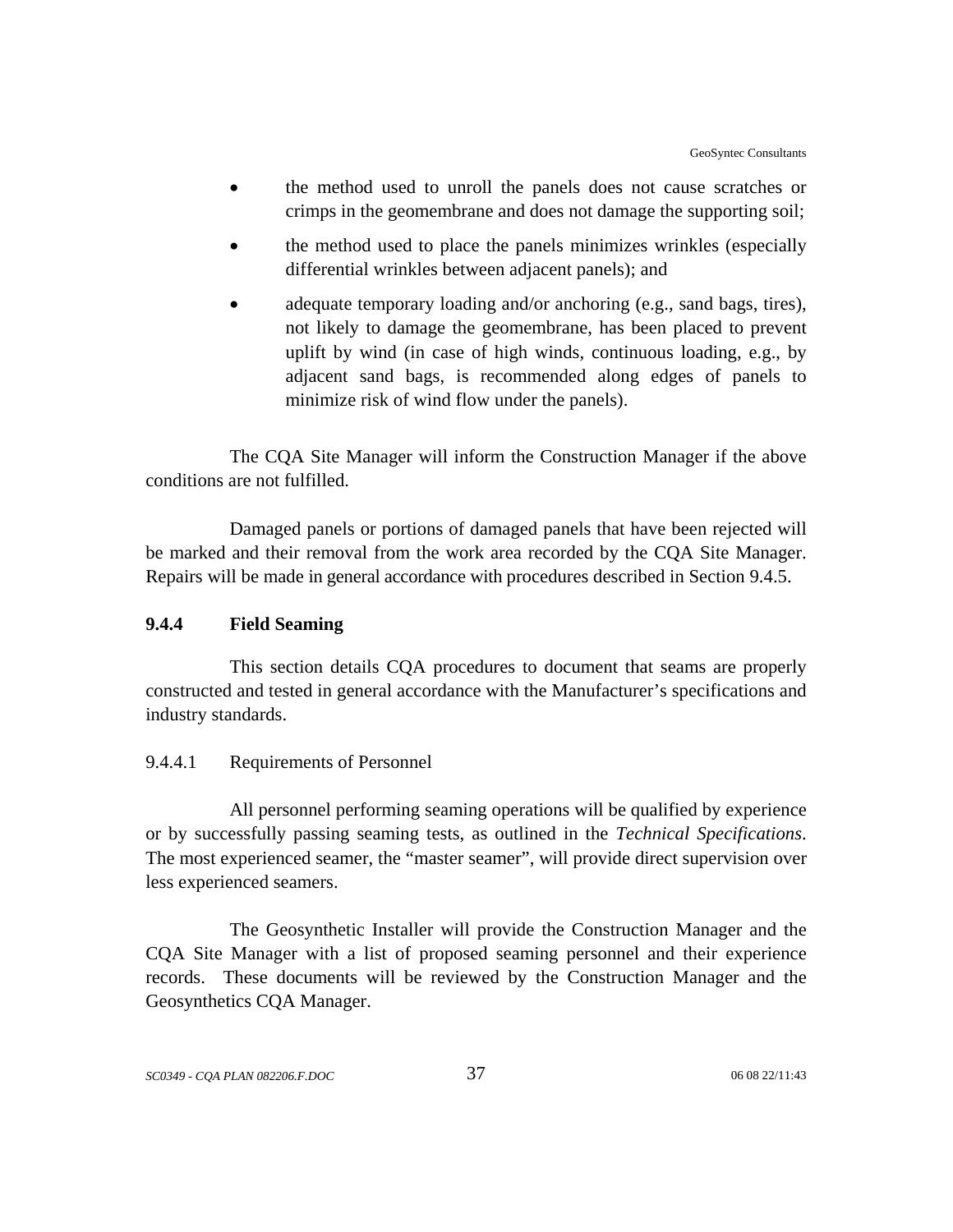#### 9.4.4.2 Seaming Equipment and Products

Approved processes for field seaming are fillet extrusion welding and double-track fusion welding.

#### *Fillet Extrusion Process*

The fillet extrusion-welding apparatus will be equipped with gauges giving the temperature in the apparatus.

The Geosynthetic Installer will provide documentation regarding the extrusion welding rod to the CQA Site Manager, and will certify that the extrusion welding rod is compatible with the *Technical Specification*, and in any event, is comprised of the same resin as the geomembrane.

The CQA Site Manager will log apparatus temperatures, ambient temperatures, and geomembrane surface temperatures at appropriate intervals.

The CQA Site Manager will document that:

- the Geosynthetic Installer maintains, on site, the number of spare operable seaming apparatus decided at the Pre-construction Meeting;
- equipment used for seaming is not likely to damage the geomembrane;
- the extruder is purged prior to beginning a seam until all heatdegraded extrudate has been removed from the barrel;
- the electric generator is placed on a smooth base such that no damage occurs to the geomembrane;
- a smooth insulating plate or fabric is placed beneath the hot welding apparatus after usage; and
- the geomembrane is protected from damage in heavily trafficked areas.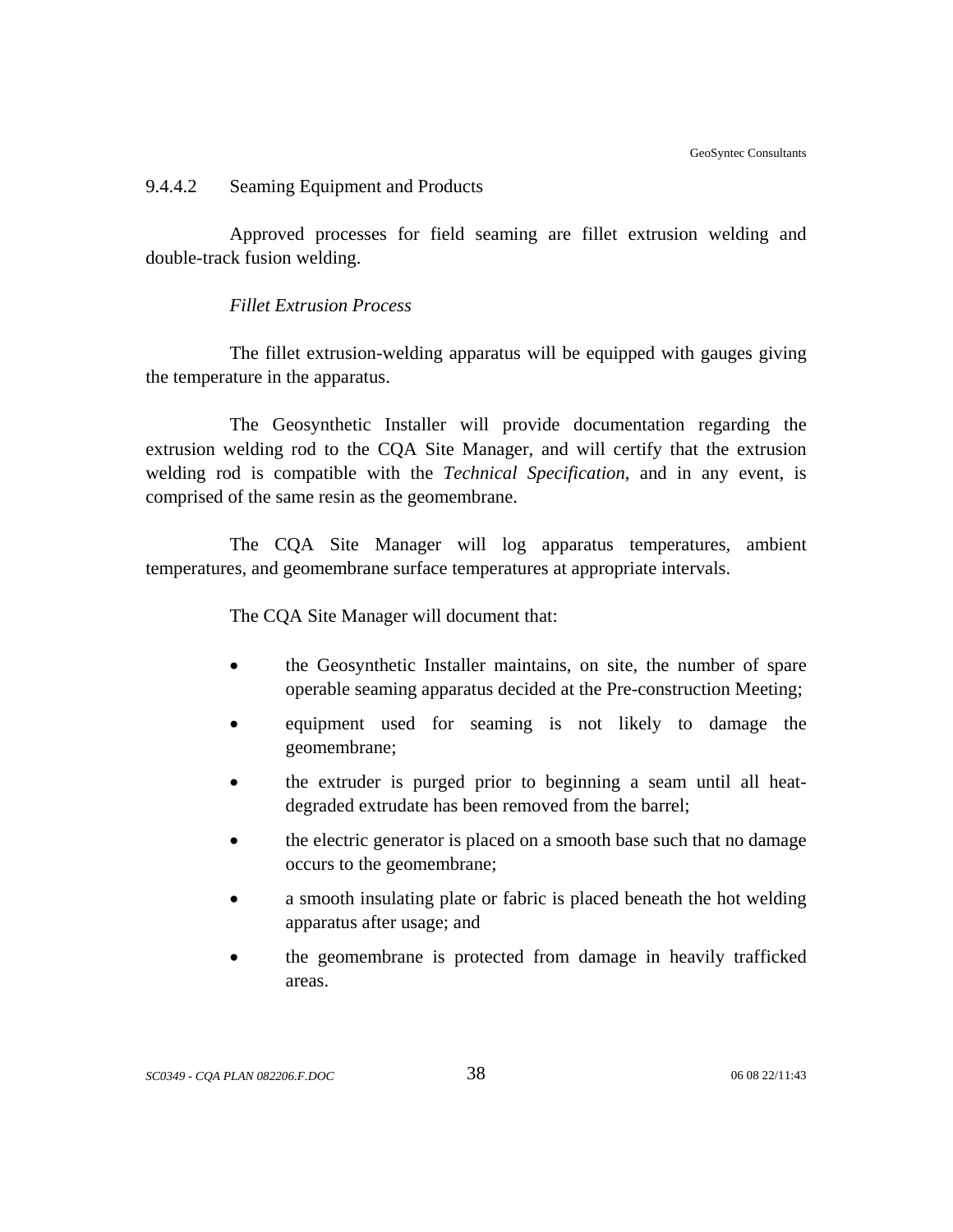### *Fusion Process*

The fusion-welding apparatus must be automated vehicular-mounted devices. The fusion-welding apparatus will be equipped with gauges giving the applicable temperatures and pressures.

The CQA Site Manager will log ambient, seaming apparatus, and geomembrane surface temperatures as well as seaming apparatus speeds.

The CQA Site Manager will also document that:

- the Geosynthetic Installer maintains on-site the number of spare operable seaming apparatus decided at the Pre-construction Meeting;
- equipment used for seaming is not likely to damage the geomembrane;
- for cross seams, the edge of the cross seam is ground to a smooth incline (top and bottom) prior to welding;
- the electric generator is placed on a smooth cushioning base such that no damage occurs to the geomembrane from ground pressure or fuel leaks;
- a smooth insulating plate or fabric is placed beneath the hot welding apparatus after usage; and
- the geomembrane is protected from damage in heavily trafficked areas.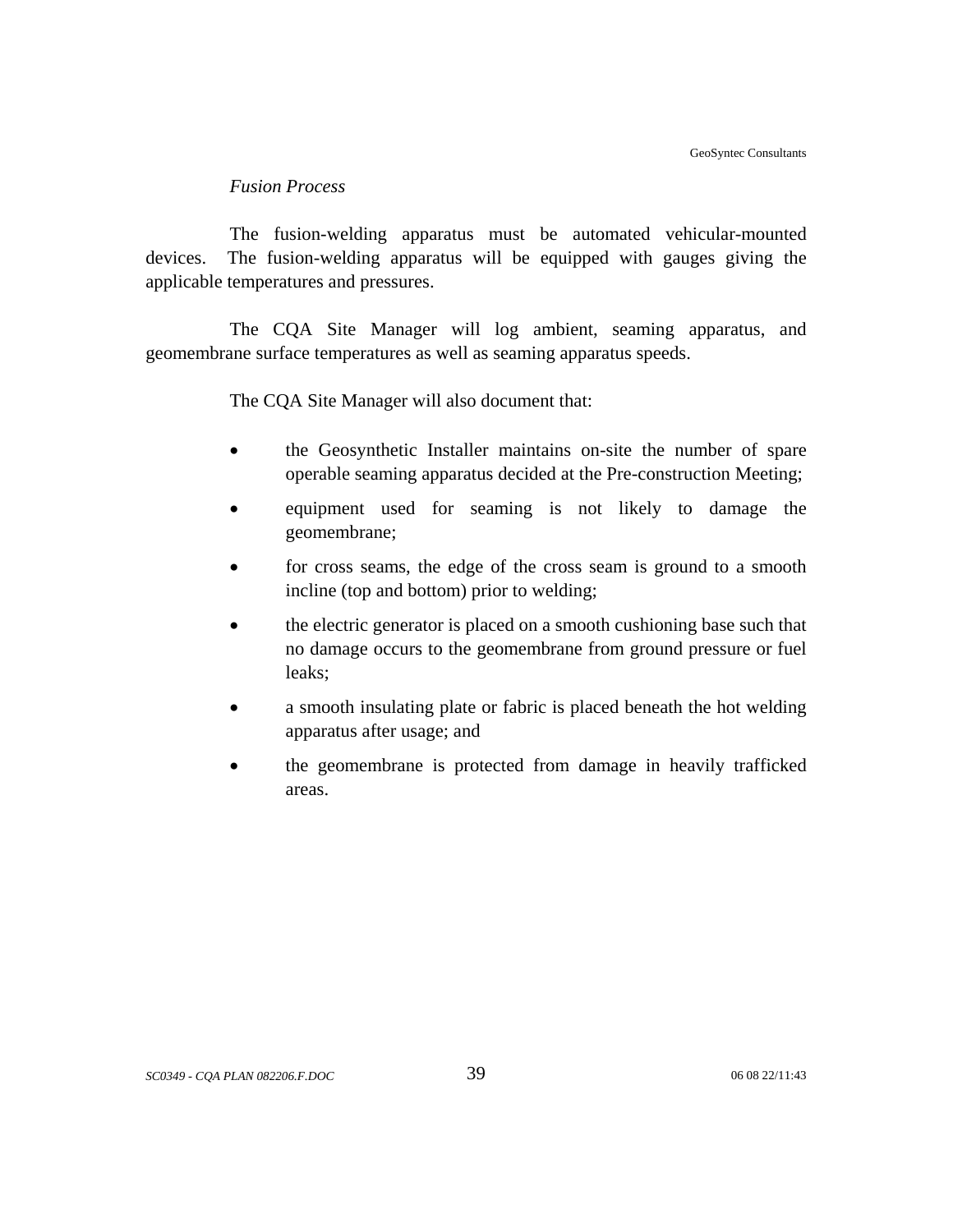#### 9.4.4.3 Seam Preparation

The CQA Site Manager will document that:

- prior to seaming, the seam area is clean and free of moisture, dust, dirt, debris, and foreign material; and
- seams are aligned with the fewest possible number of wrinkles and "fishmouths."

# 9.4.4.4 Weather Conditions for Seaming

The normally required weather conditions for seaming are as follows unless authorized in writing by the Engineer:

> seaming will only be approved between ambient temperatures of 40°F and 122°F.

If the Geosynthetic Installer wishes to use methods that may allow seaming at ambient temperatures below 40°F or above 122°F, the Geosynthetic Installer will demonstrate and certify that such methods produce seams which are entirely equivalent to seams produced within acceptable temperature, and that the overall quality of the geomembrane is not adversely affected.

The CQA Site Manager will document that these seaming conditions are fulfilled and will advise the Geosynthetics Installer if they are not.

9.4.4.5 Overlapping and Temporary Bonding

The CQA Site Manager will document that:

- the panels of geomembrane have a finished overlap of a minimum of 3 in. for both extrusion and fusion welding;
- no solvent or adhesive bonding materials are used; and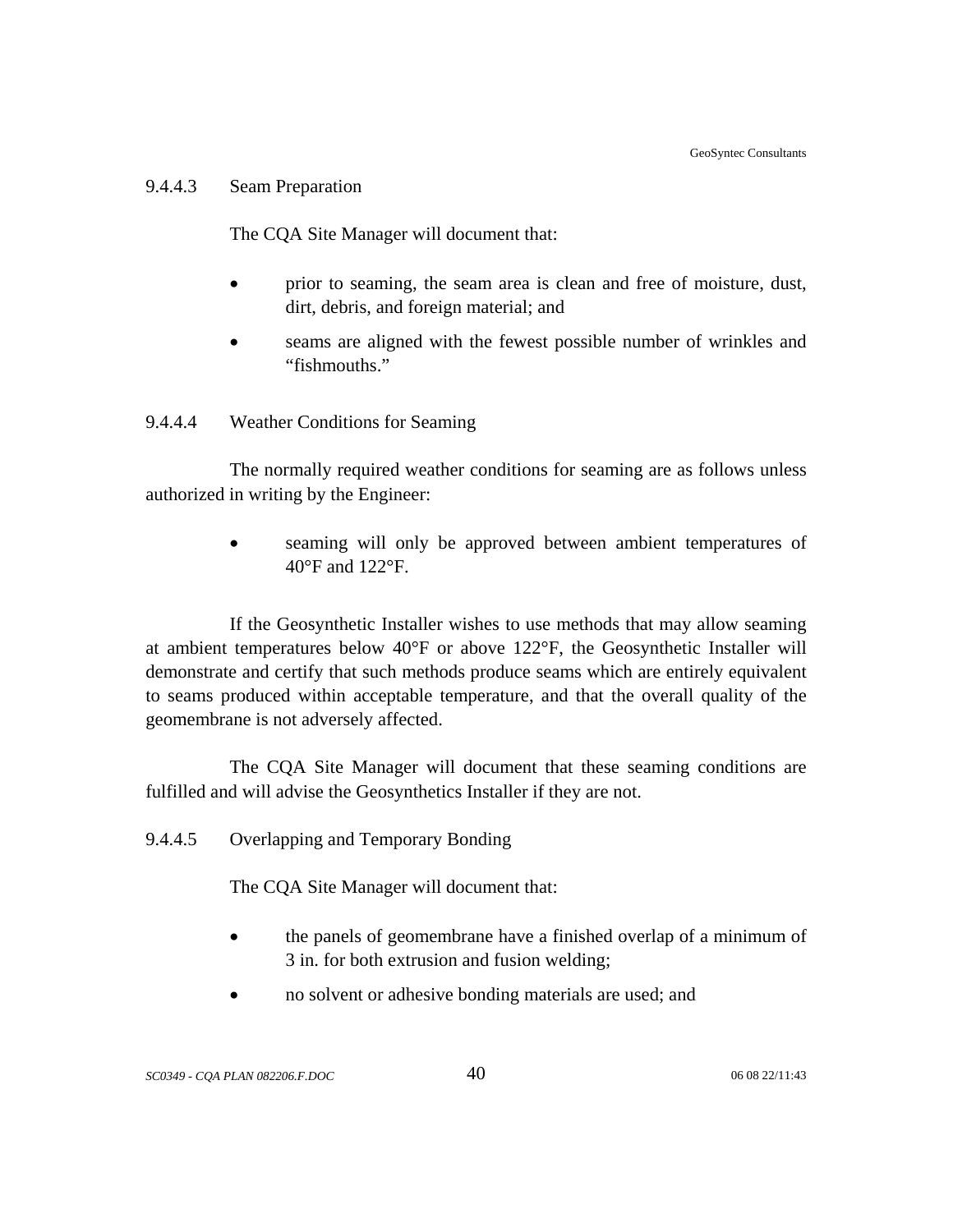• the procedures utilized to temporarily bond adjacent panels together does not damage the geomembrane.

The CQA Site Manager will log appropriate temperatures and conditions, and will log and report non-compliances to the Construction Manager.

# 9.4.4.6 Trial Seams

Trial seams shall be prepared with the procedures and dimensions as indicated in the *Technical Specifications*. The CQA Site Manager will observe trial seam procedures and will document the results of trial seams on trial seam logs. Each trial seam samples will be assigned a number. The CQA Site Manager, will log the date, time, machine temperature(s), seaming unit identification, name of the seamer, and pass or fail description for each trial seam sample tested.

Separate trial seaming logs shall be maintained for fusion welded and extrusion welded trial seams.

# 9.4.4.7 General Seaming Procedure

Unless otherwise specified, the general production seaming procedure used by the Geosynthetic Installer will be as follows:

- Fusion-welded seams are continuous, commencing at one end to the seam and ending at the opposite end.
- Cleaning, overlap, and shingling requirements shall be maintained.
- If seaming operations are carried out at night, adequate illumination will be provided at the Geosynthetic Installer's expense.
- Seaming will extend to the outside edge of panels to be placed in the anchor trench.

The CQA Site Manager shall document geomembrane seaming operations on seaming logs. Seaming logs shall include, at a minimum: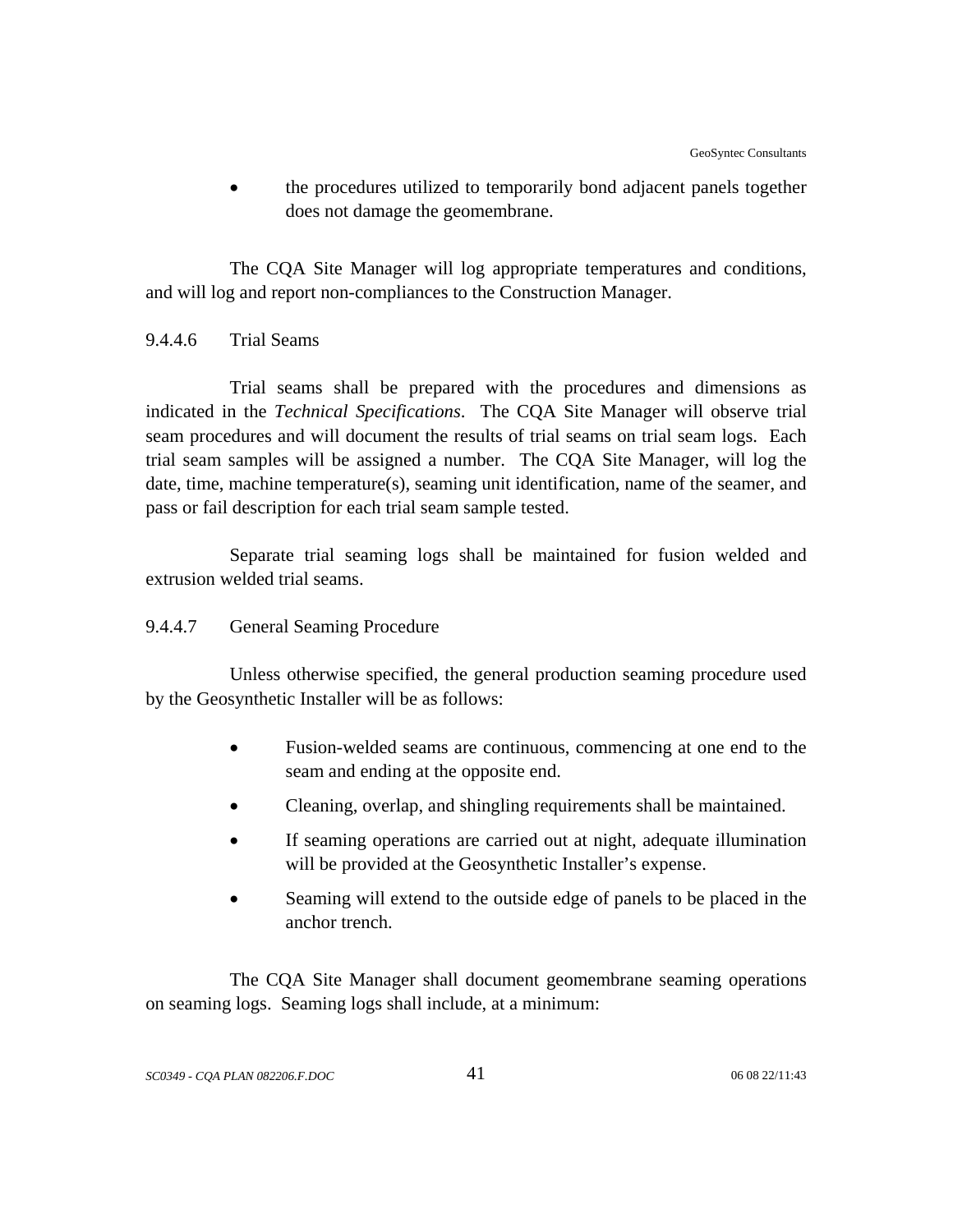- Seam identifications (typically associated with panels being joined);
- Seam starting time and date;
- Seam ending time and date;
- Seam length;
- Identification of person performing seam; and
- Identification of seaming equipment.

 Separate logs shall be maintained for fusion and extrusion welded seams. In addition, the CQA Site Manager shall monitor during seaming that:

- Fusion-welded seams are continuous, commencing at one end of the seam and ending at the opposite end.
- Cleaning, overlap, and shingling requirements are maintained.
- 9.4.4.8 Nondestructive Seam Continuity Testing

# *Concept*

The Geosynthetic Installer will non-destructively test field seams over their length using a vacuum test unit, air pressure test (for double fusion seams only), or other method approved by the Construction Manager. The purpose of nondestructive tests is to check the continuity of seams. It does not provide information on seam strength. Continuity testing will be carried out as the seaming work progresses, not at the completion of field seaming.

The CQA Site Manager will:

- observe continuity testing;
- record location, date, name of person conducting the test, and the results of tests; and
- inform the Geosynthetic Installer of required repairs.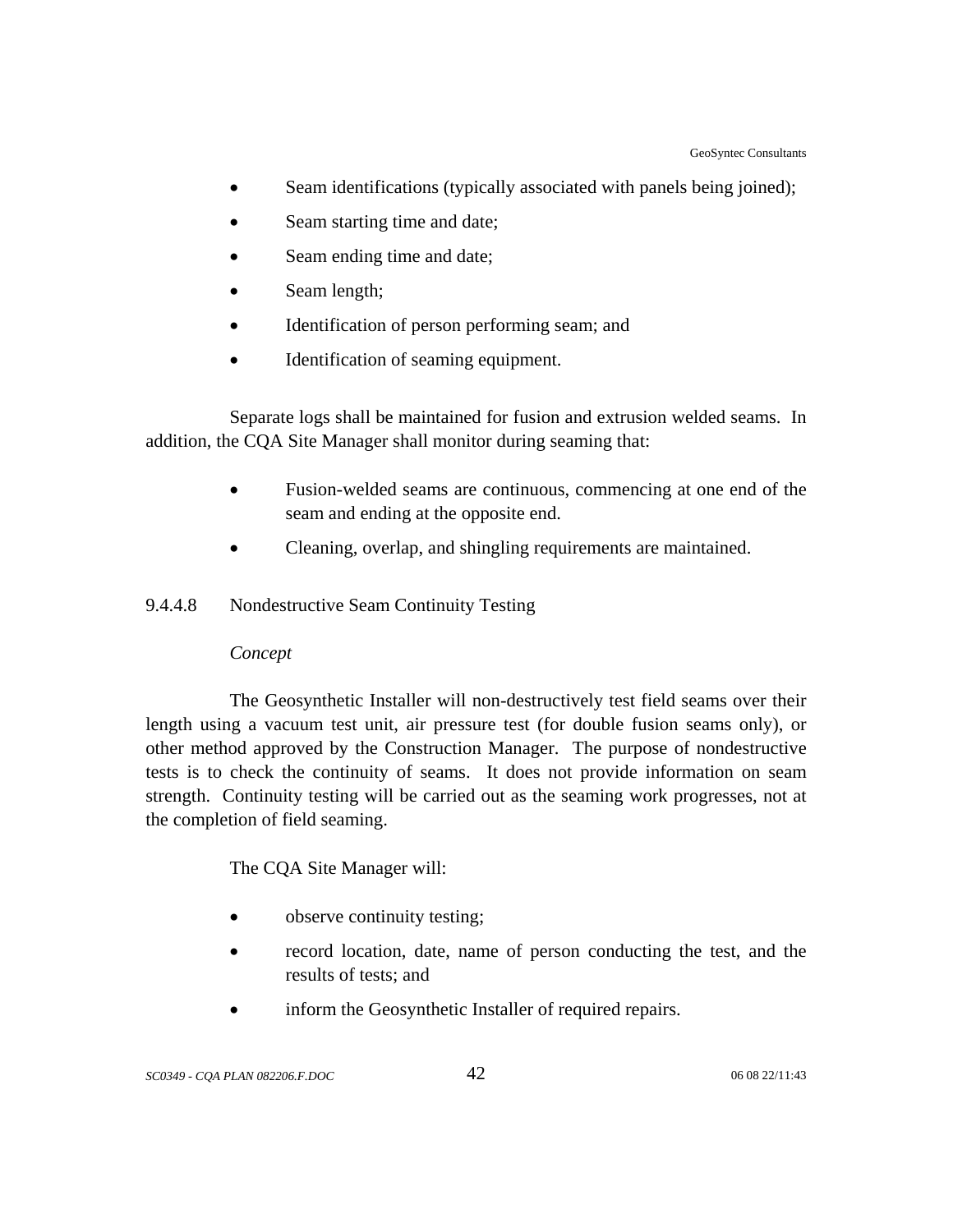The Geosynthetic Installer will complete any required repairs in general accordance with Section 9.4.5.

The CQA Site Manager will:

- observe the repair and re-testing of the repair;
- mark on the geomembrane that the repair has been made; and
- document the results.

The following procedures will apply to locations where seams cannot be non-destructively tested:

All such seams will be cap-stripped with the same geomembrane.

- If the seam is accessible to testing equipment prior to final installation, the seam will be non-destructively tested prior to final installation.
- If the seam cannot be tested prior to final installation, the seaming and cap-stripping operations will be observed by the CQA Site Manager and Geosynthetic Installer for uniformity and completeness.

The seam number, date of observation, name of tester, and outcome of the test or observation will be recorded by the CQA Site Manager.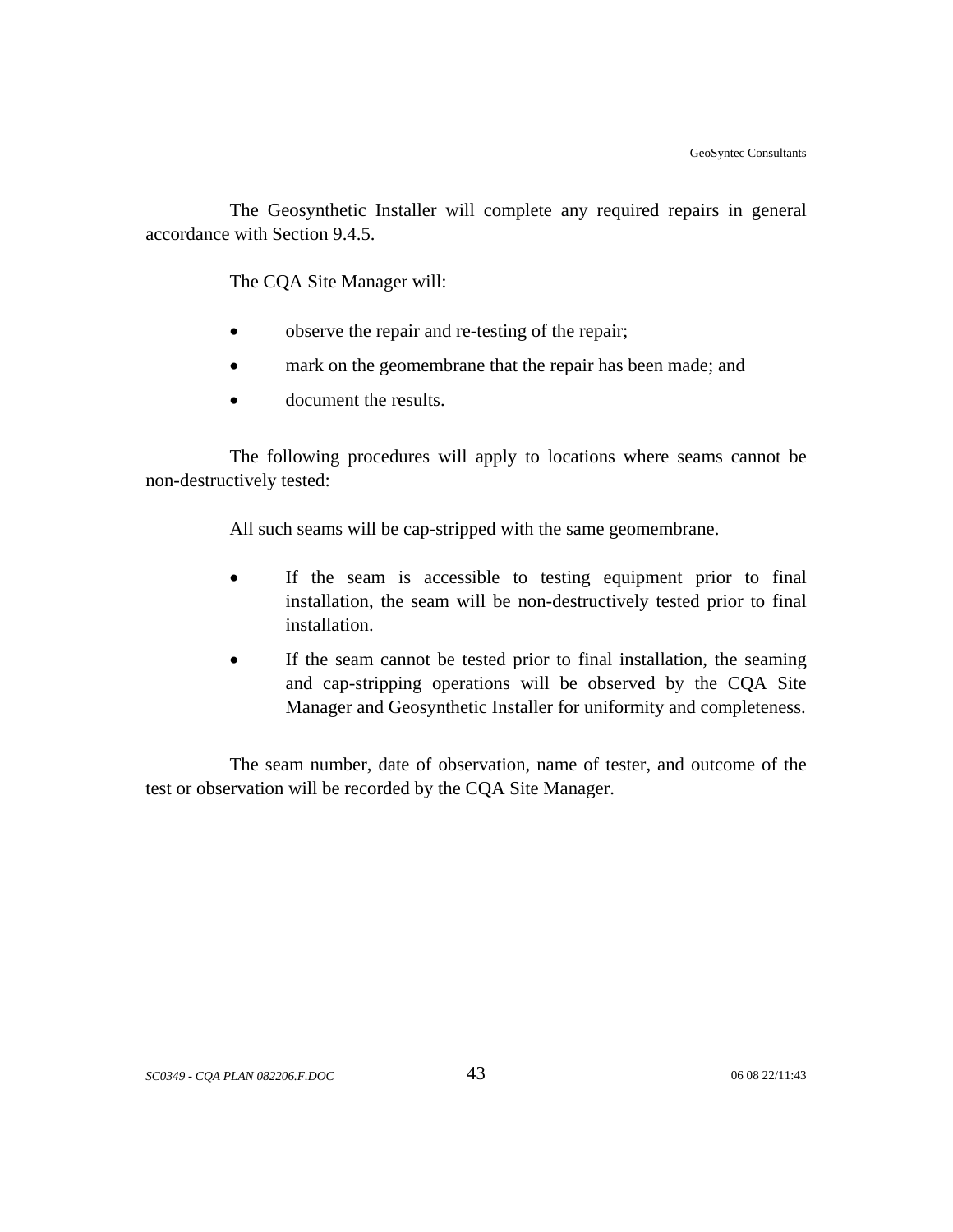#### *Vacuum Testing*

Vacuum testing shall be performed utilizing the equipment and procedures specified in the Technical Specifications. The CQA Site Manager shall observe the vacuum testing procedures and document that they are performed in accordance with the *Technical Specifications*. The result of vacuum testing shall be recorded on the CQA seaming logs. Results shall include, at a minimum, the personnel performing the vacuum test and the result of the test (pass or fail), and the test date. Seams failing the vacuum test shall be repaired in accordance with the procedures listed in the *Technical Specifications*. The CQA Site Manager shall document seam repairs in the seaming logs.

#### *Air Pressure Testing*

Air channel pressure testing shall be performed on double-track seams created with a fusion welding device, utilizing the equipment and procedures specified in the *Technical Specifications*. The CQA Site Manager shall observe the vacuum testing procedures and document that they are performed in accordance with the *Technical Specifications*. The result of air channel pressure testing shall be recorded on the CQA seaming logs. Results shall include, at a minimum, personnel performing the air pressure test, the starting air pressure and time, the final air pressure and time, the drop in psi during the test, and the result of the test (pass or fail). Seams failing the air pressure test shall be repaired in accordance with the procedures listed in the *Technical Specifications*. The CQA Site Manager shall document seam repairs in the seaming logs.

#### 9.4.4.9 Destructive Testing

#### *Concept*

Destructive seam testing will be performed on site and at the independent CQA laboratory in general accordance with the *Drawings* and the *Technical Specifications*. Destructive seam tests will be performed at selected locations. The purpose of these tests is to evaluate seam strength. Seam strength testing will be done as the seaming work progresses, not at the completion of all field seaming.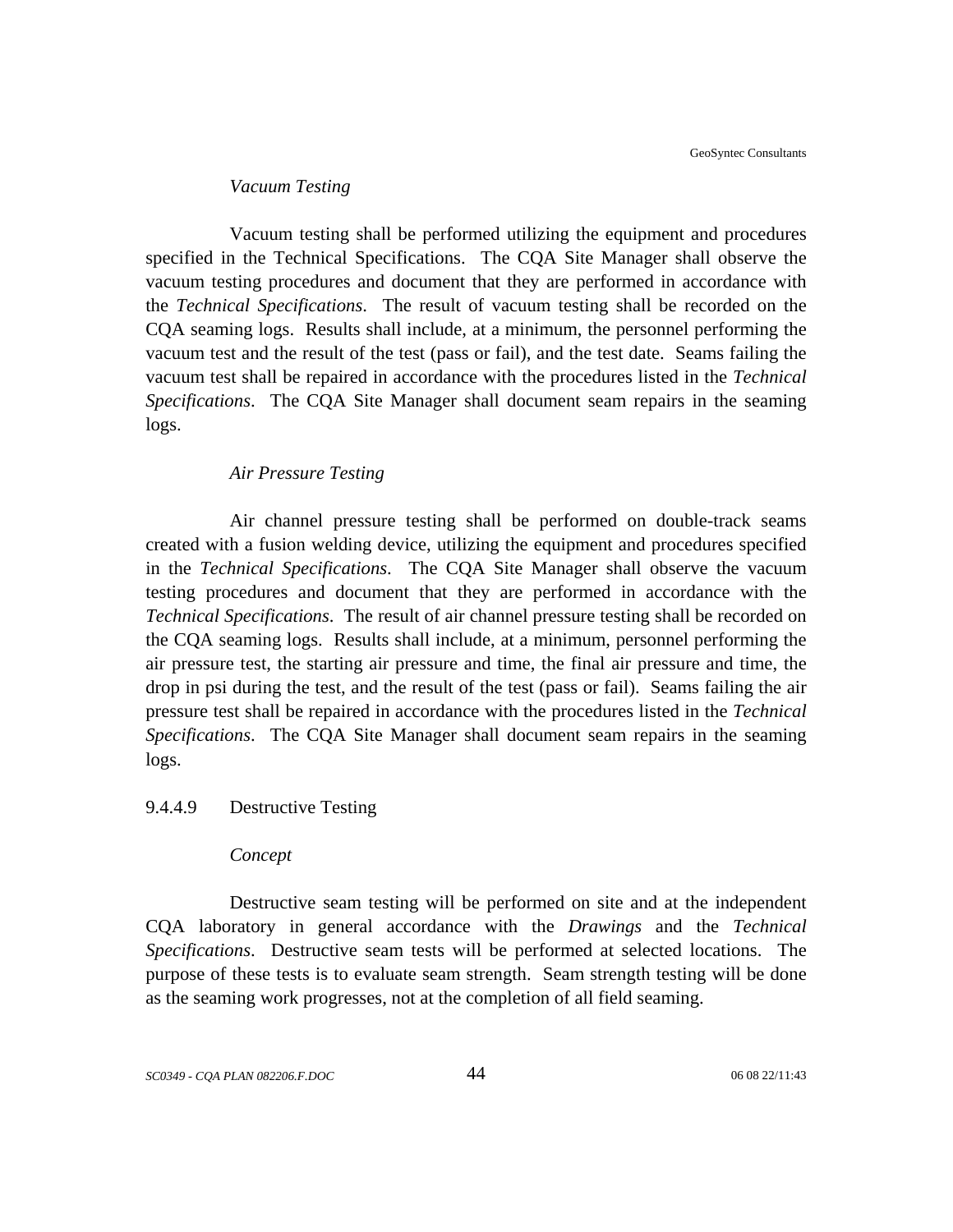### *Location and Frequency*

The CQA Site Manager will select locations where seam samples will be cut out for laboratory testing. Those locations will be established as follows.

- The frequency of geomembrane seam testing is a minimum of one destructive sample per 500 feet of weld. The minimum frequency is to be evaluated as an average taken throughout the entire facility.
- A minimum of one test per seaming machine over the duration of the project.
- Additional test locations may be selected during seaming at the CQA Site Manager's discretion. Selection of such locations may be prompted by suspicion of excess crystallinity, contamination, offset welds, or any other potential cause of imperfect welding.

The Geosynthetic Installer will not be informed in advance of the locations where the seam samples will be taken.

# *Sampling Procedure*

Samples will be marked by the CQA Site Manager following the procedures listed in the *Technical Specifications*. Preliminary samples will be taken from either side of the marked sample and tested before obtaining the full sample per the requirements of the *Technical Specifications*. Samples shall be obtained by the Geosynthetic Installer. Samples shall be obtained as the seaming progresses in order to have laboratory test results before the geomembrane is covered by another material. The CQA Site Manager will:

- observe sample cutting and monitor that corners are rounded;
- assign a number to each sample, and mark it accordingly;
- record sample location on the Panel Layout Drawing; and
- record reason for taking the sample at this location (e.g., statistical routine, suspicious feature of the geomembrane).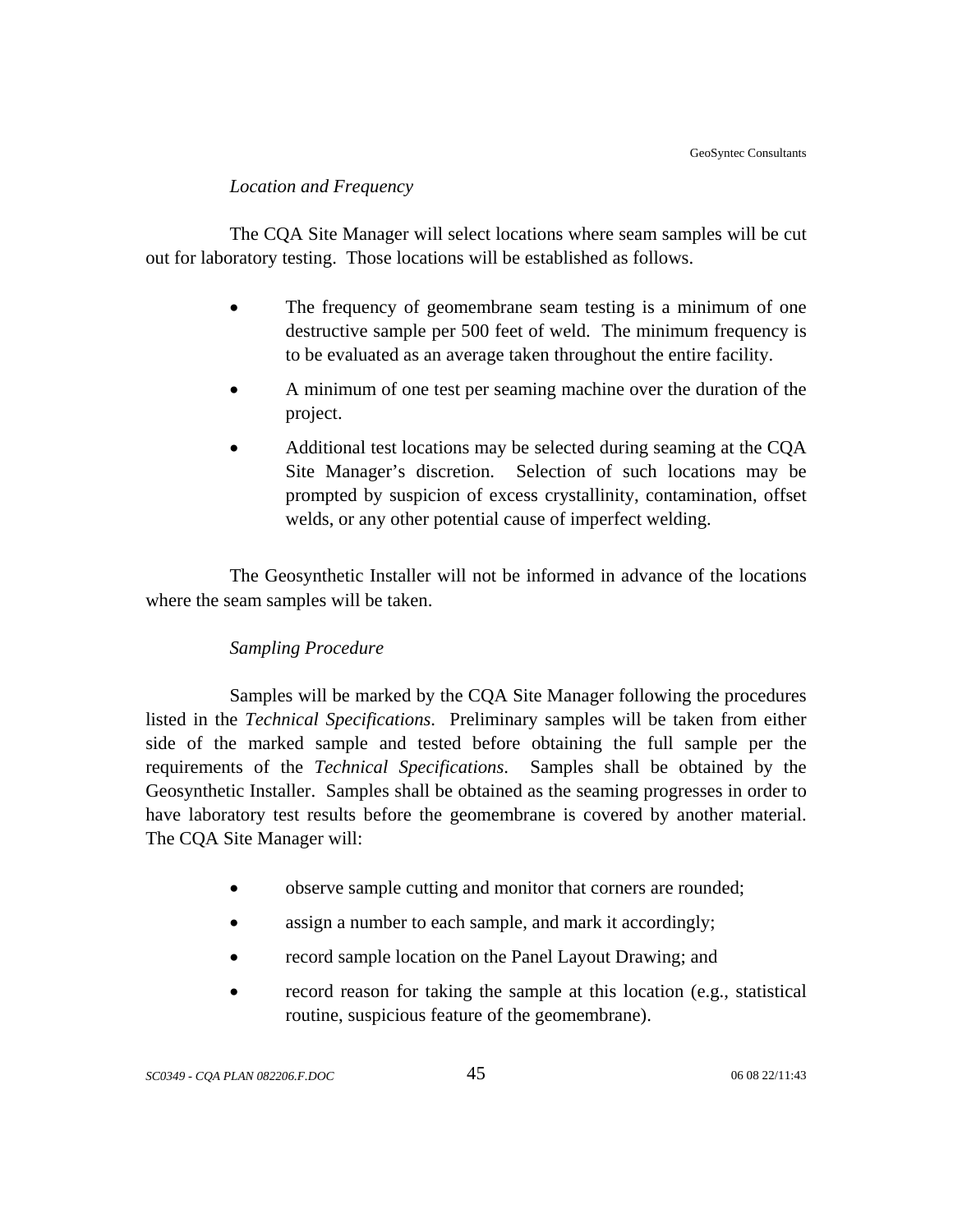Holes in the geomembrane resulting from destructive seam sampling will be immediately repaired in general accordance with repair procedures described in Section 9.4.5. The continuity of the new seams in the repaired area will be tested in general accordance with Section 9.4.4.8.

# *Size and Distribution of Samples*

The destructive sample will be  $12$  in.  $(0.3 \text{ m})$  wide by  $42$  in.  $(1.1 \text{ m})$  long with the seam centered lengthwise. The sample will be cut into three parts and distributed as follows:

- one portion, measuring 12 in.  $\times$  12 in. (0.30 cm  $\times$  30 cm), to the Geosynthetic Installer for field testing;
- one portion, measuring 12 in.  $\times$  18 in. (30 cm  $\times$  45 cm), for CQA Laboratory testing; and
- one portion, measuring 12 in.  $\times$  12 in. (30 cm  $\times$  30 cm), to the Construction Manager for archive storage.

Final evaluation of the destructive sample sizes and distribution will be made at the Pre-Construction Meeting.

# *Field Testing*

Field testing will be performed by the Geosynthetic Installer using a gauged tensiometer. Prior to field testing the Geosynthetic Installer shall submit a calibration certificate for gauge tensiometer to the CQA Consultant for review. Calibration must have been performed within one year of use on the current project. The destructive sample shall be tested according to the requirements of the *Technical Specifications*. The specimens shall not fail in the seam and shall meet the strength requirements outlined in the *Technical Specifications*. If any field test specimen fails, then the procedures outlined in *Procedures for Destructive Test Failures* of this section will be followed.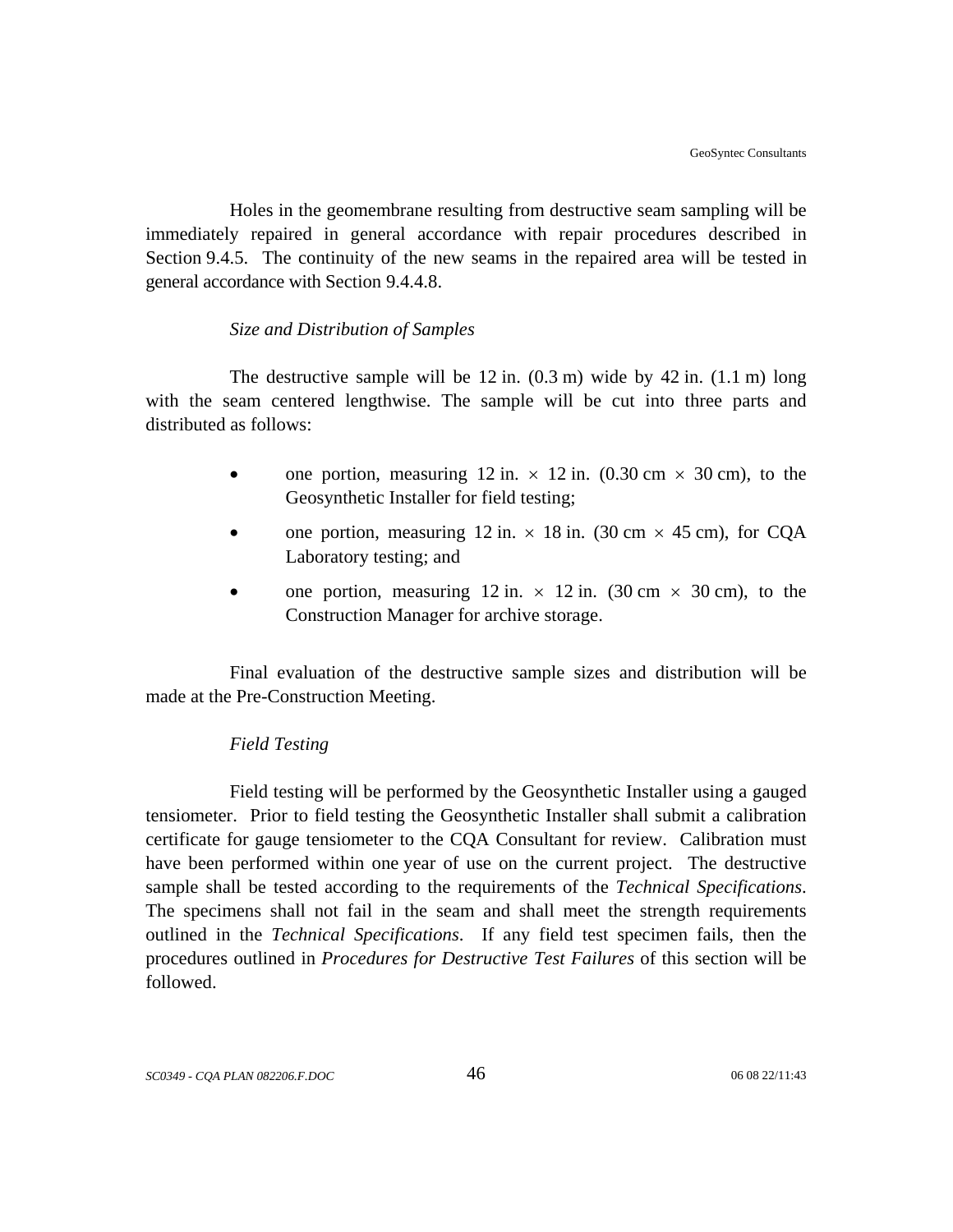The CQA Site Manager will witness field tests and mark samples and portions with their number. The CQA Site Manager will also document the date and time, ambient temperature, number of seaming unit, name of seamer, welding apparatus temperatures and pressures, and pass or fail description.

#### *CQA Laboratory Testing*

Destructive test samples will be packaged and shipped, if necessary, under the responsibility of the CQA Site Manager in a manner that will not damage the test sample. The Construction Manager will be responsible for storing the archive samples. This procedure will be outlined at the Pre-construction Meeting. Samples will be tested by the CQA Laboratory. The CQA Laboratory will be selected by the CQA Site Manager with the concurrence of the Engineer.

Testing will include "Bonded Seam Strength" and "Peel Adhesion." The minimum acceptable values to be obtained in these tests are given in the *Technical Specifications*. At least five specimens will be tested for each test method. Specimens will be selected alternately, by test, from the samples (i.e., peel, shear, peel, shear...). A passing test will meet the minimum required values in at least four out of five specimens.

The CQA Laboratory will provide test results no more than 24 hours after they receive the samples. The CQA Site Manager will review laboratory test results as soon as they become available, and make appropriate recommendations to the Construction Manager.

#### *Geosynthetic Installer's Laboratory Testing*

The Geosynthetic Installer's laboratory test results will be presented to the Construction Manager and the CQA Site Manager for comments.

### *Procedures for Destructive Test Failure*

The following procedures will apply whenever a sample fails a destructive test, whether that test conducted by the CQA Laboratory, the Geosynthetic Installer's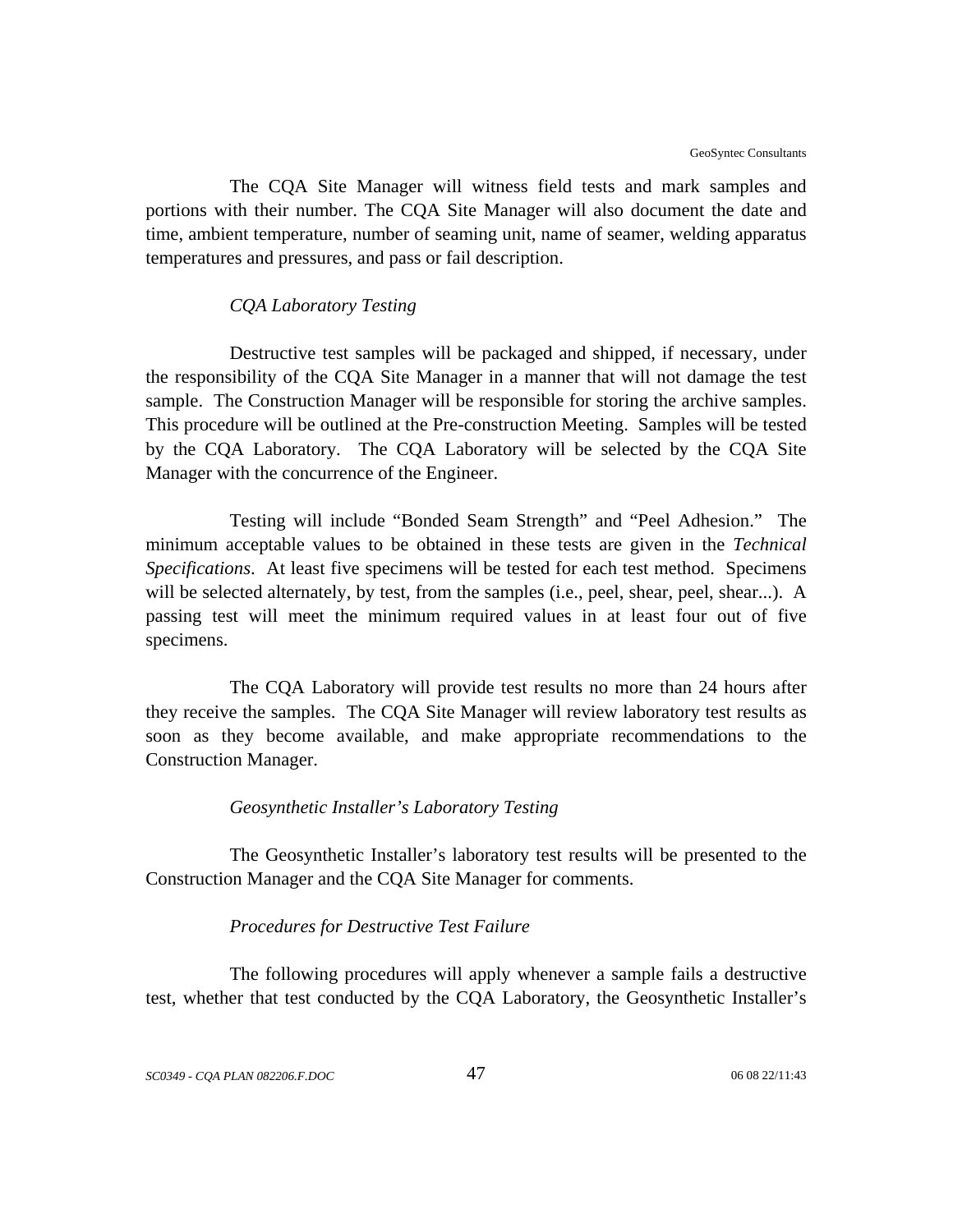laboratory, or by gauged tensiometer in the field. The Geosynthetic Installer has two options:

- The Geosynthetic Installer can reconstruct the seam between two passed test locations.
- The Geosynthetic Installer can trace the welding path to an intermediate location at 10 ft (3 m) minimum from the point of the failed test in each direction and take a small sample for an additional field test at each location. If these additional samples pass the test, then full laboratory samples are taken. If these laboratory samples pass the tests, then the seam is reconstructed between these locations. If either sample fails, then the process is repeated to establish the zone in which the seam should be reconstructed.

Acceptable seams must be bounded by two locations from which samples passing laboratory destructive tests have been taken. Repairs will be made in general accordance with Section 9.4.5.

The CQA Site Manager will document actions taken in conjunction with destructive test failures.

# **9.4.5 Defects and Repairs**

This section prescribes CQA activities to document that defects, tears, rips, punctures, damage, or failing seams shall be repaired.

# 9.4.5.1 Identification

Seams and non-seam areas of the geomembrane shall be examined by the CQA Site Manager for identification of defects, holes, blisters, undispersed raw materials and signs of contamination by foreign matter. Because light reflected by the geomembrane helps to detect defects, the surface of the geomembrane shall be clean at the time of examination.

# 9.4.5.2 Evaluation

*SC0349 - CQA PLAN 082206.F.DOC* 48 06 08 22/11:43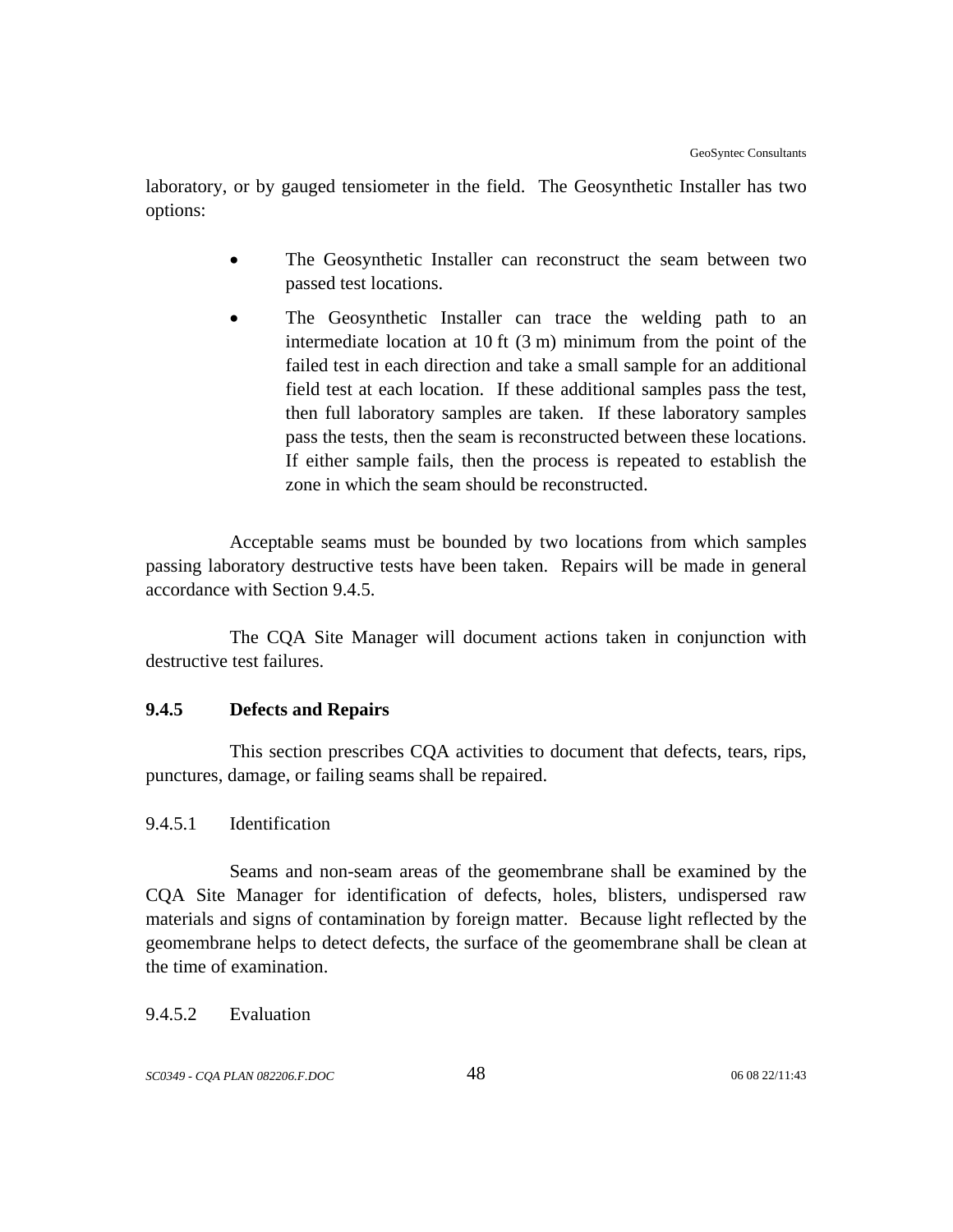Potentially flawed locations, both in seam and non-seam areas, shall be nondestructively tested using the methods described in Section 9.4.4.8 as appropriate. Each location that fails the nondestructive testing will be marked by the CQA Site Manager and repaired by the Geosynthetic Installer. Work will not proceed with any materials that will cover locations which have been repaired until laboratory test results with passing values are available.

### 9.4.5.3 Repair Procedures

Portions of the geomembrane exhibiting a flaw, or failing a destructive or nondestructive test, will be repaired. Several procedures exist for the repair of these areas. The final decision as to the appropriate repair procedure will be at the discretion of the CQA Consultant with input from the Construction Manager and Geosynthetic Installer. The procedures available include:

- patching, used to repair large holes, tears, undispersed raw materials, and contamination by foreign matter;
- grinding and re-welding, used to repair small sections of extruded seams;
- spot welding or seaming, used to repair small tears, pinholes, or other minor, localized flaws;
- capping, used to repair large lengths of failed seams;
- removing bad seam and replacing with a strip of new material welded into place (used with large lengths of fusion seams).

In addition, the following provisions will be satisfied:

- surfaces of the geomembrane which are to be repaired will be abraded no more than 20 minutes prior to the repair;
- surfaces must be clean and dry at the time of the repair;
- all seaming equipment used in repairing procedures must be approved;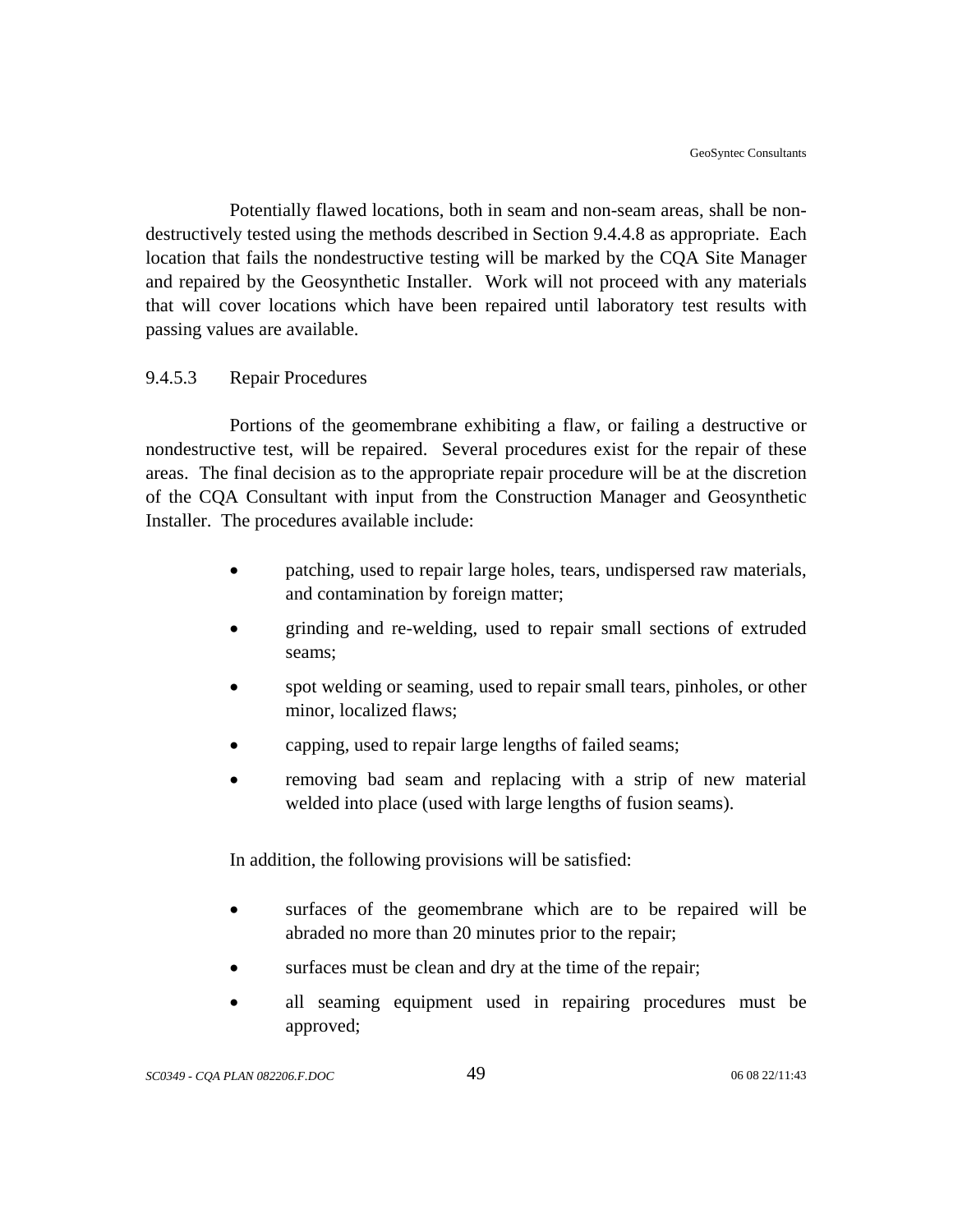- the repair procedures, materials, and techniques will be approved in advance by the CQA Consultant with input from the Engineer and Geosynthetic Installer;
- patches or caps will extend at least 6 in. (150 mm) beyond the edge of the defect, and all corners of patches will be rounded with a radius of at least 3 in. (75 mm);
- cuts and holes to be patched shall have rounded corners; and
- the geomembrane below large caps should be appropriately cut to avoid water or gas collection between the two sheets.

# 9.4.5.4 Verification of Repairs

The CQA Monitor shall monitor and document repairs. Records of repairs shall be maintained on repair logs. Repair logs shall include, at a minimum:

- panel containing repair and approximate location on panel;
- approximate dimensions of repair;
- repair type, i.e. fusion weld or extrusion weld
- date of repair;
- seamer making the repair; and
- results of repair non-destructive testing (pass or fail).

Each repair will be non-destructively tested using the methods described herein, as appropriate. Repairs that pass the non-destructive test will be taken as an indication of an adequate repair. Large caps may be of sufficient extent to require destructive test sampling, per the requirements of the *Technical Specifications*. Failed tests shall be redone and re-tested until passing test results are observed.

# 9.4.5.5 Large Wrinkles

When seaming of the geomembrane is completed (or when seaming of a large area of the geomembrane liner is completed) and prior to placing overlying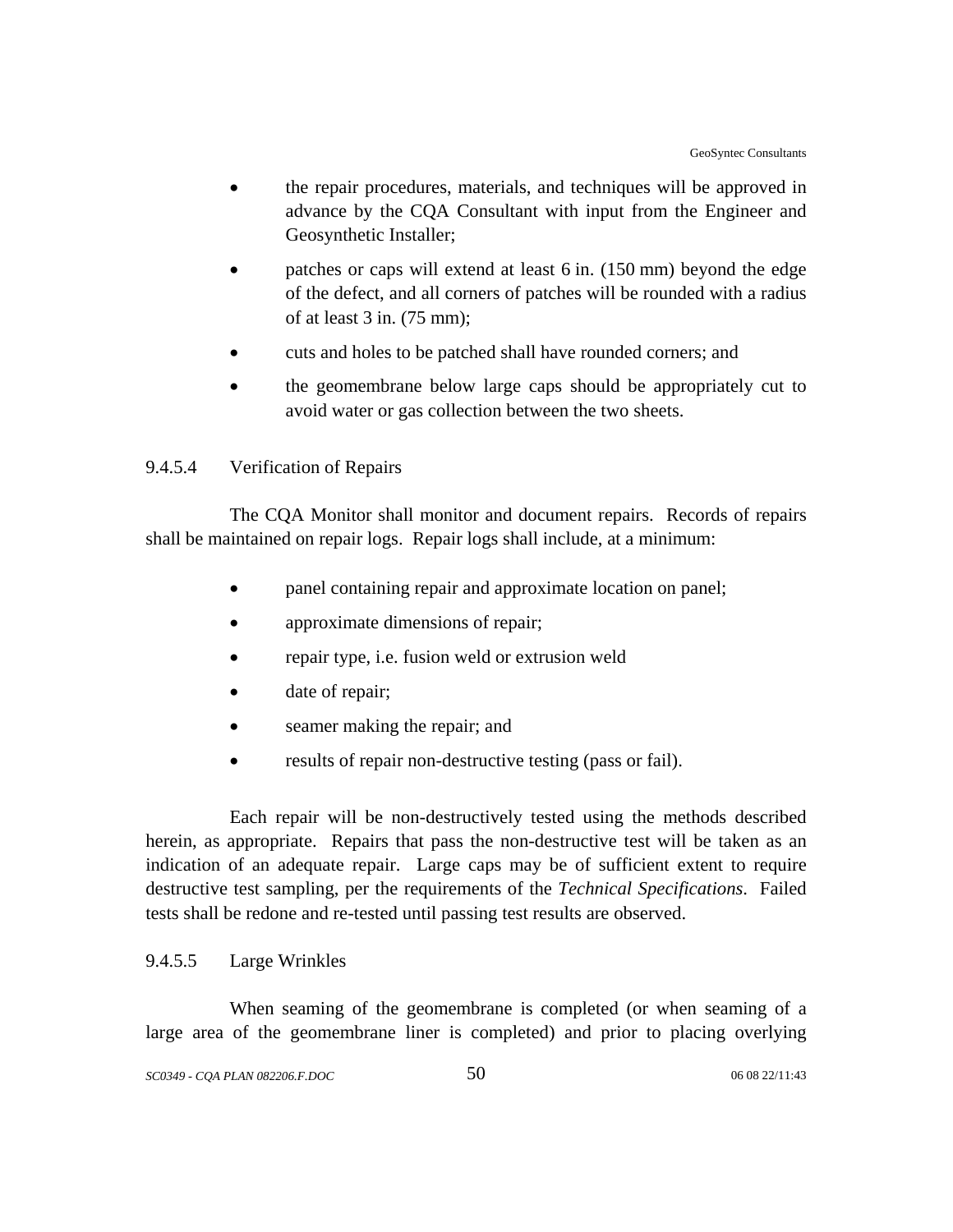materials, the CQA Site Manager will observe the geomembrane wrinkles. The CQA Site Manager will indicate to the Geosynthetic Installer which wrinkles should be cut and re-seamed. The seam thus produced will be tested like any other seam.

# **9.4.6 Lining System Acceptance**

The Geosynthetic Installer and the Manufacturer(s) will retain all responsibility for the geosynthetic materials in the liner system until acceptance by the Construction Manager.

The geosynthetic liner system will be accepted by the Construction Manager when:

- the installation is finished;
- verification of the adequacy of all seams and repairs, including associated testing, is complete;
- all documentation of installation is completed including the CQA Site Manager's acceptance report and appropriate warranties; and
- COA report, including "as built" drawing(s), sealed by a registered professional engineer has been received by the Construction Manager.

The CQA Site Manager will document that installation proceeded in general accordance with the *Technical Specifications* for the project.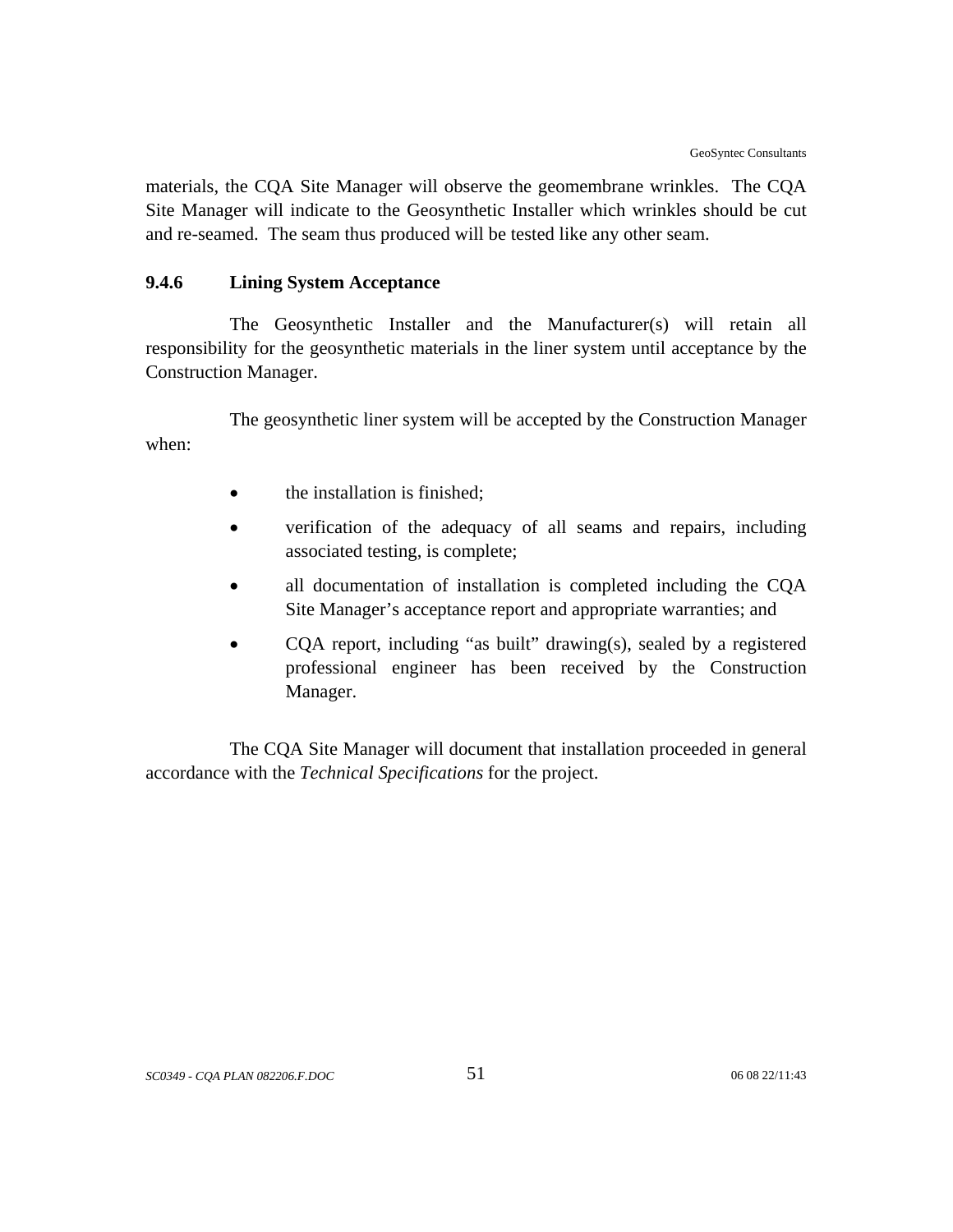### **10. GEOTEXTILE**

### **10.1 Introduction**

This section of the CQA Plan outlines the CQA activities to be performed for the geotextile installation. The CQA Consultant will review the *Drawings*, and the *Technical Specifications*, and any approved addenda or changes.

### **10.2 Manufacturing**

The Manufacturer will provide the Construction Manager with a list of guaranteed "minimum average roll value" properties (defined as the mean less two standard deviations), for each type of geotextile to be delivered. The Manufacturer will also provide the Construction Manager with a written quality control certification signed by a responsible party employed by the Manufacturer that the materials actually delivered have property "minimum average roll values" which meet or exceed all property values guaranteed for that type of geotextile.

The quality control certificates will include:

- roll identification numbers; and
- results of MQC testing.

The Manufacturer will provide, as a minimum, test results for the following:

- mass per unit area;
- grab strength;
- tear strength;
- puncture strength;
- permittivity; and
- apparent opening size.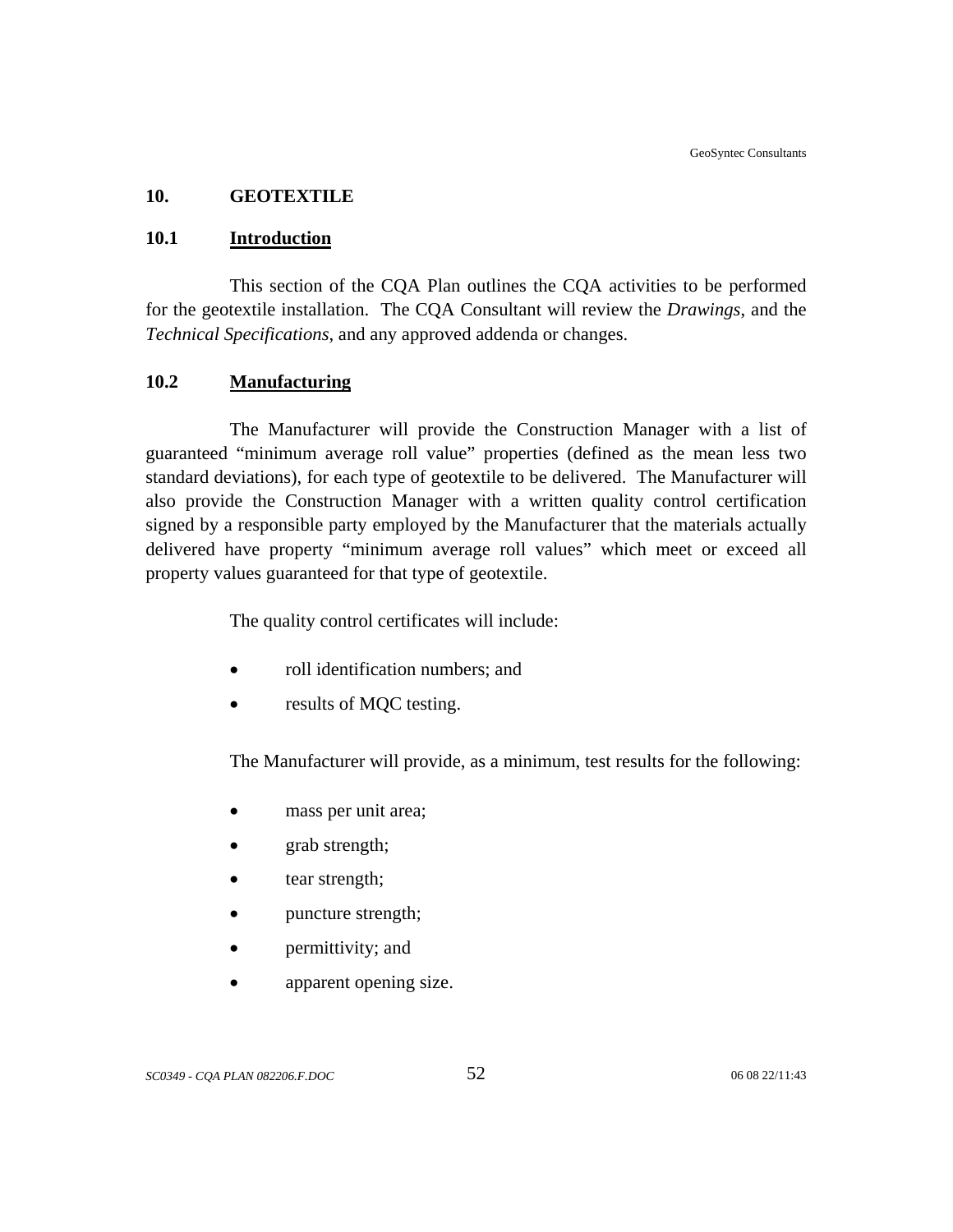MQC tests shall be performed at the frequency listed in the *Technical Specifications*. CQA tests on geotextile produced for the project shall be performed according to the test methods specified and frequencies presented in Table 3.

The CQA Site Manager will examine Manufacturer certifications to evaluate that the property values listed on the certifications meet or exceed those specified for the particular type of geotextile and the measurements of properties by the Manufacturer are properly documented, test methods acceptable and the certificates have been provided at the specified frequency properly identifying the rolls related to testing. Deviations will be reported to the Construction Manager.

### **10.3 Labeling**

The Manufacturer will identify all rolls of geotextile with the following:

- manufacturer's name;
- product identification;
- lot number;
- roll number; and
- roll dimensions.

The CQA Site Manager will examine rolls upon delivery and deviation from the above requirements will be reported to the Construction Manager.

# **10.4 Shipment and Storage**

During shipment and storage, the geotextile will be protected from ultraviolet light exposure, precipitation or other inundation, mud, dirt, dust, puncture, cutting or any other damaging or deleterious conditions. To that effect, geotextile rolls will be shipped and stored in relatively opaque and watertight wrappings.

Protective wrappings will be removed less than one hour prior to unrolling the geotextile. After the wrapping has been removed, a geotextile will not be exposed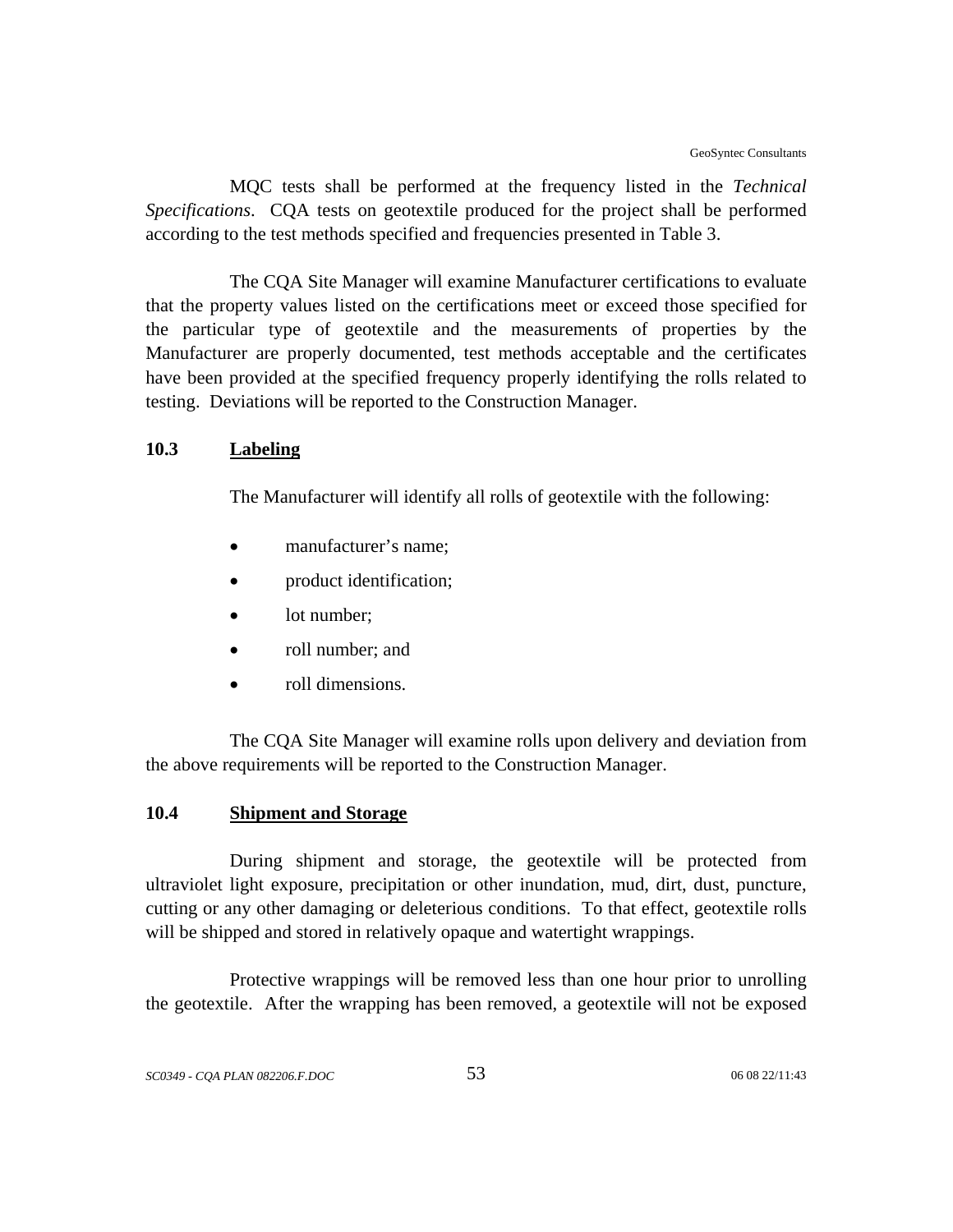to sunlight for more than 15 days, except for UV protection geotextile, unless otherwise specified and guaranteed by the Manufacturer.

The CQA Site Manager will observe rolls upon delivery at the site and deviation from the above requirements will be reported to the Geosynthetic Installer.

# **10.5 Conformance Testing**

### **10.5.1 Tests**

Upon delivery of the rolls of geotextiles, the CQA Site Manager will obtain conformance samples and forward to the Geosynthetics CQA Laboratory for testing to evaluate conformance to *Technical Specifications*. Required test and testing frequency for the geotextiles are presented in Table 3. These conformance tests will be performed in general accordance with the test methods specified in the *Technical Specifications* and will be documented by the CQA Site Manager.

### **10.5.2 Sampling Procedures**

Samples will be taken across the width of the roll and will not include the first three feet. Unless otherwise specified, samples will be 3 ft long by the roll width. The CQA Site Manager will mark the machine direction on the samples with an arrow.

Unless otherwise specified, samples will be taken at a rate as indicated in Table 3 for geotextiles.

# **10.5.3 Test Results**

The CQA Site Manager will examine results from laboratory conformance testing and will report non-conformance with the *Technical Specifications* and this CQA Plan to the Construction Manager.

# **10.5.4 Conformance Sample Failure**

The following procedure will apply whenever a sample fails a conformance test that is conducted by the CQA Laboratory: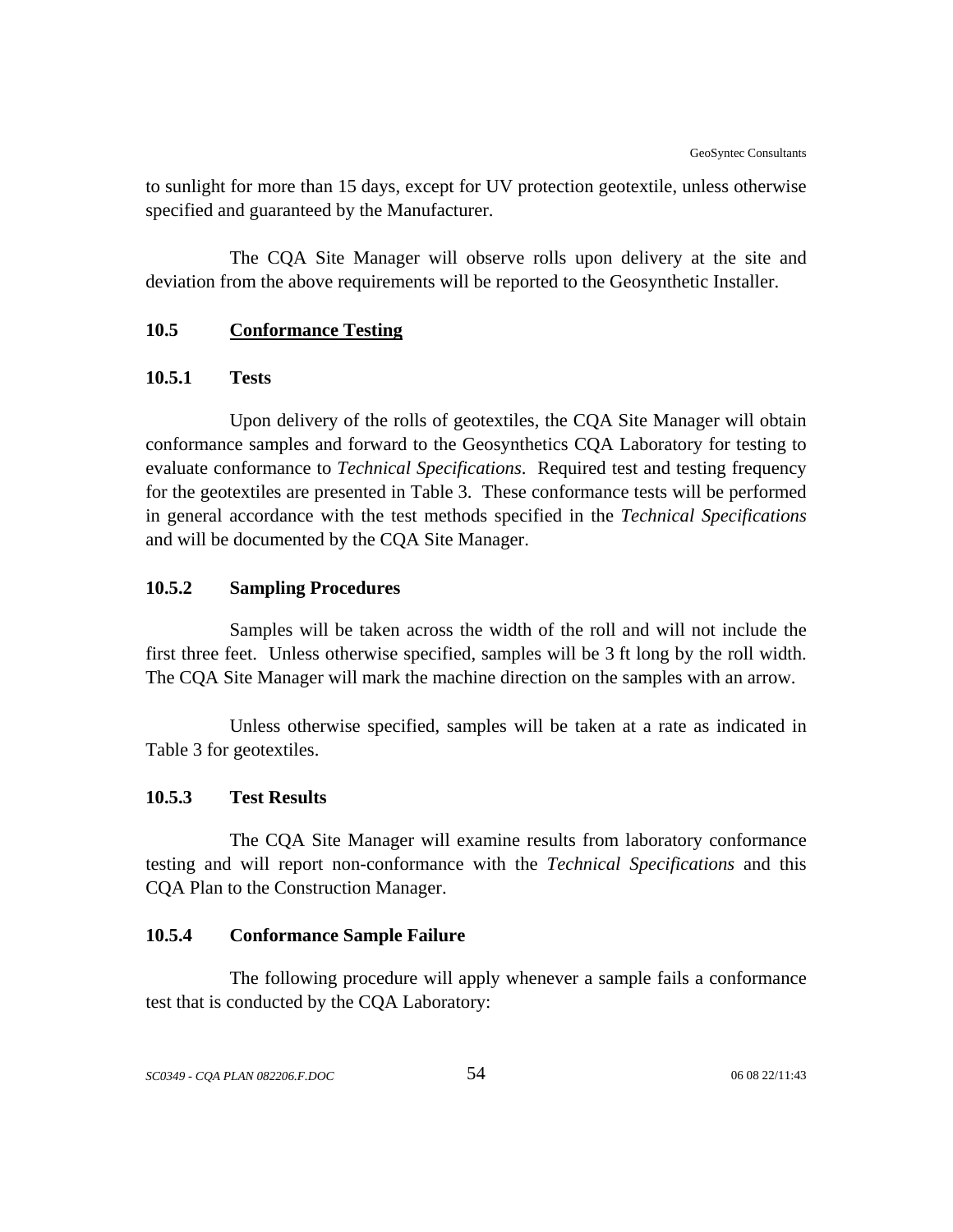- The Manufacturer will replace every roll of geotextile that is in nonconformance with the *Technical Specifications* with a roll(s) that meets *Technical Specifications*; or
- The Geosynthetic Installer will remove conformance samples for testing by the CQA Laboratory from the closest numerical rolls on both sides of the failed roll. These two samples must conform to the *Technical Specifications*. If either of these samples fail, the numerically closest rolls on the side of the failed sample will be tested by the CQA Laboratory. These samples must conform to the *Technical Specifications*. If any of these samples fail, every roll of geotextile on site from this lot and every subsequently delivered roll that is from the same lot must be tested by the CQA Laboratory for conformance to the *Technical Specifications*. This additional conformance testing will be at the expense of the Manufacturer.

The CQA Site Manager will document actions taken in conjunction with conformance test failures.

# **10.6 Handling and Placement**

The Geosynthetic Installer will handle all geotextiles in such a manner as to document they are not damaged in any way, and the following will be complied with:

- In the presence of wind, all geotextiles will be weighted with sandbags or the equivalent. Such sandbags will be installed during placement and will remain until replaced with earth cover material.
- Geotextiles will be cut using an approved geotextile cutter only. If in place, special care must be taken to protect other materials from damage, which could be caused by the cutting of the geotextiles.
- The Geosynthetic Installer will take all necessary precautions to prevent damage to underlying layers during placement of the geotextile.
- During placement of geotextiles, care will be taken not to entrap in the geotextile stones, excessive dust, or moisture that could damage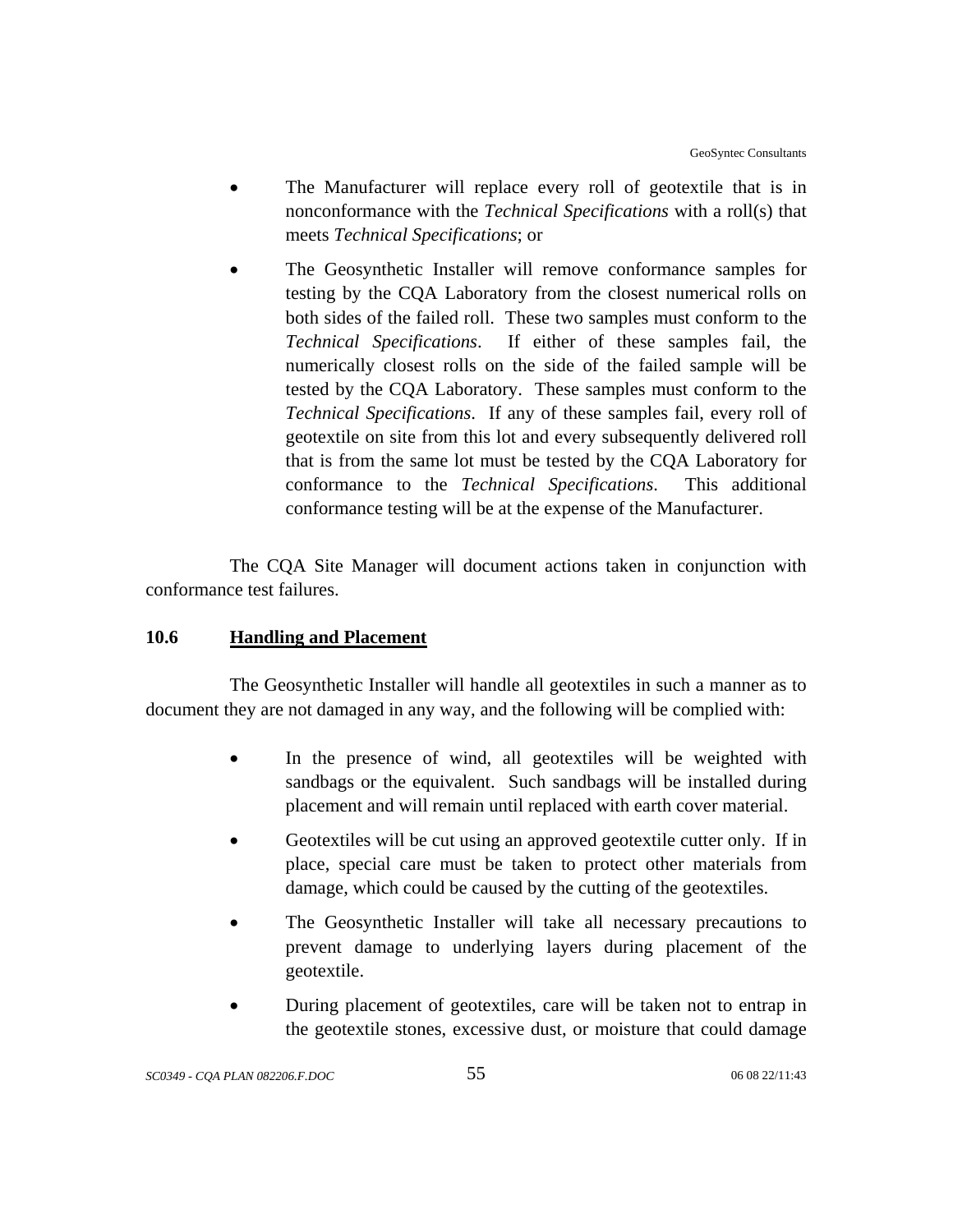the geotextile, generate clogging of drains or filters, or hamper subsequent seaming.

• A visual examination of the geotextile will be carried out over the entire surface, after installation, to document that no potentially harmful foreign objects, such as needles, are present.

The CQA Site Manager will note non-compliance and report it to the Construction Manager.

# **10.7 Seams and Overlaps**

All geotextiles will be continuously sewn in accordance with *Technical Specifications*. Geotextiles will be overlapped 12 in. prior to seaming. No horizontal seams will be allowed on side slopes (i.e. seams will be along, not across, the slope), except as part of a patch.

Sewing will be done using polymeric thread with chemical and ultraviolet resistance properties equal to or exceeding those of the geotextile.

# **10.8 Repair**

Holes or tears in the geotextile will be repaired as follows:

- On slopes: A patch made from the same geotextile will be double seamed into place. Should a tear exceed 10 percent of the width of the roll, that roll will be removed from the slope and replaced.
- Non-slopes: A patch made from the same geotextile will be spotseamed in place with a minimum of 6 in. (0.60 m) overlap in all directions.

Care will be taken to remove any soil or other material that may have penetrated the torn geotextile.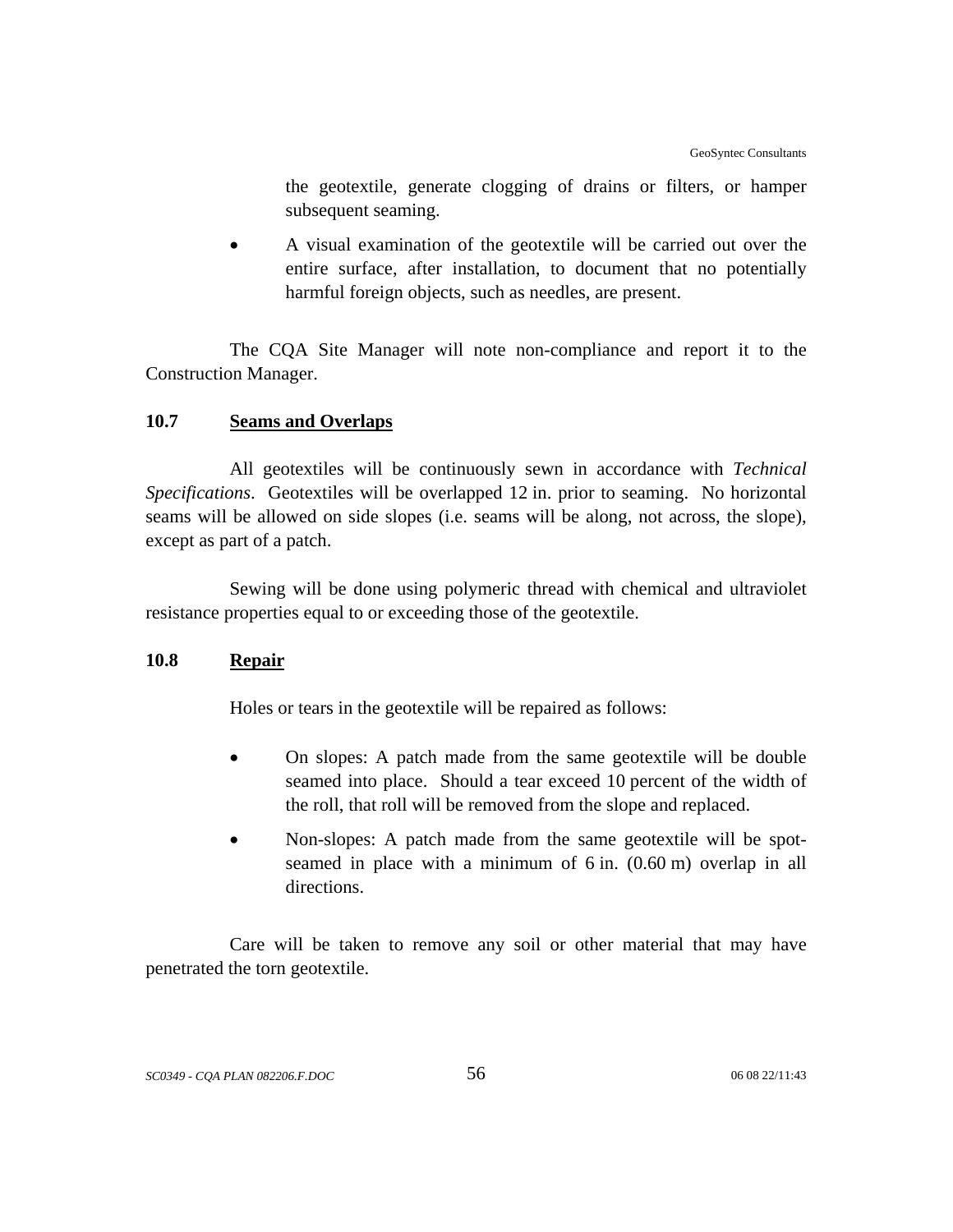The CQA Site Manager will observe any repair, note any non-compliance with the above requirements and report them to the Construction Manager.

# **10.9 Placement of Soil or Aggregate Materials**

The Contractor will place all soil or aggregate materials located on top of a geotextile, in such a manner as to document:

- no damage of the geotextile;
- minimal slippage of the geotextile on underlying layers; and
- no excess tensile stresses in the geotextile.

Non-compliance will be noted by the CQA Site Manager and reported to the Construction Manager.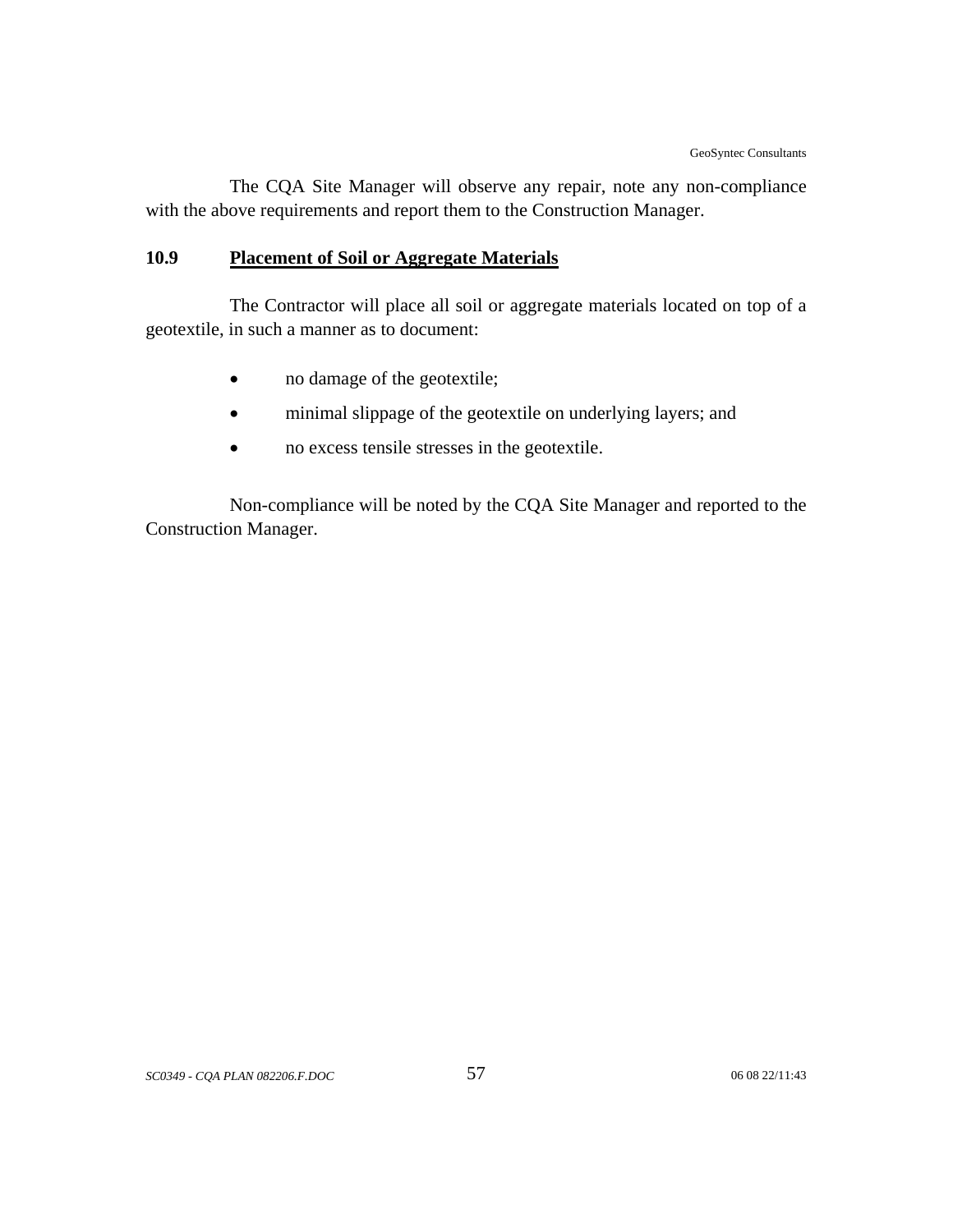# **11. GEOSYNTHETIC CLAY LINER (GCL)**

#### **11.1 Introduction**

This section of the CQA Plan outlines the CQA activities to be performed for the geosynthetic clay liner (GCL) installation. The CQA Consultant will review the *Drawings*, and the *Technical Specifications*, and approved addenda or changes.

### **11.2 Manufacturing**

The Manufacturer will provide the Construction Manager with a list of guaranteed "minimum average roll value" properties (defined as the mean less two standard deviations), for the GCL to be delivered. The Manufacturer will also provide the Construction Manager with a written quality control certification signed by a responsible party employed by the Manufacturer that the materials actually delivered have property "minimum average roll values" which meet or exceed all property values guaranteed for that GCL.

The quality control certificates will include:

- roll identification numbers; and
- results of quality control testing.

The Manufacturer will provide, as a minimum, test results for the following:

- mass per unit area; and
- index flux.

Quality control tests must be performed, in general accordance with the test methods specified in Table 4, on GCL produced for the project.

The CQA Site Manager will examine Manufacturer certifications to verify that the property values listed on the certifications meet or exceed those specified for the GCL and the measurements of properties by the Manufacturer are properly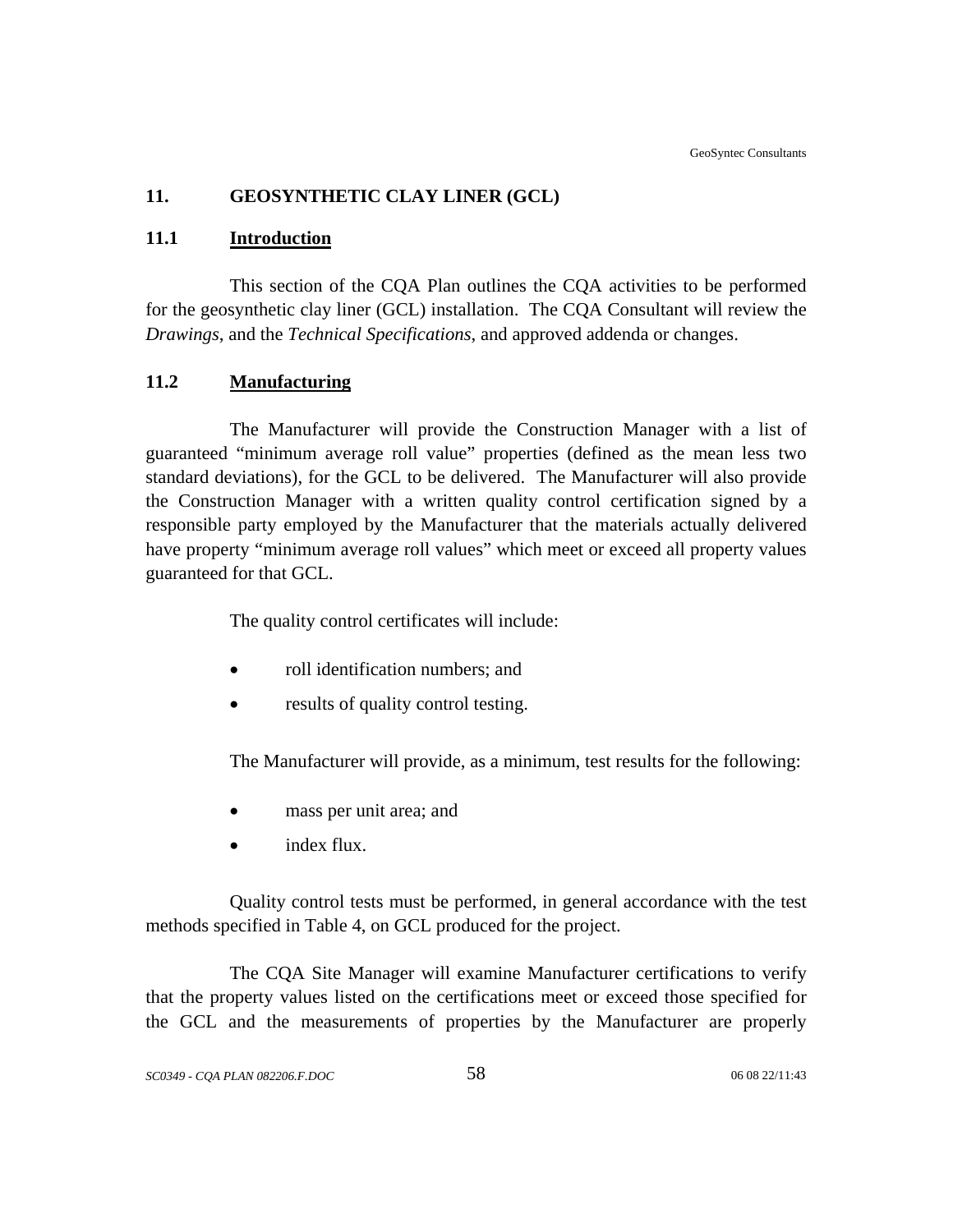documented, test methods acceptable and the certificates have been provided at the specified frequency properly identifying the rolls related to testing. Deviations will be reported to the Construction Manager.

# **11.3 Labeling**

The Manufacturer will identify all rolls of GCL with the following:

- manufacturer's name:
- product identification;
- lot number:
- roll number; and
- roll dimensions.

The CQA Site Manager will examine rolls upon delivery and deviation from the above requirements will be reported to the Construction Manager.

### **11.4 Shipment and Storage**

During shipment and storage, the GCL will be protected from ultraviolet light exposure, precipitation or other inundation, mud, dirt, dust, puncture, cutting or any other damaging or deleterious conditions. To that effect, GCL rolls will be shipped and stored in relatively opaque and watertight wrappings.

The CQA Site Manager will observe rolls upon delivery at the site and any deviation from the above requirements will be reported to the Construction Manager.

### **11.5**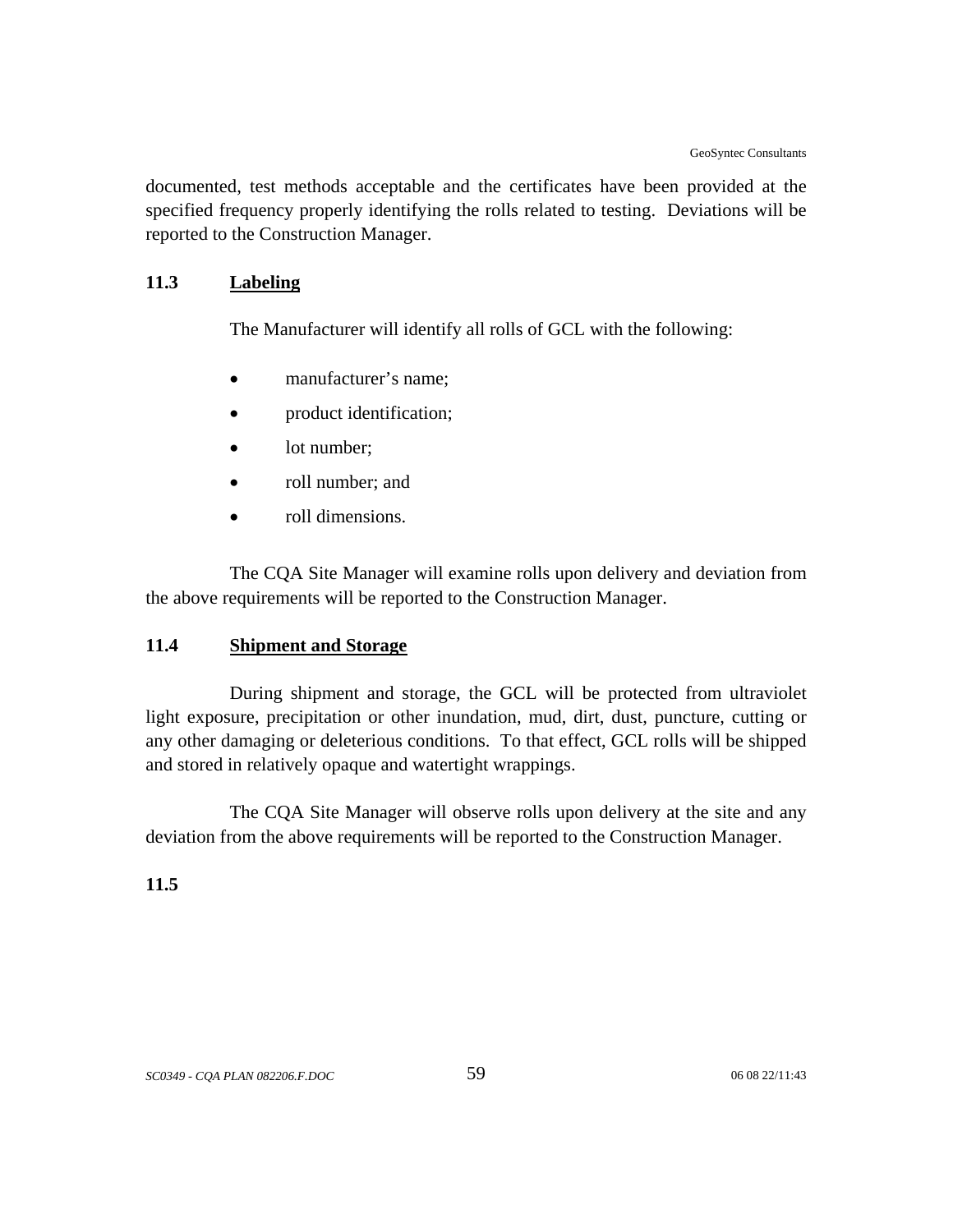### **Conformance Testing**

#### **11.5.1 Tests**

CQA personnel will sample the GCL either during production at the manufacturing facility or after delivery to the construction site. The samples will be forwarded to the Geosynthetics CQA Laboratory for testing to assess conformance with the *Technical Specifications*. The test methods and minimum testing frequencies are indicated in Table 4.

Samples will be taken across the width of the roll and will not include the first 3 ft if the sample is cut on site. Unless otherwise specified, samples will be 3 ft long by the roll width. The CQA Consultant will mark the machine direction with an arrow and the manufacturer's roll number on each sample.

The CQA Site Manager will examine results from laboratory conformance testing and will report non-conformance to the Construction Manager.

#### **11.5.2 Conformance Sample Failure**

The following procedure will apply whenever a sample fails a conformance test that is conducted by the CQA Laboratory:

- The Manufacturer will replace every roll of GCL that is in nonconformance with the *Technical Specifications* with a roll(s) that meets *Technical Specifications*; or
- The Geosynthetic Installer will remove conformance samples for testing by the CQA Laboratory from the closest numerical rolls on both sides of the failed roll. These two samples must conform to the *Technical Specifications*. If either of these samples fail, the numerically closest rolls on the side of the failed sample will be tested by the CQA Laboratory. These samples must conform to the *Technical Specifications*. If any of these samples fail, every roll of GCL on site from this lot and every subsequently delivered roll that is from the same lot must be tested by the CQA Laboratory for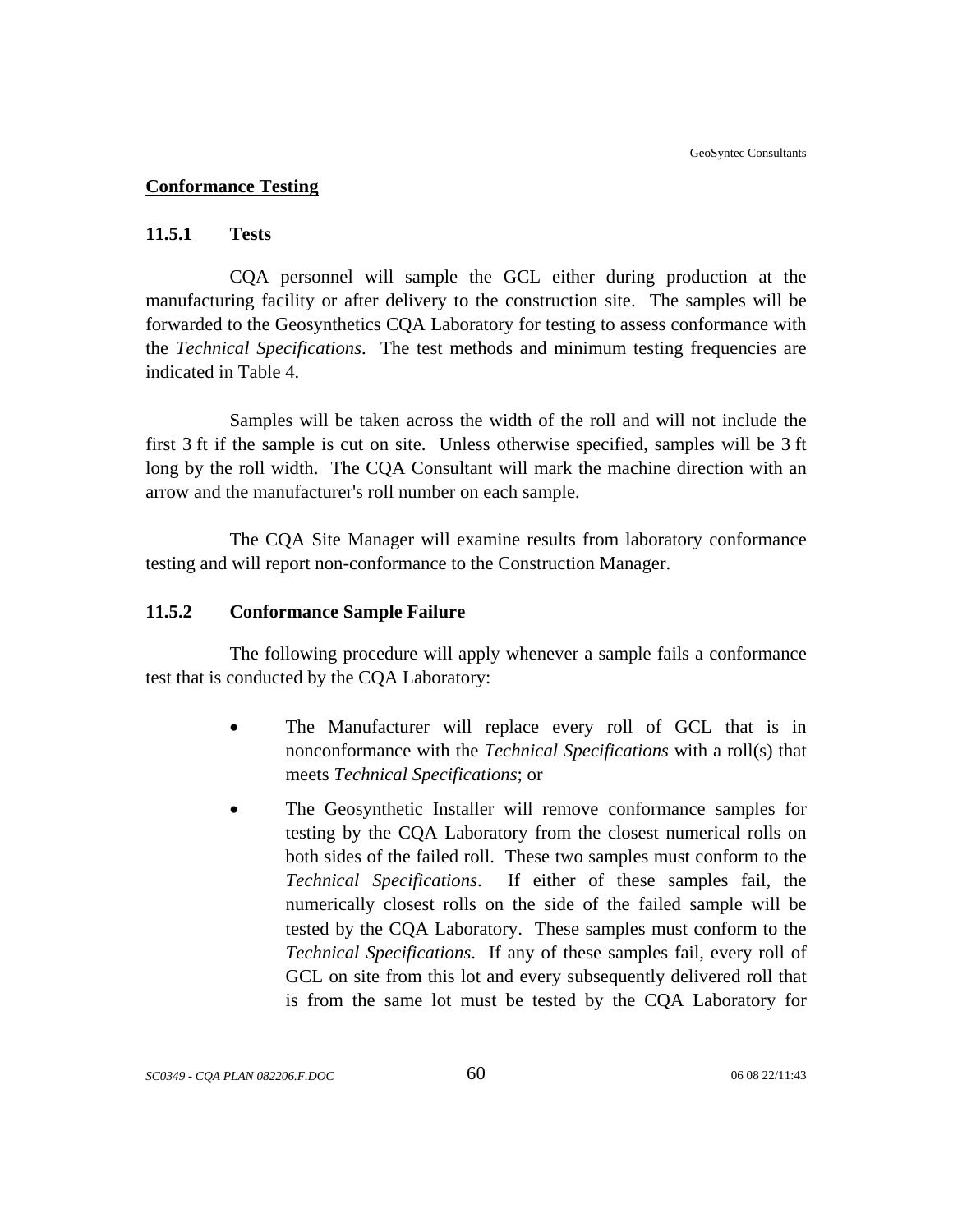conformance to the *Technical Specifications*. This additional conformance testing will be at the expense of the Manufacturer.

The CQA Site Manager will document actions taken in conjunction with conformance test failures.

### **11.6 GCL Delivery and Storage**

Upon delivery to the site, the CQA Consultant will check the GCL rolls for defects (e.g., tears, holes) and for damage. The CQA Consultant will report to the Construction Manager and the Geosynthetics Installer:

- any rolls, or portions thereof, which should be rejected and removed from the site because they have severe flaws; and
- any rolls which include minor repairable flaws.

The GCL rolls delivered to the site will be checked by the CQA Consultant to document that the roll numbers correspond to those on the approved Manufacturer's quality control certificate of compliance.

# **11.7 GCL Installation**

The CQA Consultant will monitor and document that the GCL is installed in general accordance with the *Drawings* and the *Technical Specifications*. The Geosynthetics Installer shall provide the CQA Consultant a certificate of subgrade acceptance prior to the installation of the GCL as outlined in the *Technical Specifications*. The GCL installation activities to be monitored and documented by the CQA Consultant include:

- monitoring that the GCL rolls are stored and handled in a manner which does not result in any damage to the GCL;
- monitoring that the GCL is not exposed to UV radiation for extended periods of time without prior approval;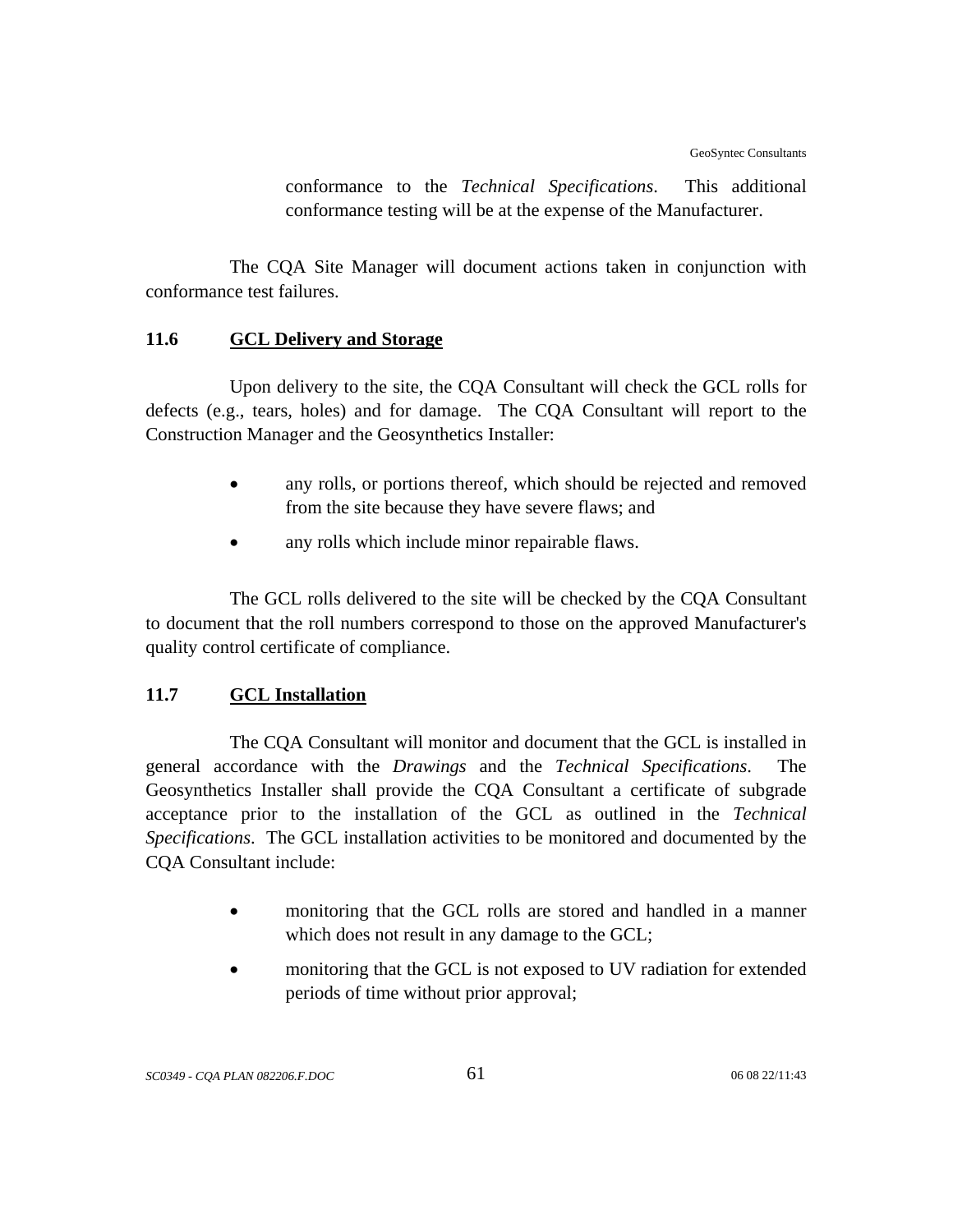- monitoring that the GCL are seamed in general accordance with the *Technical Specifications* and the Manufacturer's recommendations;
- monitoring and documenting that the GCL is installed on an approved subgrade, free of debris, protrusions, or uneven surfaces;
- monitoring that the GCL is hydrated prior to completion of the construction; and
- monitoring that any damage to the GCL is repaired as outlined in the *Technical Specifications*.

The CQA Site Manager will note non-compliance and report it to the Construction Manager.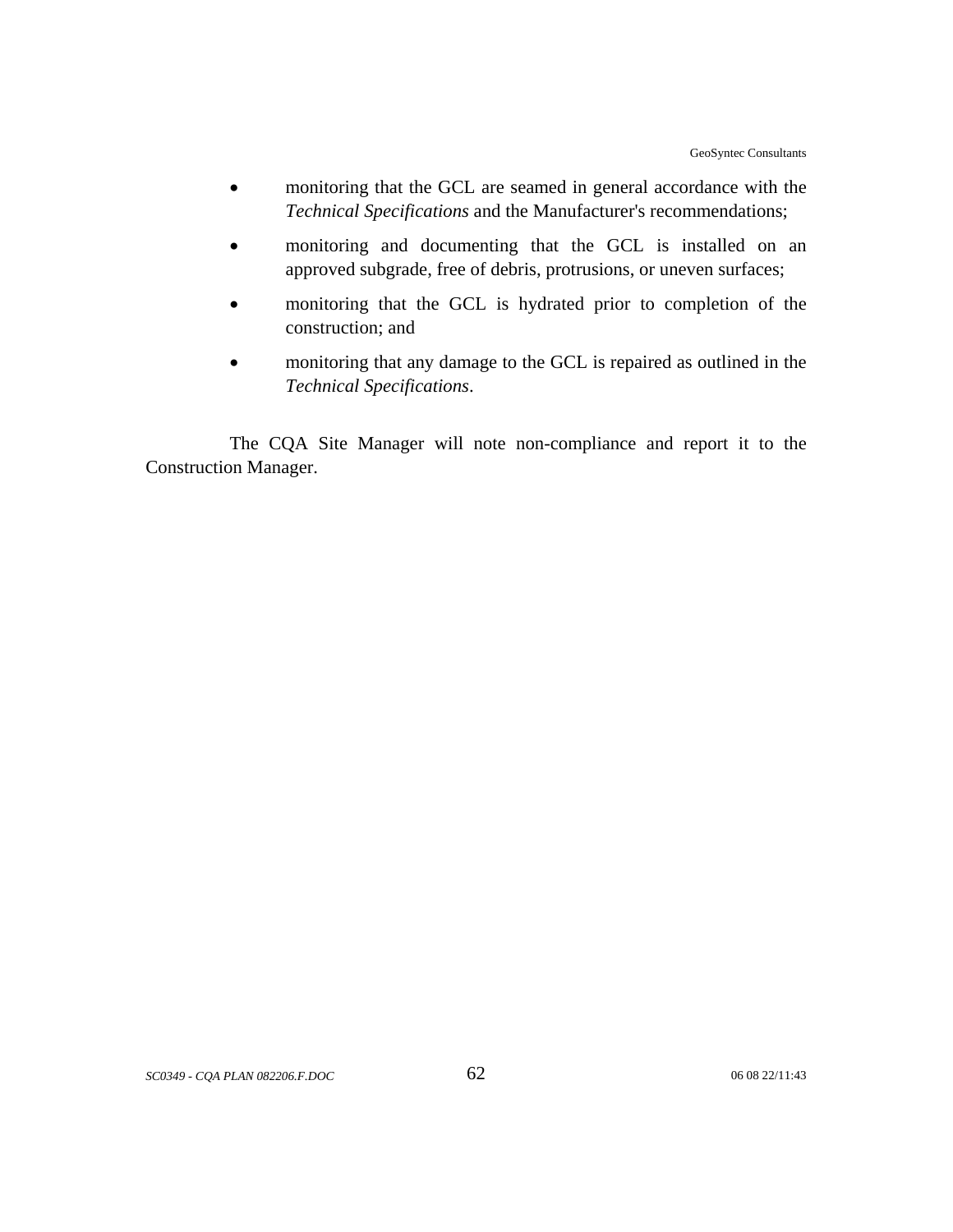# **12. GEONET**

# **12.1 Introduction**

This section of the CQA Plan outlines the CQA activities to be performed for the geonet installation. The CQA Consultant will review the *Drawings*, and the *Technical Specifications*, and any approved addenda or changes.

# **12.2 Manufacturing**

The Manufacturer will provide the CQA Consultant with a list of certified "minimum average roll value" properties for the type of geonet to be delivered. The Manufacturer will also provide the CQA Consultant with a written certification signed by a responsible representative of the Manufacturer that the geonet actually delivered have "minimum average roll values" properties which meet or exceed all certified property values for that type of geonet.

The CQA Consultant will examine the Manufacturers' certifications to document that the property values listed on the certifications meet or exceed those specified for the particular type of geonet. Deviations will be reported to the Construction Manager.

### **12.3 Labeling**

The Manufacturer will identify all rolls of geonet with the following:

- Manufacturer's name;
- product identification;
- lot number;
- roll number; and
- roll dimensions.

The CQA Site Manager will examine rolls upon delivery and deviation from the above requirements will be reported to the Construction Manager.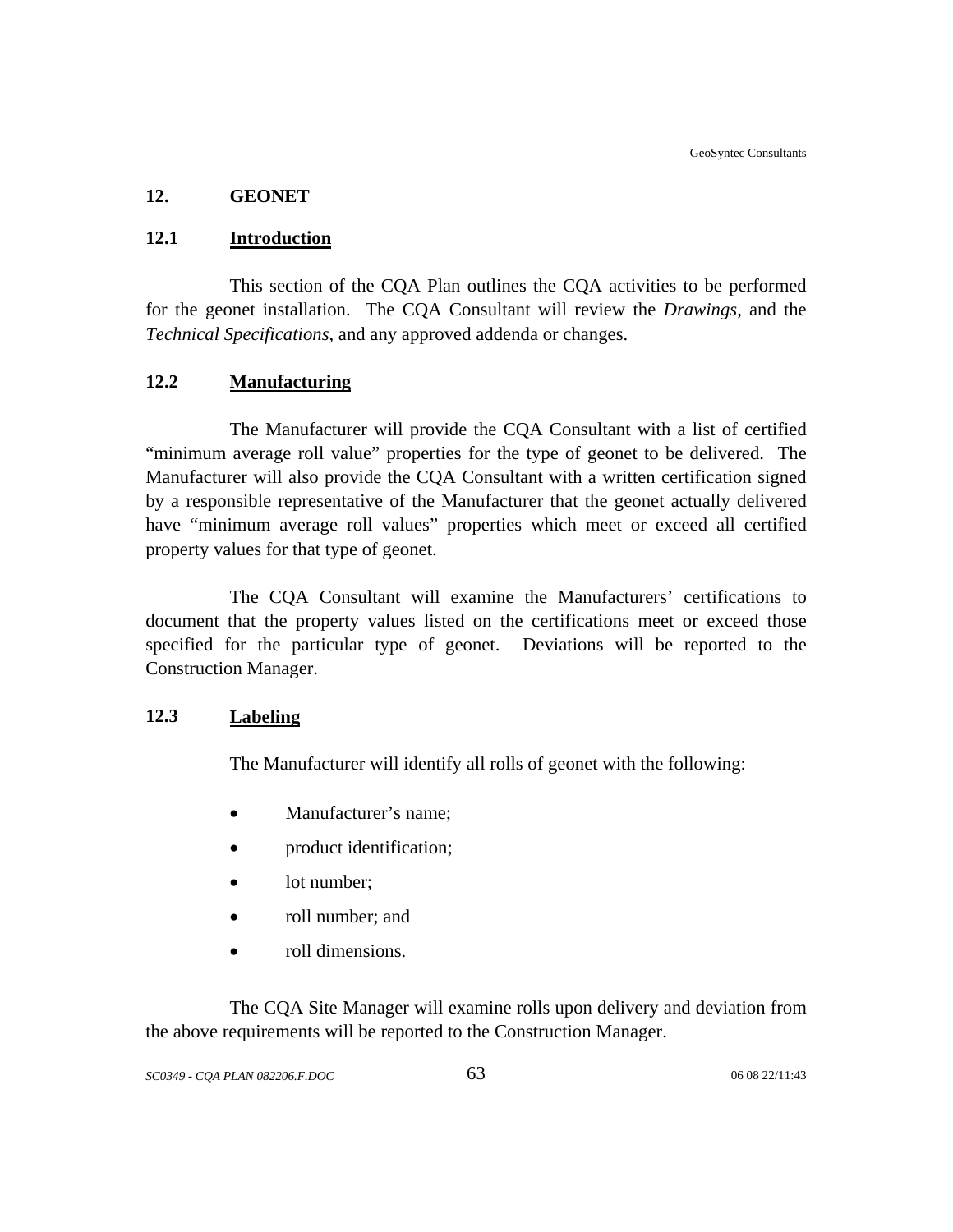# **12.4 Shipment and Storage**

During shipment and storage, the geonet will be protected from mud, dirt, dust, puncture, cutting or any other damaging or deleterious conditions. The CQA Site Manager will observe rolls upon delivery to the site and deviation from the above requirements will be reported to the Construction Manager. Damaged rolls will be rejected and replaced.

The CQA Site Manager will observe that geonet is free of dirt and dust just before installation. The CQA Site Manager will report the outcome of this observation to the Construction Manager, and if the geonet is judged dirty or dusty, they will be cleaned by the Geosynthetic Installer prior to installation.

# **12.5 Conformance Testing**

# **12.5.1 Tests**

The geonet material will be tested for transmissivity (ASTM D 4716) and for thickness (ASTM D 5199) at the frequencies presented in Table 5.

### **12.5.2 Sampling Procedures**

Upon delivery of the geonet rolls, the CQA Site Manager will document that samples are obtained from individual rolls at the frequency specified in this CQA Plan. The geonet samples will be forwarded to the CQA Laboratory for testing to evaluate conformance to both the *Technical Specifications* and the list of physical properties certified by the Manufacturer.

Samples will be taken across the width of the roll and will not include the first 3 linear ft. Unless otherwise specified, samples will be 3 ft long by the roll width. The CQA Consultant will mark the machine direction on the samples with an arrow.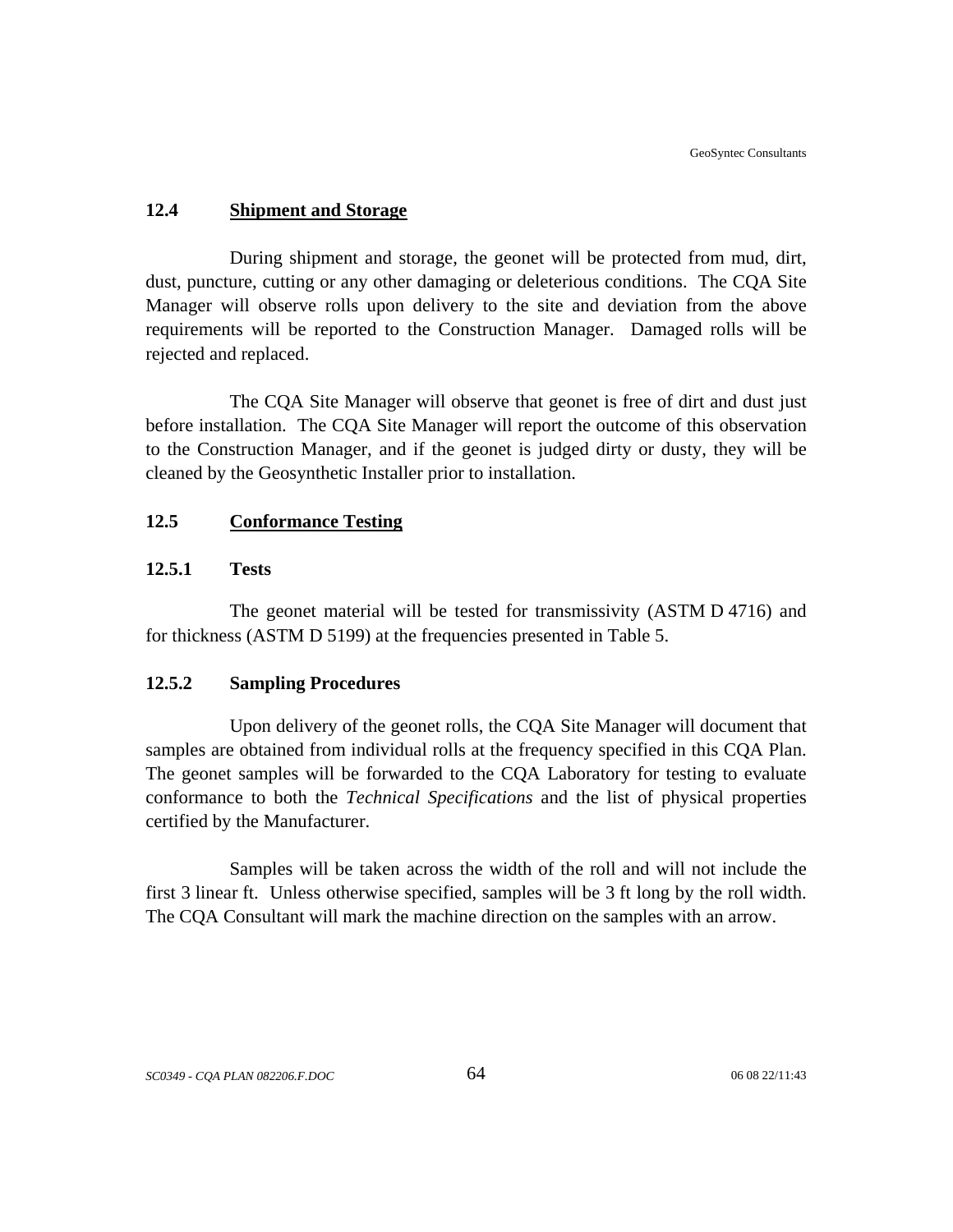#### **12.5.3 Test Results**

The CQA Site Manager will examine results from laboratory conformance testing and compare results to the *Technical Specifications*. The criteria used to evaluate acceptability are presented in the *Technical Specifications*. The CQA Site Manager will report any nonconformance to the Construction Manager.

#### **12.5.4 Conformance Test Failure**

The following procedure will apply whenever a sample fails a conformance test that is conducted by the CQA Laboratory:

- The Manufacturer will replace every roll of geonet that is in nonconformance with the *Technical Specifications* with a roll that meets specifications; or
- The Geosynthetic Installer will remove conformance samples for testing by the CQA Laboratory from the closest numerical rolls on both sides of the failed roll. These two samples must conform to the *Technical Specifications*. If either of these samples fail, the numerically closest rolls on the side of the failed sample that is not tested, will be tested by the CQA Laboratory. These samples must conform to the *Technical Specifications*. If any of these samples fail, every roll of geonet on site from this lot and every subsequently delivered roll that is from the same lot must be tested by the CQA Laboratory for conformance to the *Technical Specifications*.

The CQA Site Manager will document actions taken in conjunction with conformance test failures.

## **12.6 Handling and Placement**

The Geosynthetic Installer will handle all geonet in such a manner as to document they are not damaged in any way. The Geosynthetic Installer will comply with the following: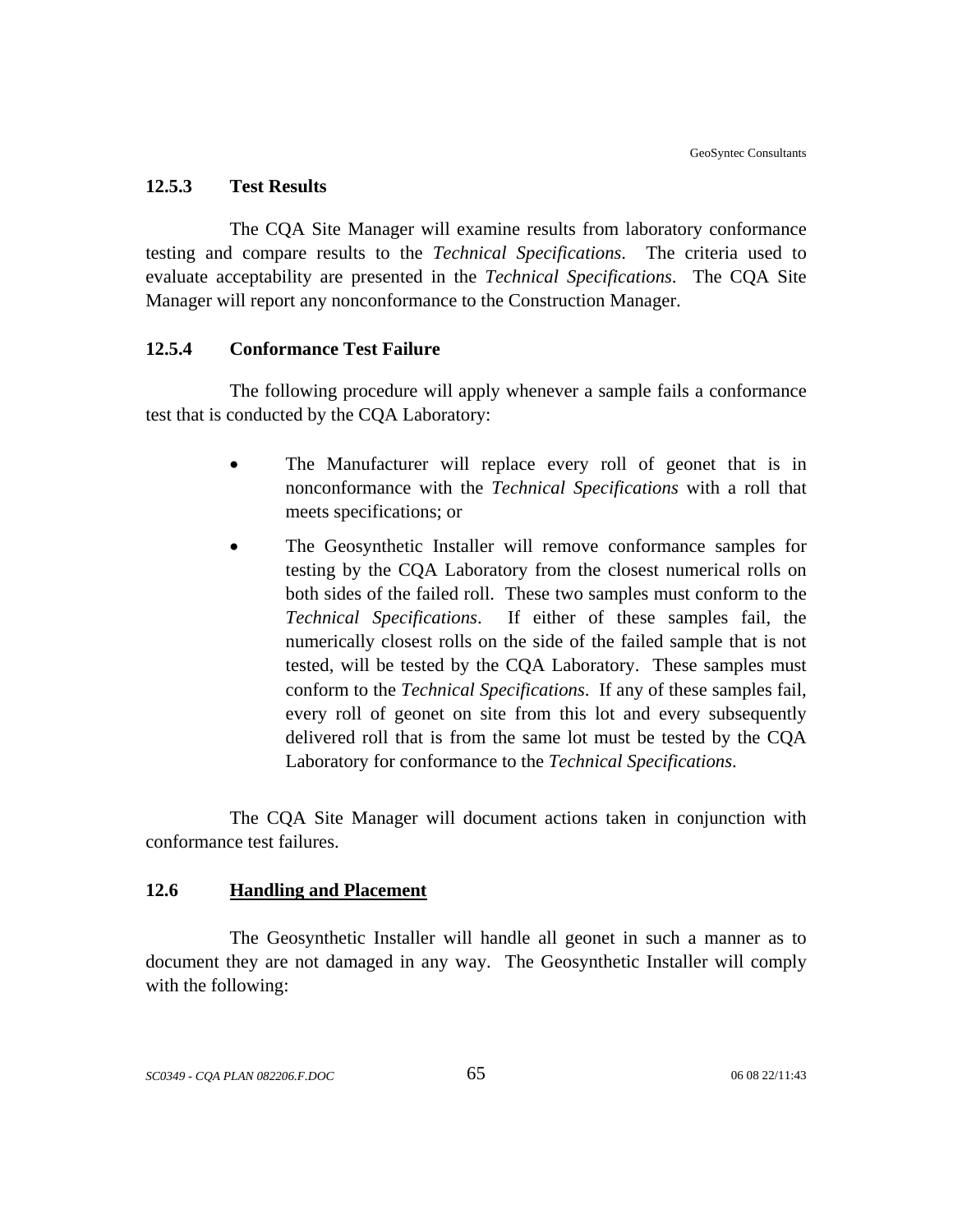- If in place, special care must be taken to protect other materials from damage, which could be caused by the cutting of the geonet.
- The Geosynthetic Installer will take any necessary precautions to prevent damage to underlying layers during placement of the geonet.
- During placement of geonet, care will be taken to prevent entrapment of dirt or excessive dust that could cause clogging of the drainage system, and/or stones that could damage the adjacent geomembrane. If dirt or excessive dust is entrapped in the geonet, it should be cleaned prior to placement of the next material on top of it. In this regard, care should be taken with the handling or sandbags, to prevent rupture or damage of the sandbag.
- A visual examination of the geonet will be carried out over the entire surface, after installation to document that no potentially harmful foreign objects are present.

The CQA Site Manager will note noncompliance and report it to the Construction Manager.

## **12.7 Geonet Seams and Overlaps**

Adjacent geonet panels will be joined in general accordance with Construction Drawings and Technical Specifications. As a minimum, the adjacent rolls will be overlapped by at least 4 in. and secured by tying, in general accordance with the Technical Specifications.

The CQA Consultant will note any noncompliance and report it to the Construction Manager.

## **12.8 Repair**

Holes or tears in the geonet will be repaired by placing a patch extending 2 ft beyond edges of the hole or tear. The patch will be secured by tying with approved tying devices every 6 in. If the hole or tear width across the roll is more than 50 percent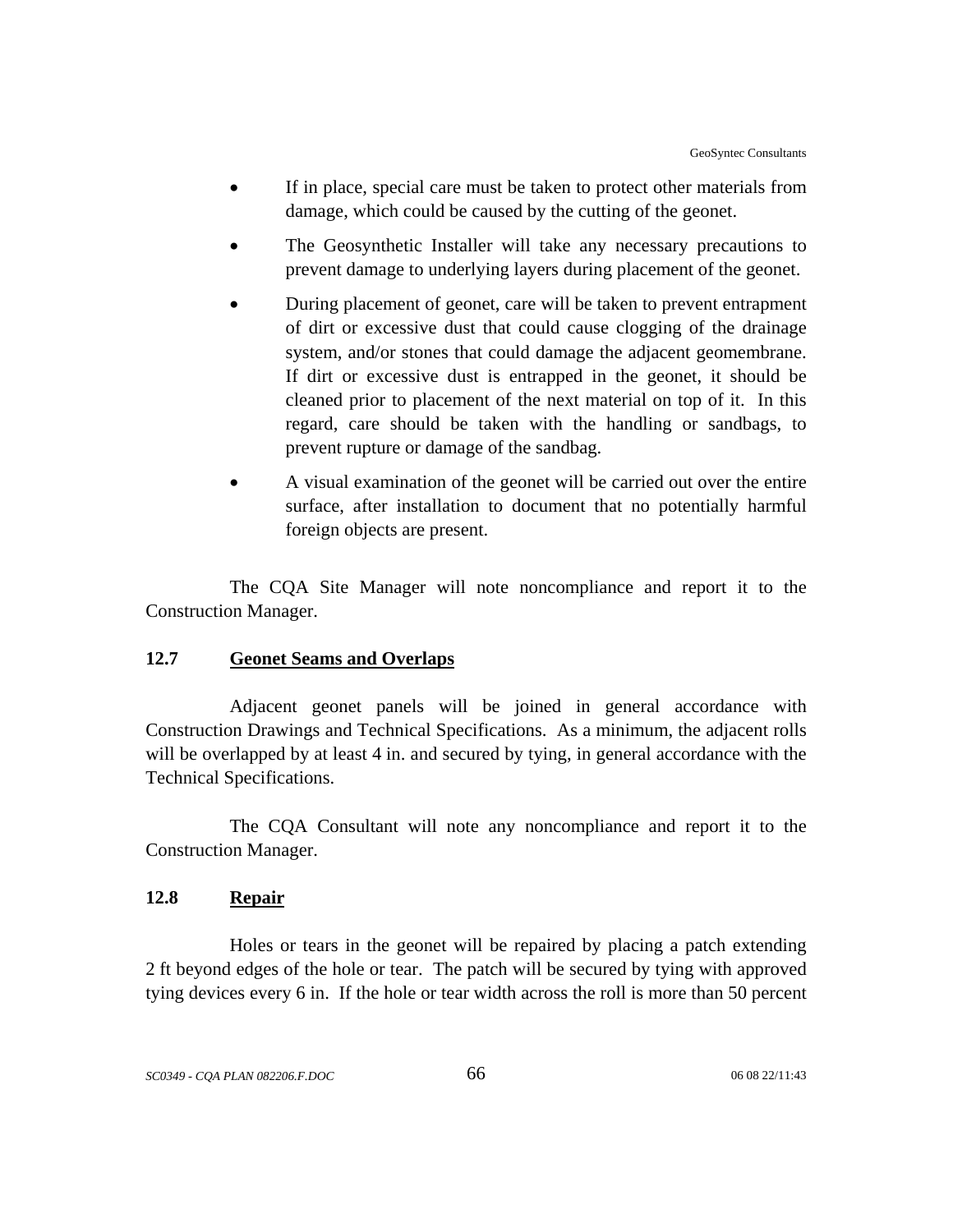of the width of the roll, the damaged area will be cut out and the two portions of the geonet will be joined in general accordance with Section 11.7.

The CQA Site Manager will observe repairs, note non-compliances with the above requirements and report them to the Construction Manager.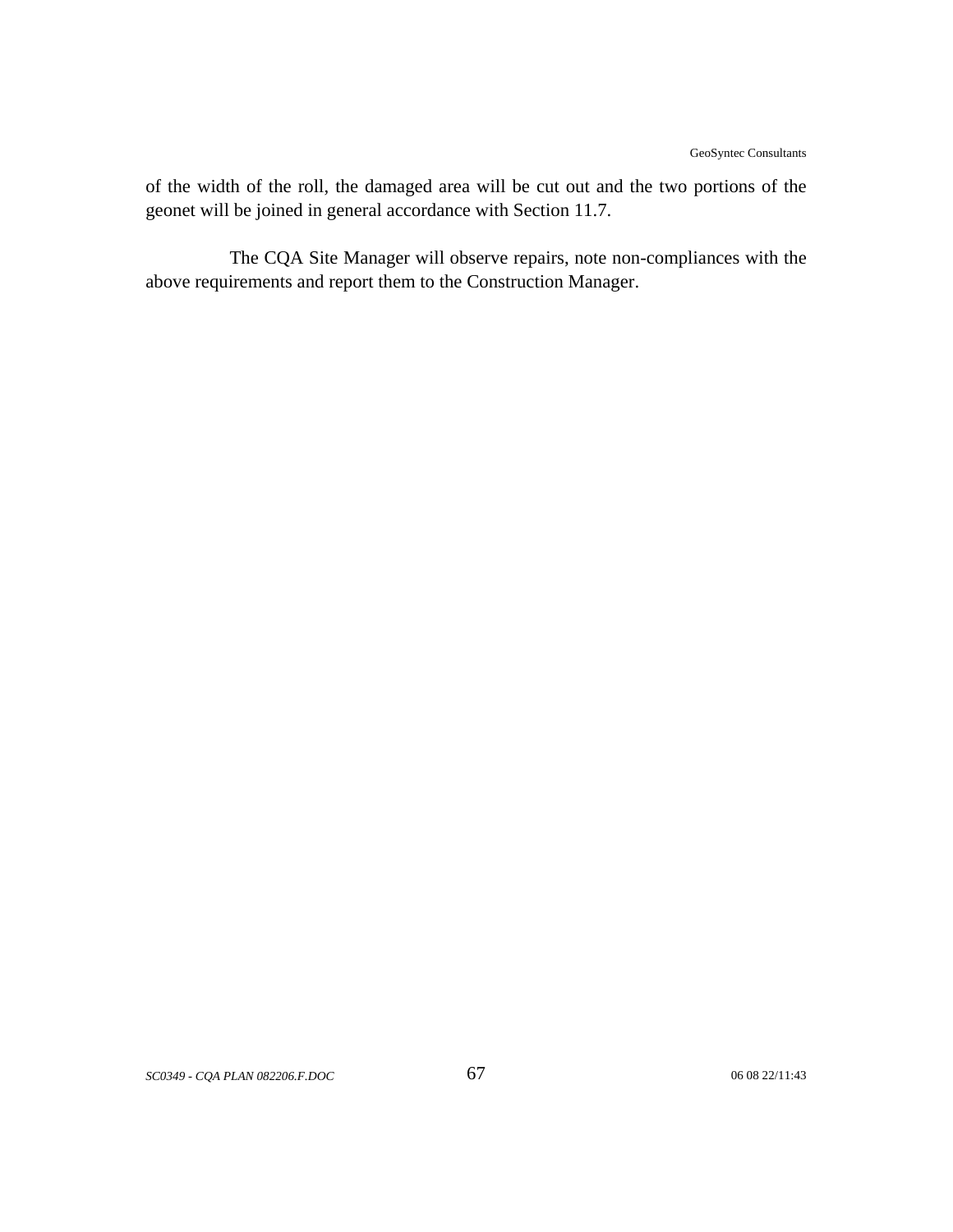#### **13. CONCRETE SPILLWAY**

#### **13.1 Introduction**

This section prescribes the CQA activities to be performed to monitor that the concrete spillway is constructed in general accordance with *Drawings* and *Technical Specifications*. The concrete spillway construction procedures to be monitored by the CQA Consultant, if required, shall include:

- subgrade preparation;
- liner system and cushion geotextile installation;
- welded wire reinforcement installation; and
- concrete placement and finishing.

#### **13.2 CQA Monitoring Activities**

#### **13.2.1 Subgrade Preparation**

The CQA Site Manager will monitor and document that the subgrade is prepared in accordance with the *Technical Specifications* and the *Drawings*.

## **13.2.2 Liner System and Cushion Geotextile Installation**

 The CQA Site Manager shall monitor and document that the liner system components, along with the anchor trench and cushion geotextile, are installed in accordance with the requirements of the *Technical Specifications* and the *Drawings*.

### **13.2.3 Welded Wire Reinforcement Installation**

The CQA Site Manager shall monitor and document that the welded wire fabric reinforcement is installed in accordance with the requirements of the *Technical Specifications* and the *Drawings*.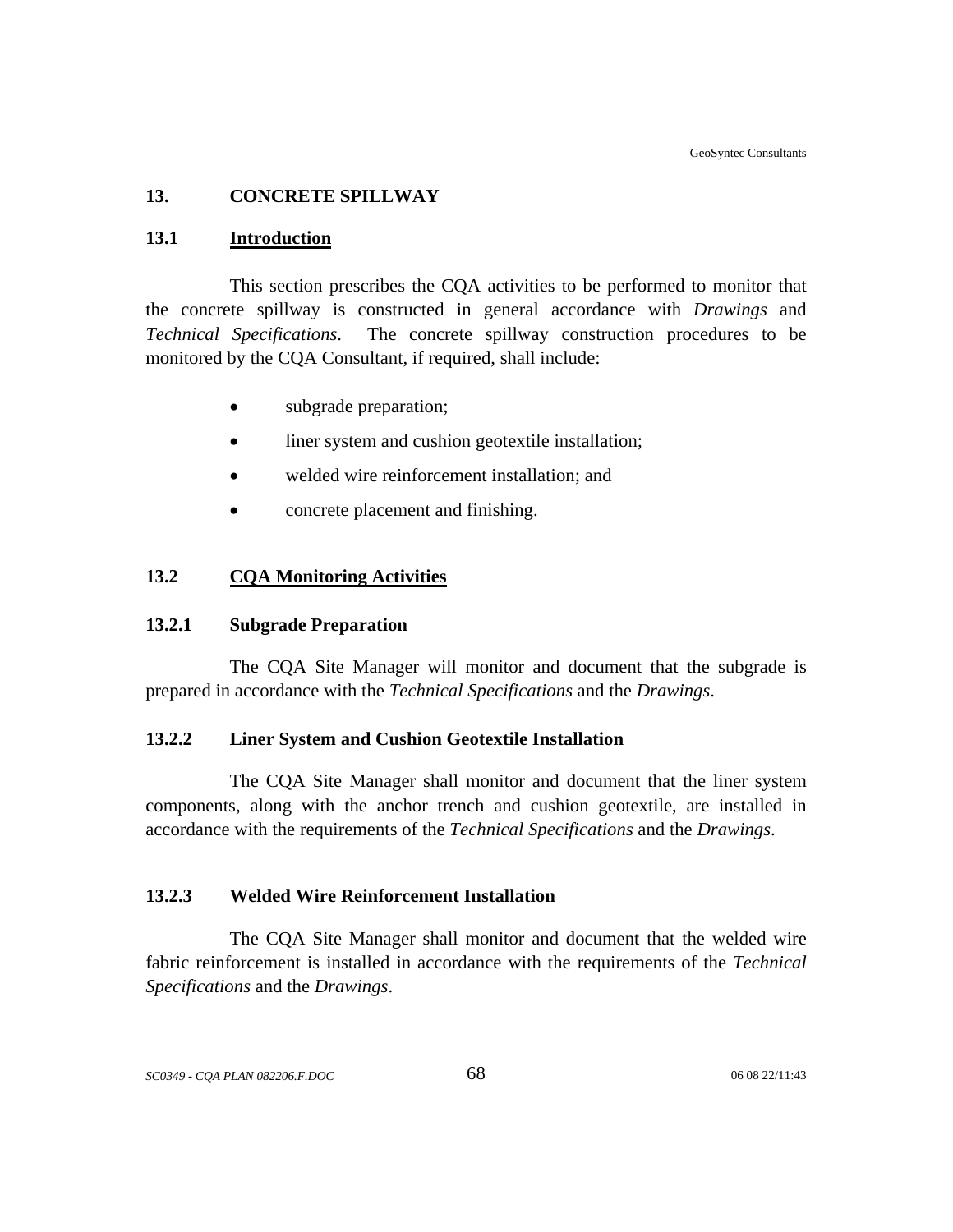#### **13.2.4 Concrete Installation**

The CQA Site Manager shall test, monitor, and document that the concrete is installed in accordance with the requirements of the *Technical Specifications* and the *Drawings*. At a minimum, the CQA Site Manager shall review the concrete tickets prior to installing the concrete to monitor that the concrete meets the requirements outlined in the *Technical Specifications*.

#### **13.2.5 Conformance Testing**

The Contractor shall facilitate the CQA Site Manager in the collection of samples required for testing. Compression test specimens shall be prepared by the CQA Site Manager by the following method:

> • compression test cylinders from fresh concrete in accordance with ASTM C 172 and C 31.

Compression testing shall be completed on one cylinder at 7 days, one cylinder at 14 days, and two (2) cylinders at the 28 day strength.

#### **13.3 Deficiencies**

If a defect is discovered in the concrete spillway, the CQA Site Manager will immediately determine the extent and nature of the defect. The CQA Site Manager will determine the extent of the defective area by additional observations, a review of records, or other means that the CQA Site Manager deems appropriate.

#### **13.3.1 Notification**

After evaluating the extent and nature of a defect, the CQA Site Manager will notify the Construction Manager and Contractor and schedule appropriate reevaluation when the work deficiency is to be corrected.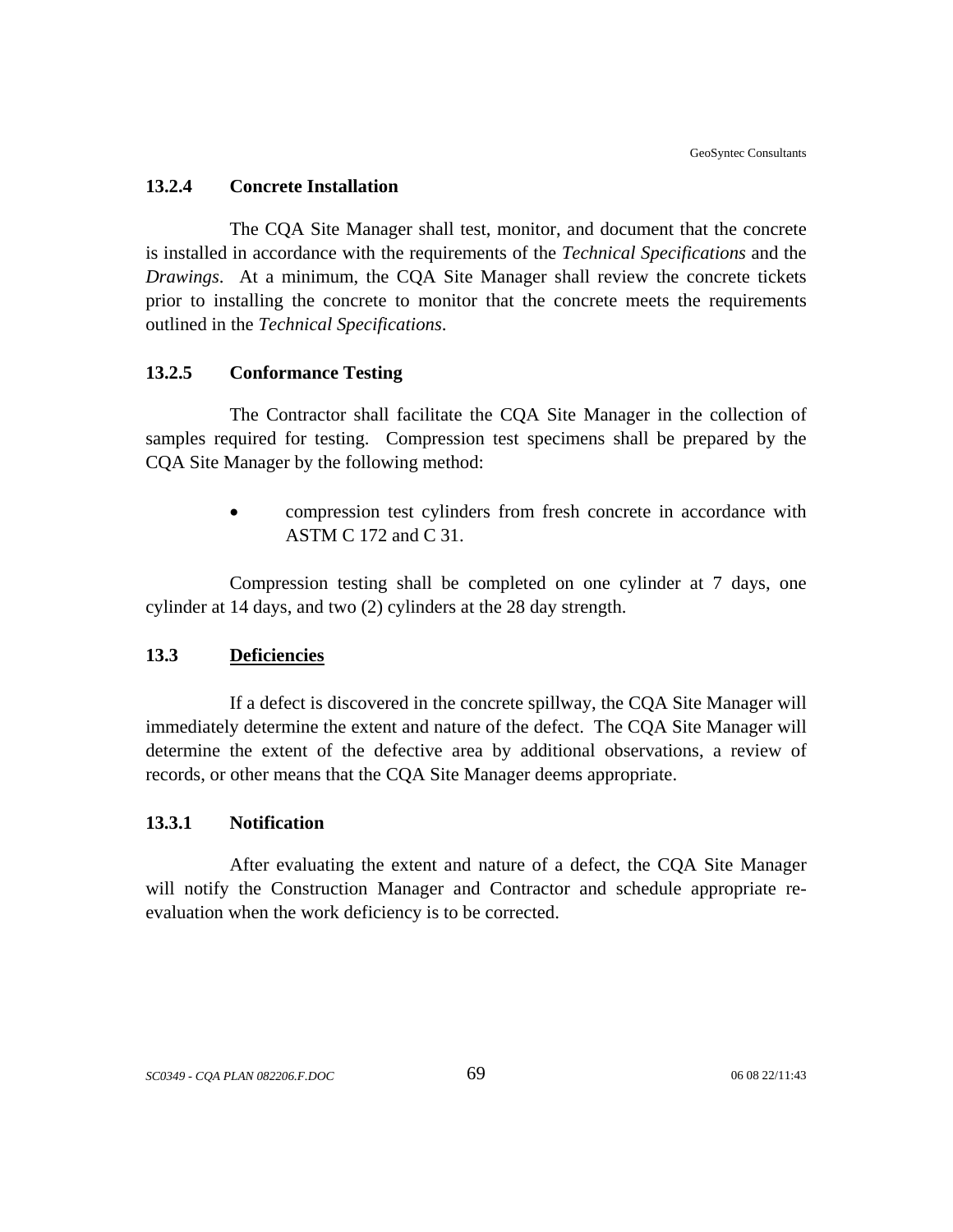## **13.3.2 Repairs**

The Contractor will correct deficiencies to the satisfaction of the CQA Site Manager. If a project specification criterion cannot be met, or unusual weather conditions hinder work, then the CQA Site Manager will develop and present to the Construction Manager suggested solutions for his approval.

Re-evaluations by the CQA Site Manager shall continue until the defects have been corrected before any additional work is performed by the Contractor in the area of the deficiency.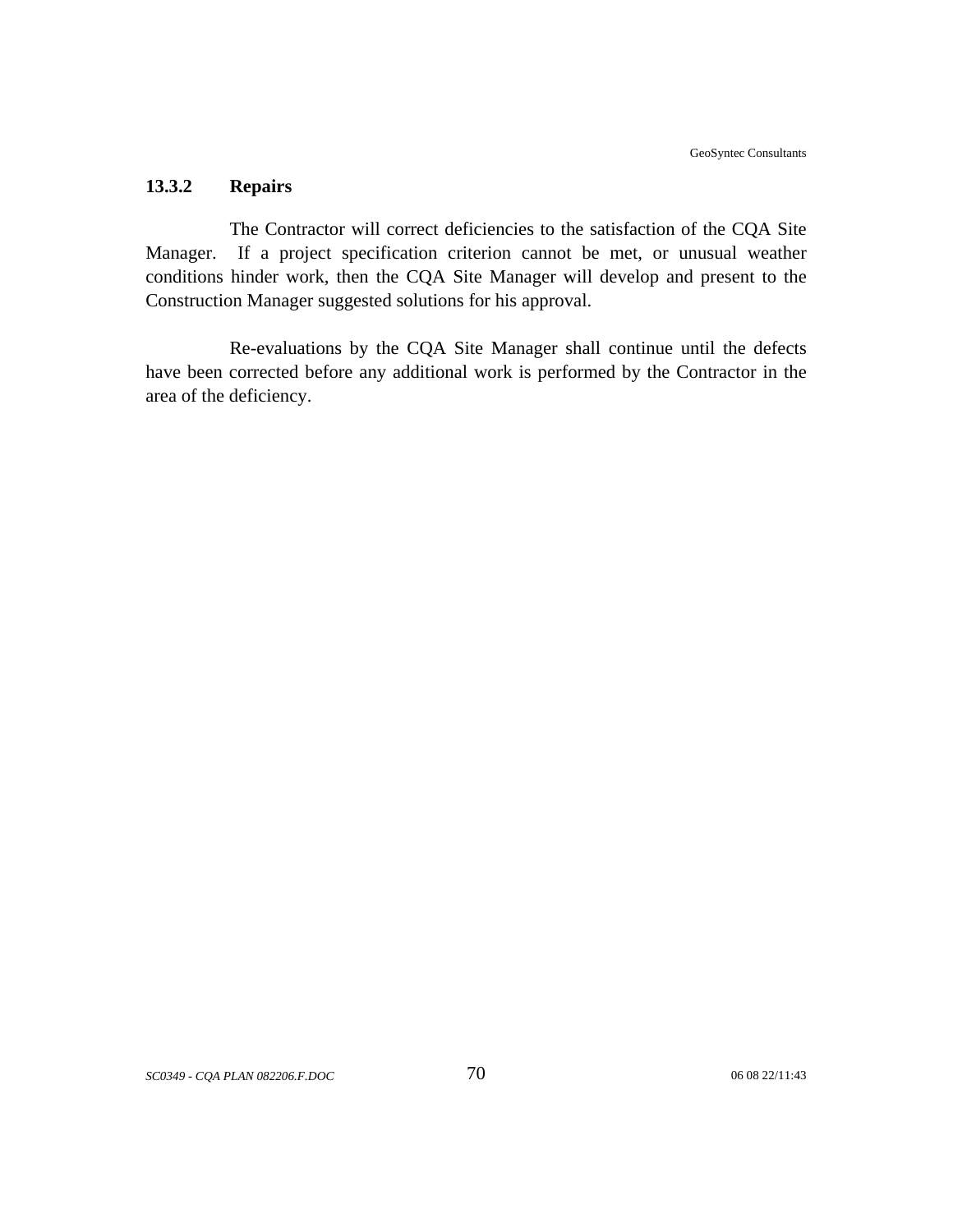### **14. SURVEYING**

### **14.1 Survey Control**

Survey control will be performed by the Surveyor as needed. A permanent benchmark will be established for the site(s) in a location convenient for daily tie-in. The vertical and horizontal control for this benchmark will be established within normal land surveying standards.

### **14.2 Precision and Accuracy**

A wide variety of survey equipment is available for the surveying requirements for these projects. The survey instruments used for this work should be sufficiently precise and accurate to meet the needs of the projects.

## **14.3 Lines and Grades**

The following structures will be surveyed to verify and document the lines and grades achieved during construction of the Project:

- geomembrane terminations; and
- centerlines of pipes.

## **14.4 Frequency and Spacing**

A line of survey points no further than 50 ft apart must be taken at the top of pipes or other appurtenances to the liner.

### **14.5 Documentation**

Field survey notes should be retained by the Land Surveyor. The findings from the field surveys should be documented on a set of Survey *Record Drawings*, which shall be provided to the Construction Manager in AutoCADD 2000 format or other suitable format as directed by the Construction Manager.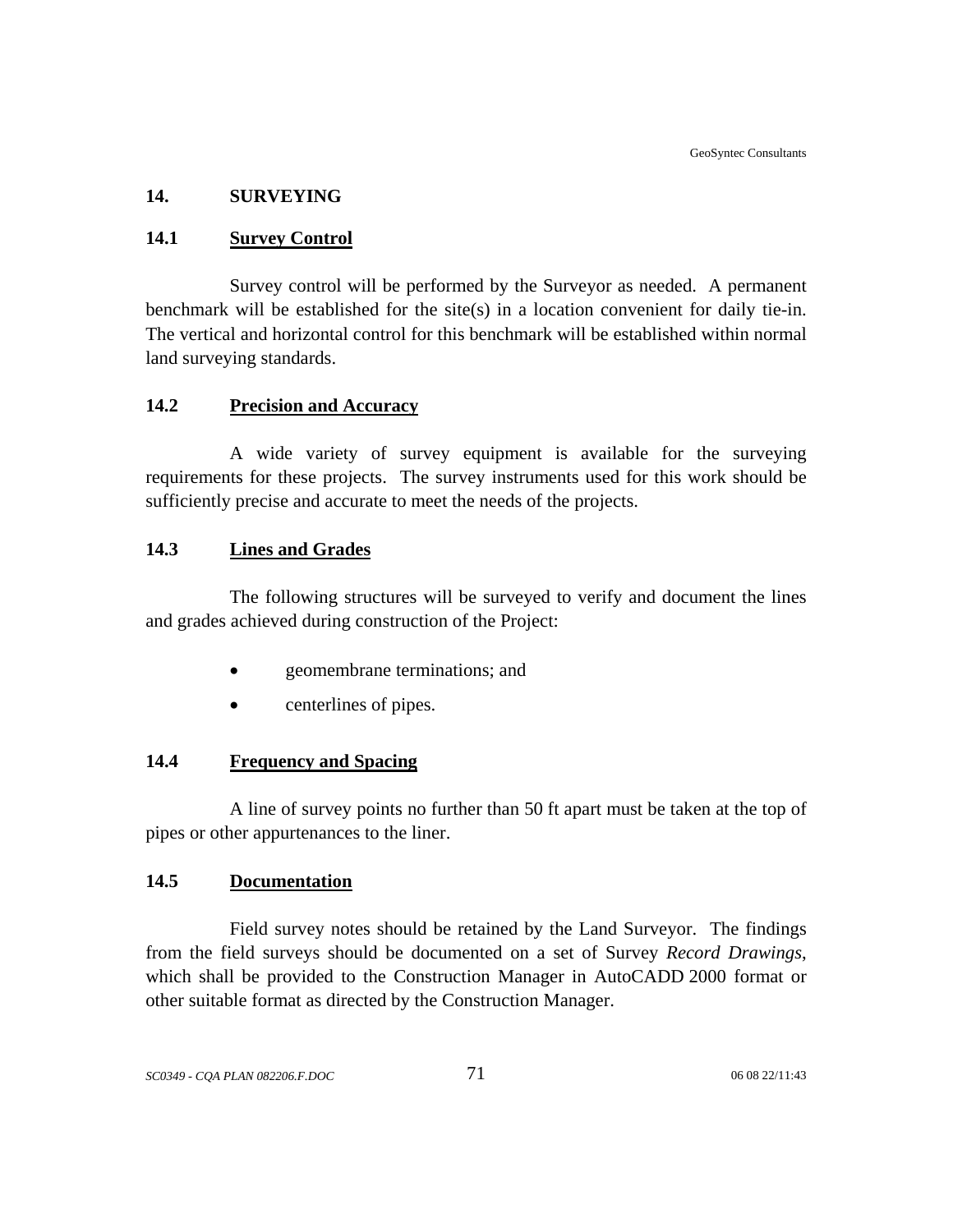GeoSyntec Consultants

## **TABLE 1A**

## **TEST PROCEDURES FOR THE EVALUATION OF AGGREGATE**

| <b>TEST METHOD</b>                                 | <b>DESCRIPTION</b>                                          | <b>TEST STANDARD</b> |
|----------------------------------------------------|-------------------------------------------------------------|----------------------|
| Sieve Analysis                                     | Particle Size Distribution of<br>Fine and Coarse Aggregates | ASTM C 136           |
| Hydraulic Conductivity<br>(Rigid Wall Permeameter) | Permeability of Aggregates                                  | ASTM D 2434          |

## **TABLE 1B**

# **MINIMUM AGGREGATE TESTING FREQUENCIES FOR CONFORMANCE TESTING**

| <b>TEST</b>            | <b>TEST METHOD</b> | <b>DRAINAGE AGGREGATE</b>    |
|------------------------|--------------------|------------------------------|
| Sieve Analysis         | ASTM C 136         | 1 per 5,000 yd <sup>3</sup>  |
| Hydraulic Conductivity | ASTM D 2434        | 1 per 10,000 yd <sup>3</sup> |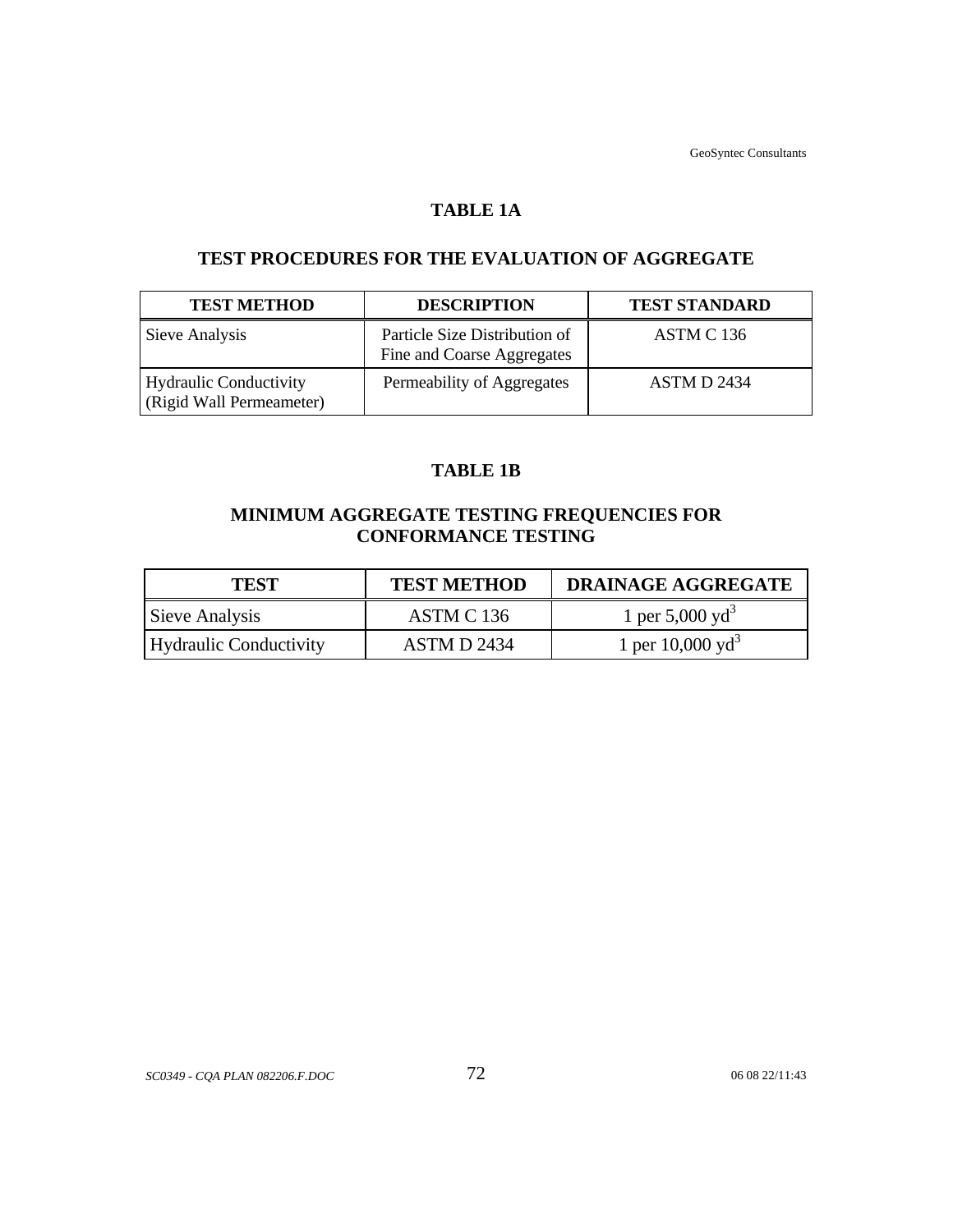#### **TABLE 2**

| <b>TEST NAME</b>                        | <b>TEST METHOD</b>                  | <b>FREQUENCY</b>        |
|-----------------------------------------|-------------------------------------|-------------------------|
| <b>Specific Gravity</b>                 | ASTMD792<br>Method A or ASTM D 1505 | 200,000 ft <sup>2</sup> |
| <b>Thickness</b>                        | ASTMD 5199                          | 200,000 ft <sup>2</sup> |
| Tensile Strength at Yield               | ASTM D 638                          | 200,000 ft <sup>2</sup> |
| Tensile Strength at Break               | ASTMD 638                           | 200,000 ft <sup>2</sup> |
| Elongation at Yield                     | ASTMD 638                           | 200,000 ft <sup>2</sup> |
| <b>Elongation at Break</b>              | ASTMD 638                           | $200,000 \text{ ft}^2$  |
| <b>Carbon Black Content</b>             | ASTMD 1603                          | 200,000 ft <sup>2</sup> |
| <b>Carbon Black Dispersion</b>          | ASTMD 5596                          | $200,000 \text{ ft}^2$  |
| Interface Shear Strength <sup>1,2</sup> | ASTMD 5321                          | 1 per project           |

# **GEOMEMBRANE CONFORMANCE TESTING REQUIREMENTS**

Notes:

1. To be performed at normal stresses of 10, 20, and 40 psi between geomembrane and geonet.

2. To be performed at normal stresses of 10, 20, and 40 psi between geomembrane and woven side of GCL. GCL shall be hydrated for 24 hours prior to testing.

## **TABLE 3**

# **GEOTEXTILE CONFORMANCE TESTING REQUIREMENTS**

| <b>TEST NAME</b>             | <b>TEST METHOD</b> | <b>MINIMUM</b><br><b>FREQUENCY</b> |
|------------------------------|--------------------|------------------------------------|
| Mass per Unit Area           | ASTM D 5261        | 1 test per $260,000 \text{ ft}^2$  |
| <b>Grab Strength</b>         | ASTM D 4632        | 1 test per $260,000 \text{ ft}^2$  |
| <b>Puncture Resistance</b>   | ASTMD4833          | 1 test per $260,000 \text{ ft}^2$  |
| Permittivity                 | <b>ASTMD4491</b>   | 1 test per $260,000 \text{ ft}^2$  |
| <b>Apparent Opening Size</b> | <b>ASTM D 4751</b> | 1 test per $260,000 \text{ ft}^2$  |